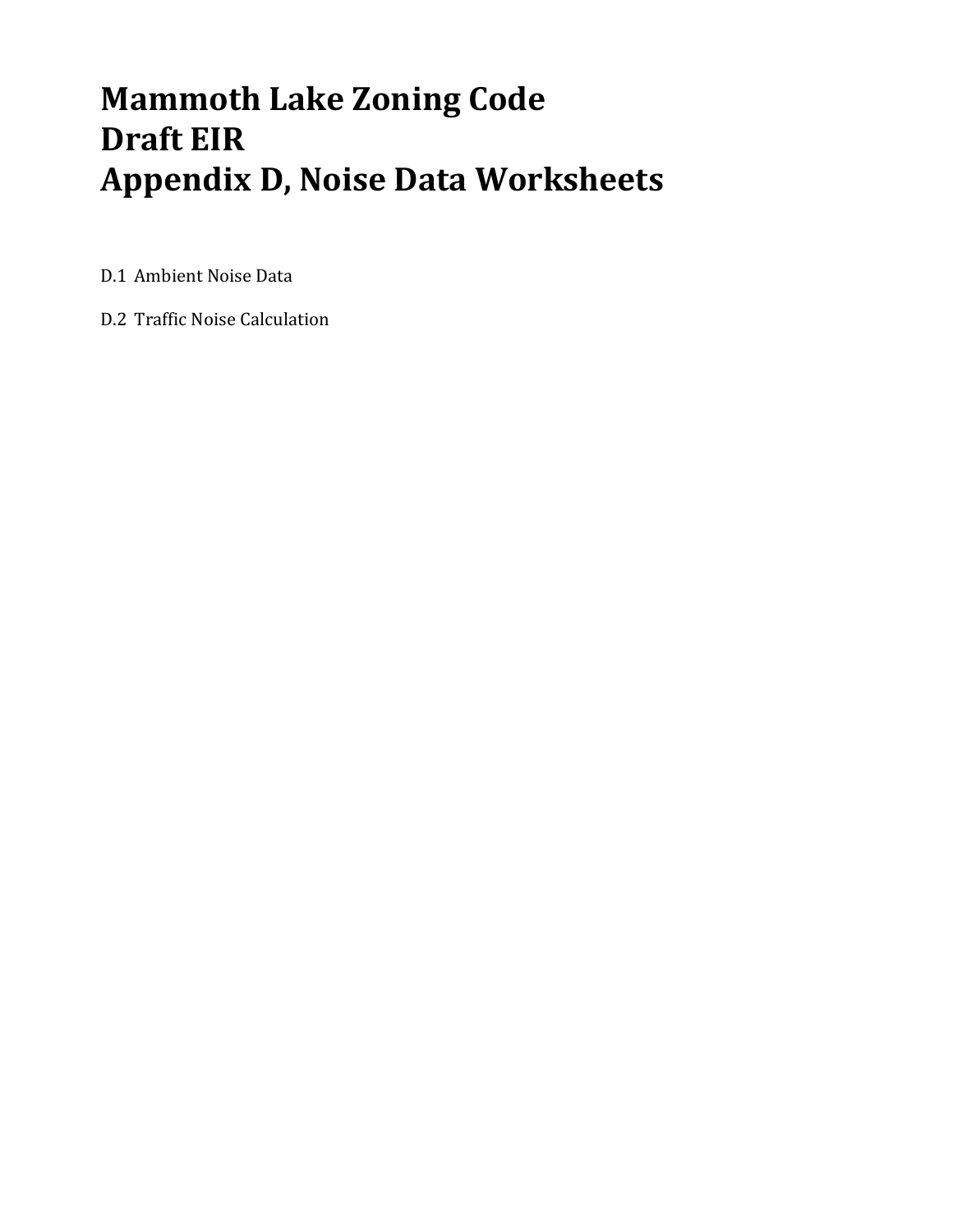# **Appendix D.1 Ambient Noise Data**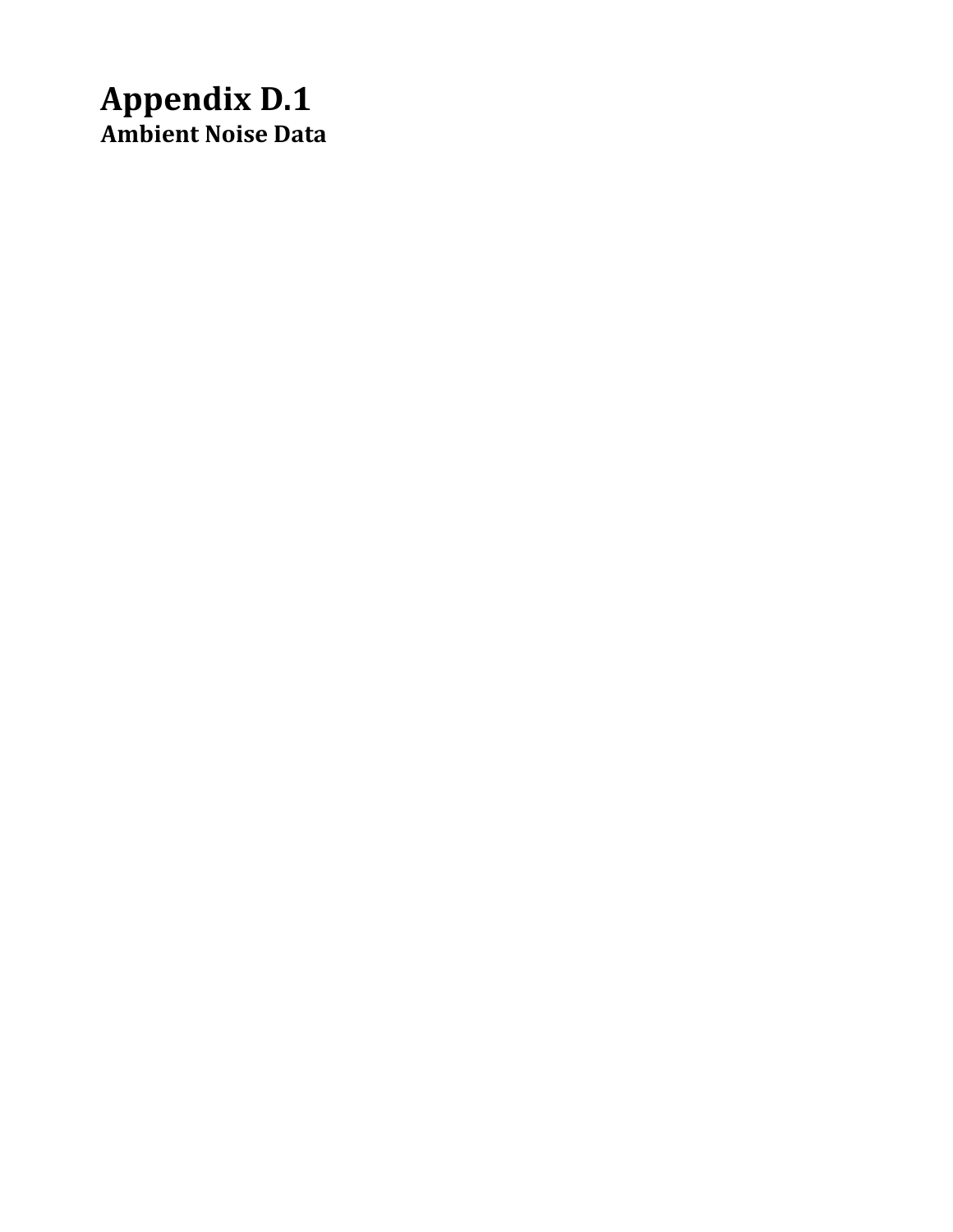

Project: Town of Mammoth Lakes Land Use Element and Zoning Code Amendments/Mobility Element Update Location: L1 Sources: Ambient

Date: August 20, 2015



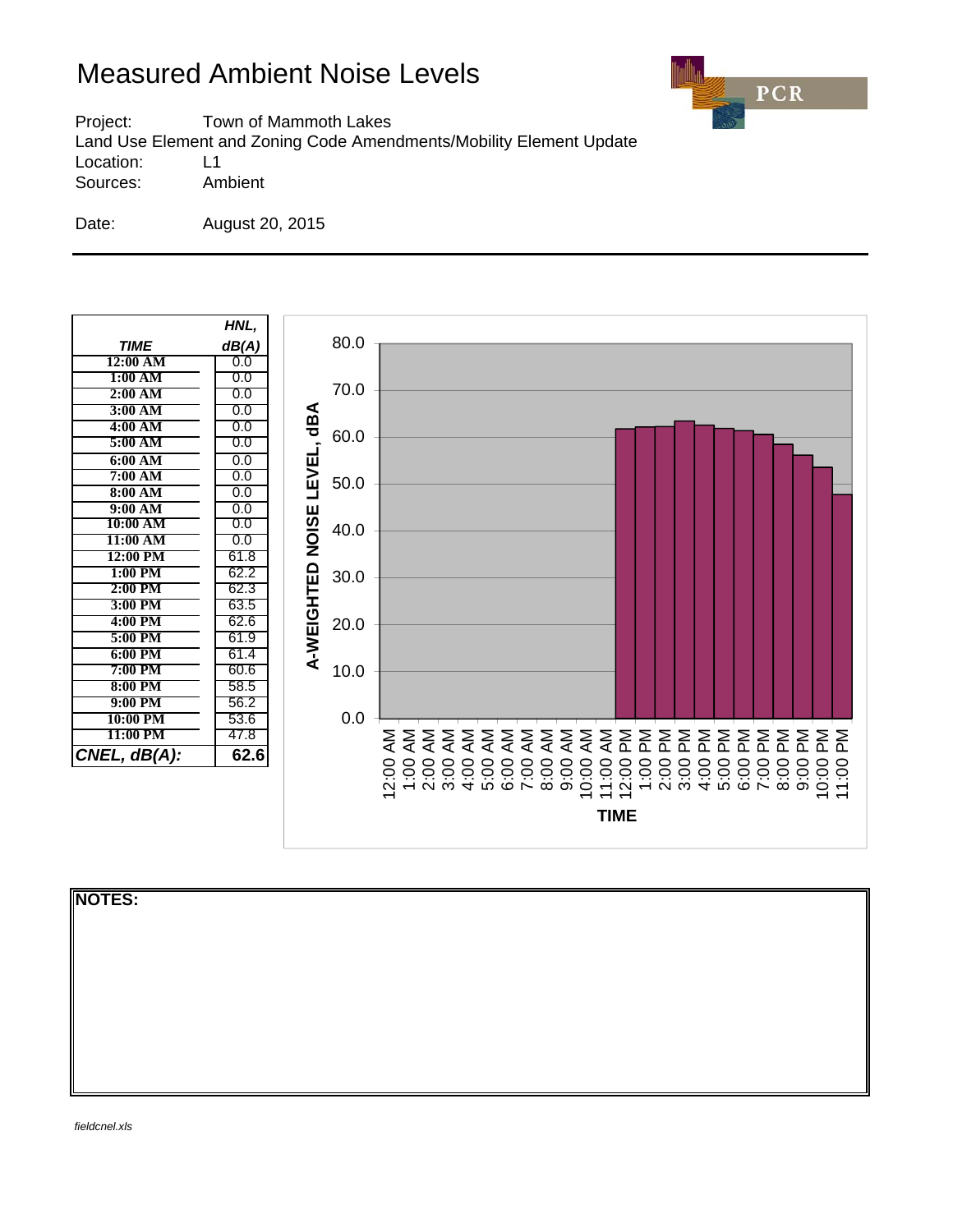

Project: Town of Mammoth Lakes Land Use Element and Zoning Code Amendments/Mobility Element Update Location: L1 Sources: Ambient

Date: August 21, 2015



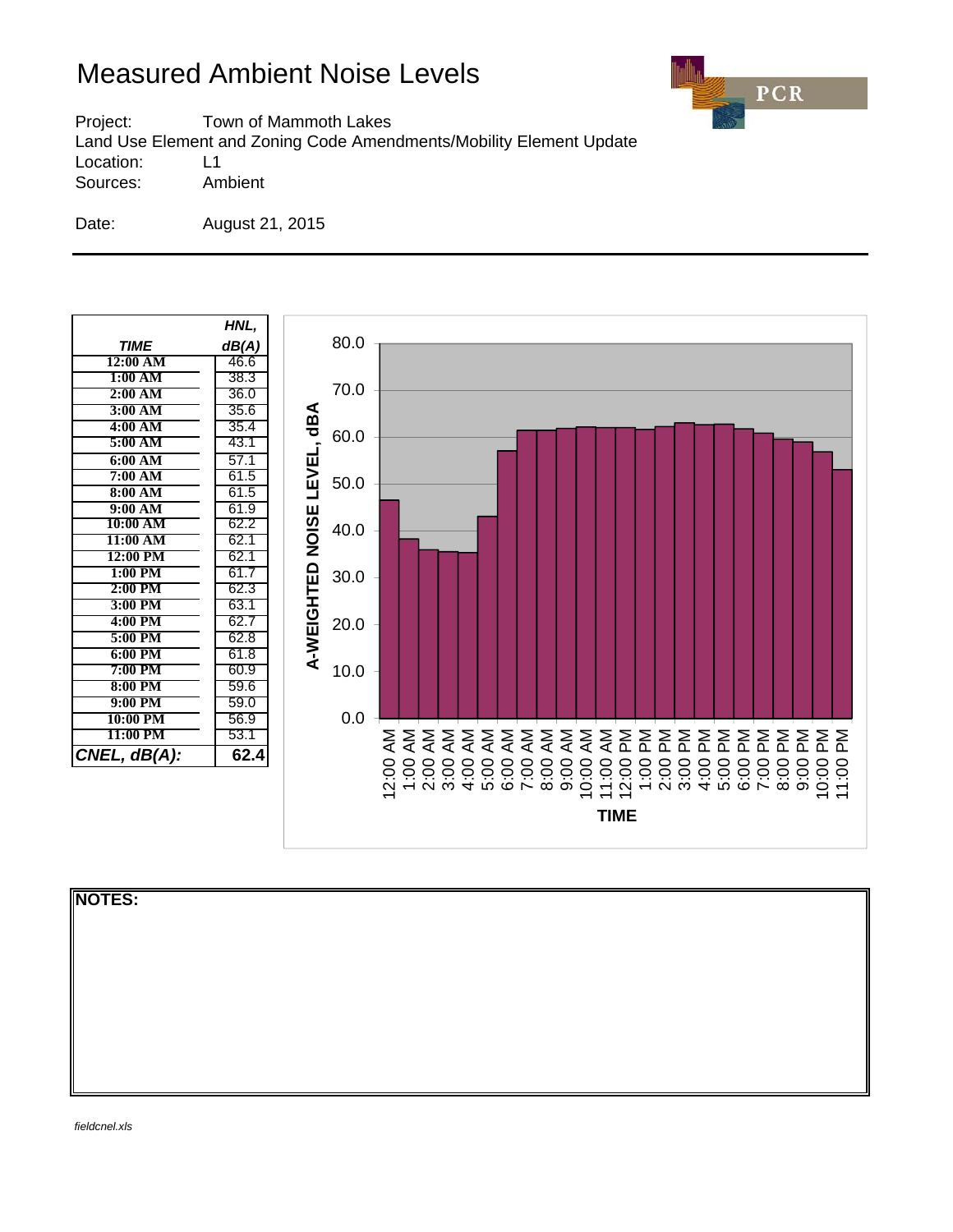

Project: Town of Mammoth Lakes Land Use Element and Zoning Code Amendments/Mobility Element Update Location: L1 Sources: Ambient

Date: August 22, 2015



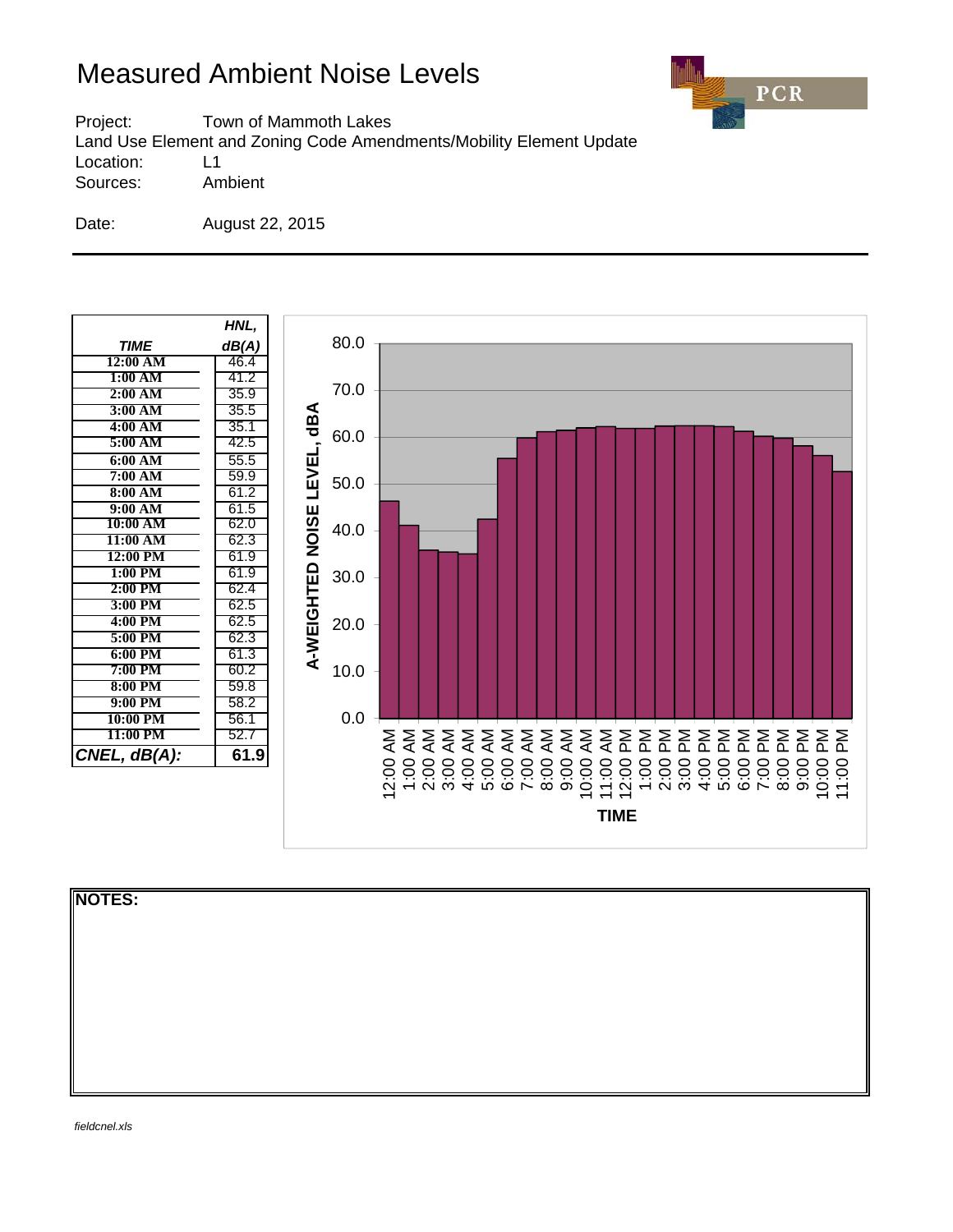

Project: Town of Mammoth Lakes Land Use Element and Zoning Code Amendments/Mobility Element Update Location: L1 Sources: Ambient

Date: August 23, 2015



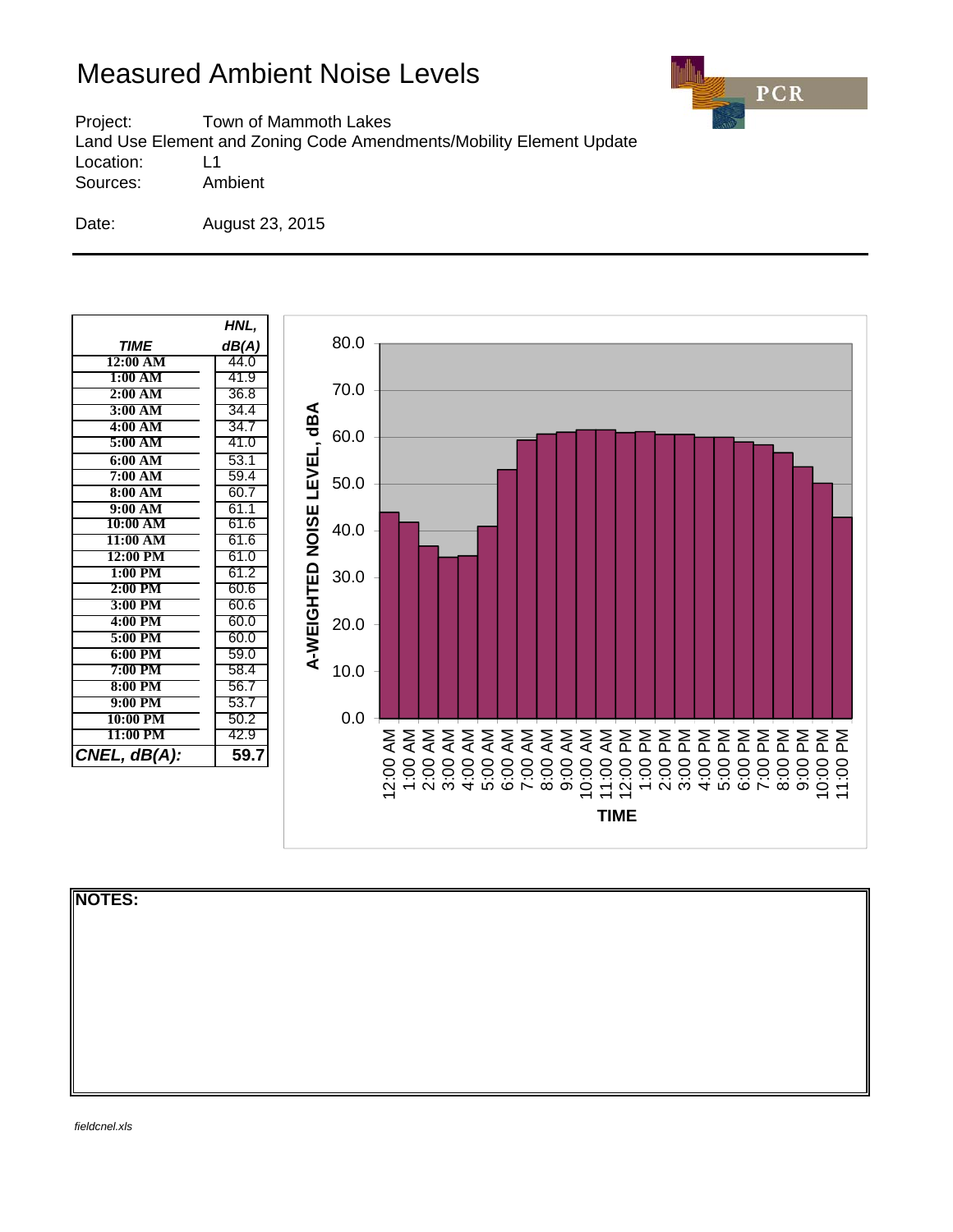

Project: Town of Mammoth Lakes Land Use Element and Zoning Code Amendments/Mobility Element Update Location: L1 Sources: Ambient

Date: August 24, 2015



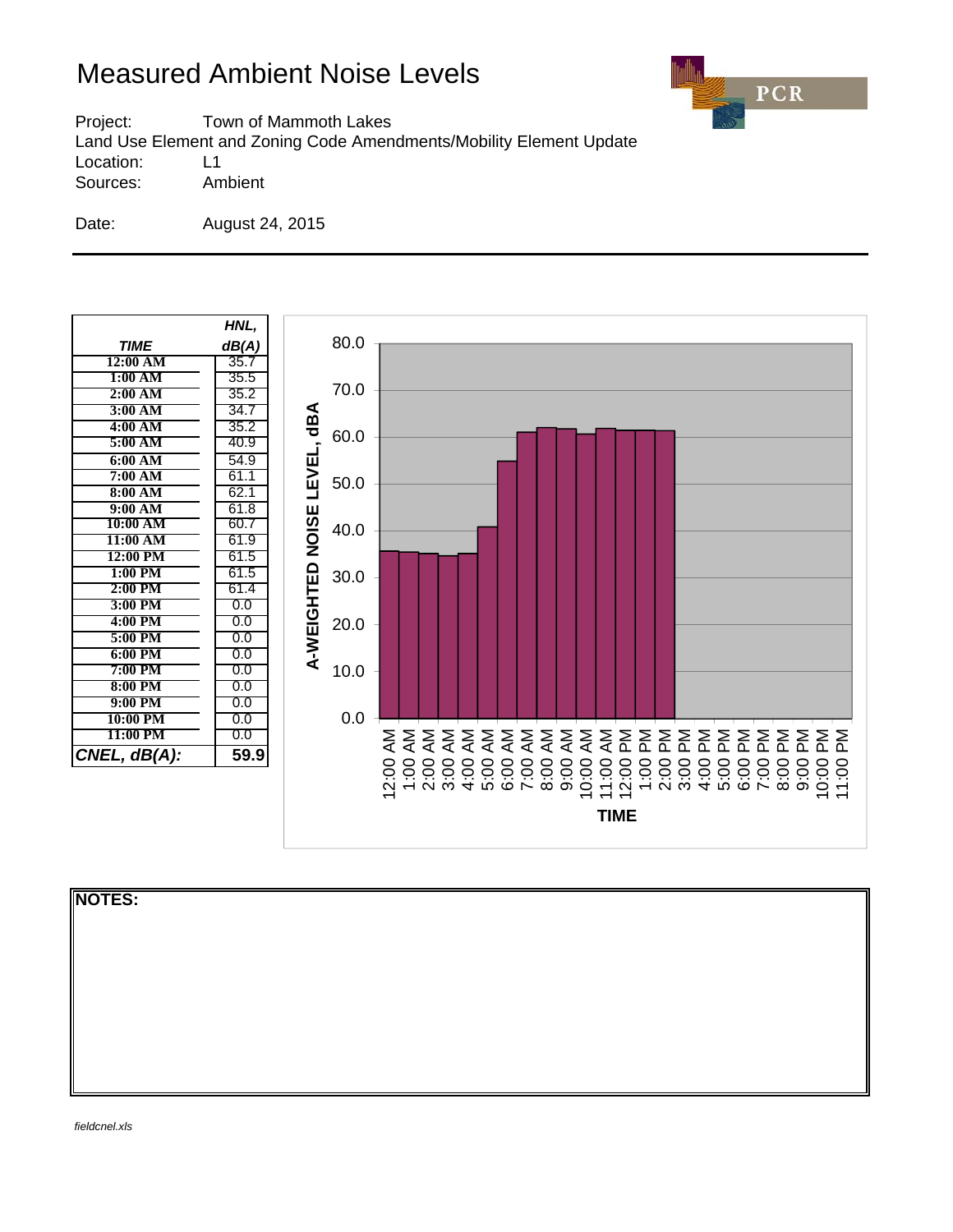

Project: Town of Mammoth Lakes Land Use Element and Zoning Code Amendments/Mobility Element Update Location: L2 Sources: Ambient

Date: August 20, 2015



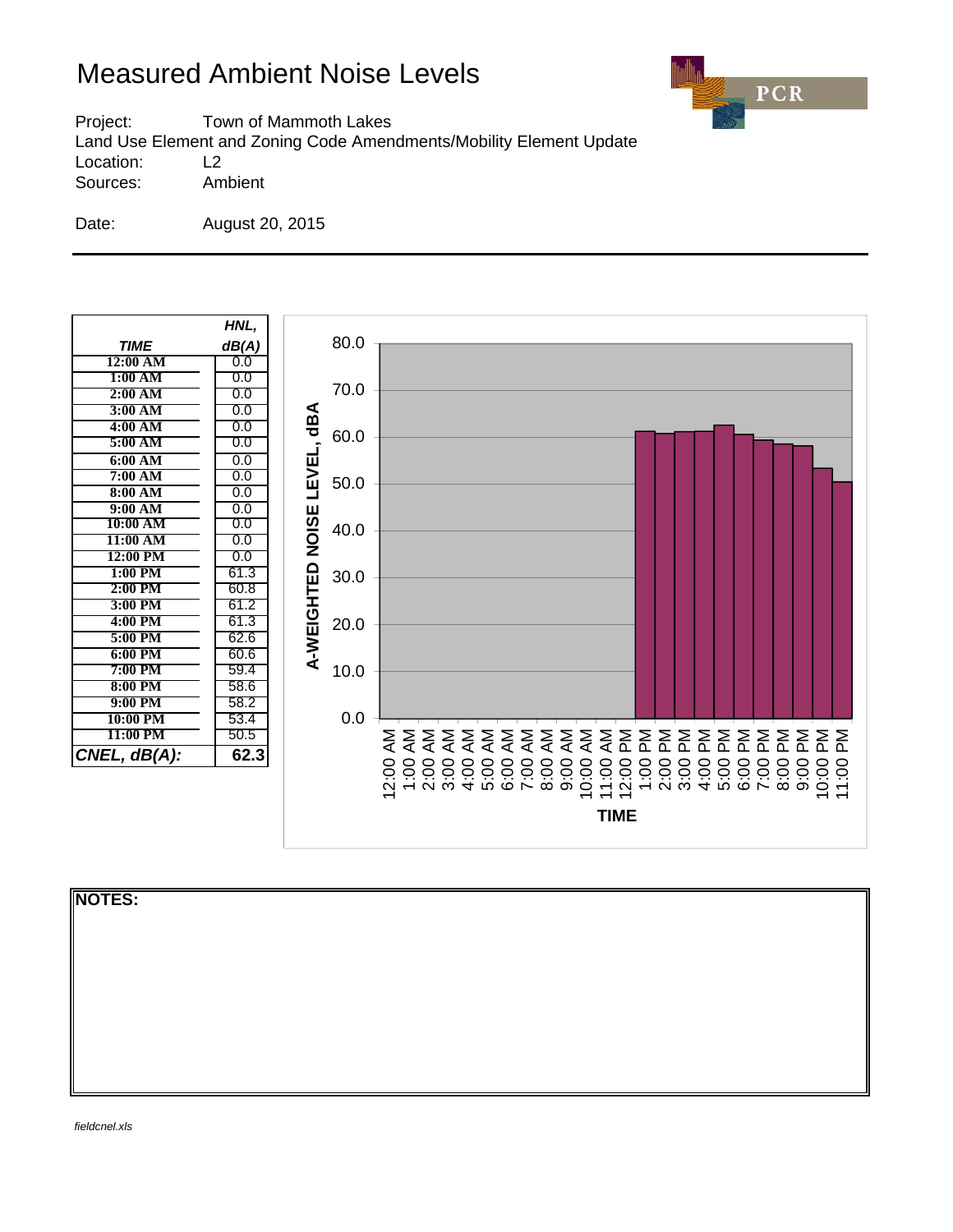

Project: Town of Mammoth Lakes Land Use Element and Zoning Code Amendments/Mobility Element Update

Location: L2

Sources: Ambient

Date: August 21, 2015



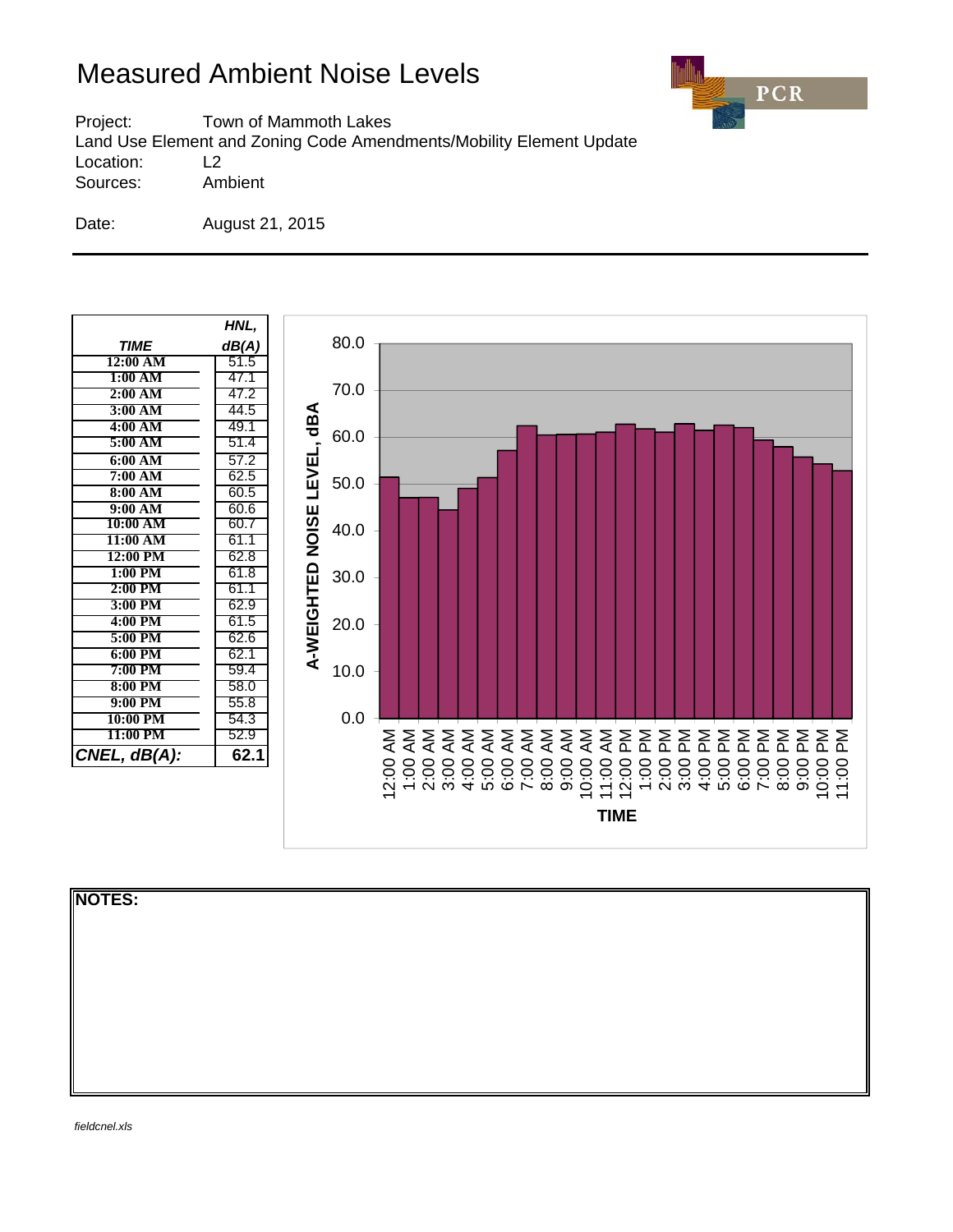

Project: Town of Mammoth Lakes Land Use Element and Zoning Code Amendments/Mobility Element Update Location: L2

Sources: Ambient

Date: August 22, 2015



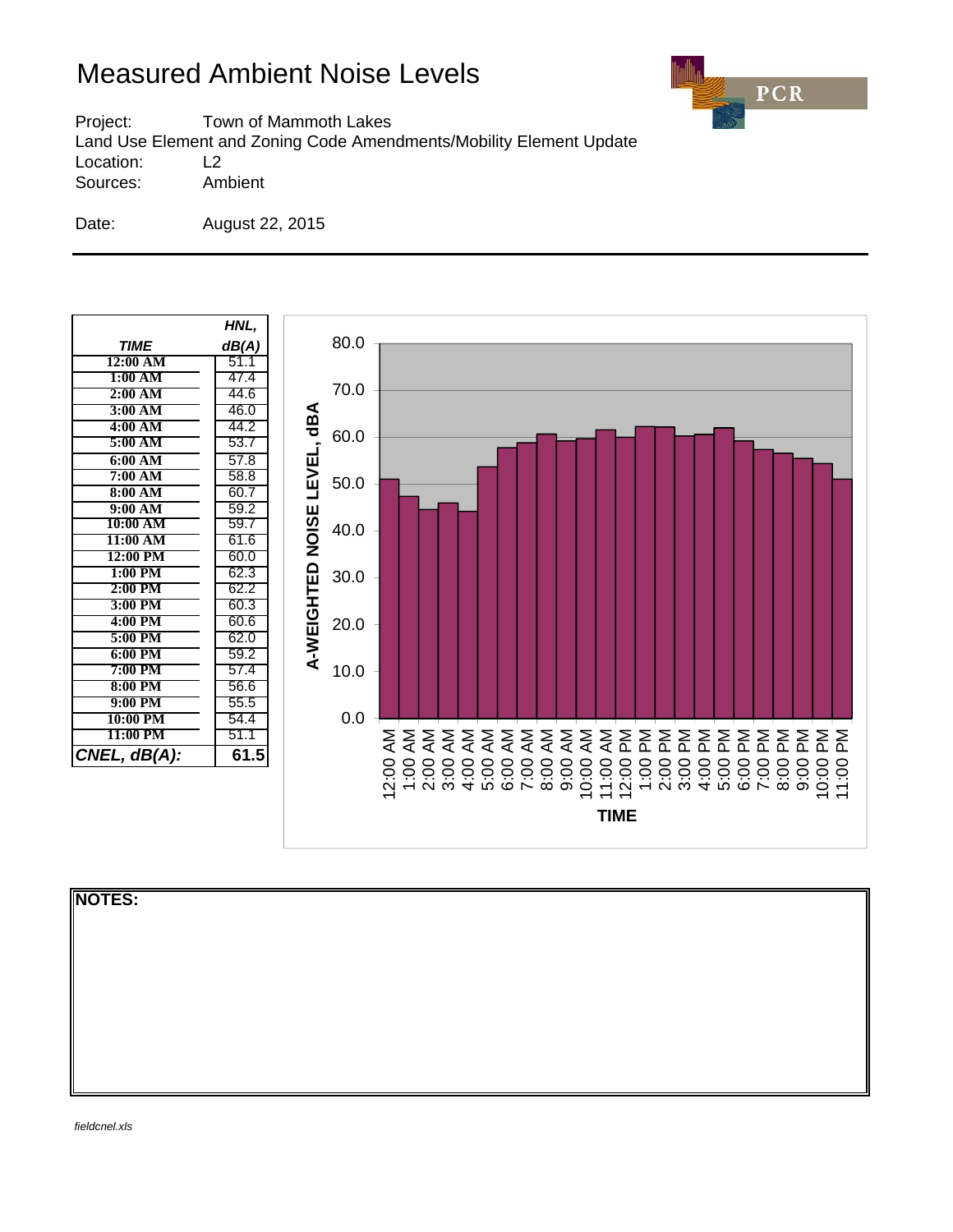

Project: Town of Mammoth Lakes Land Use Element and Zoning Code Amendments/Mobility Element Update Location: L2

Sources: Ambient

Date: August 23, 2015



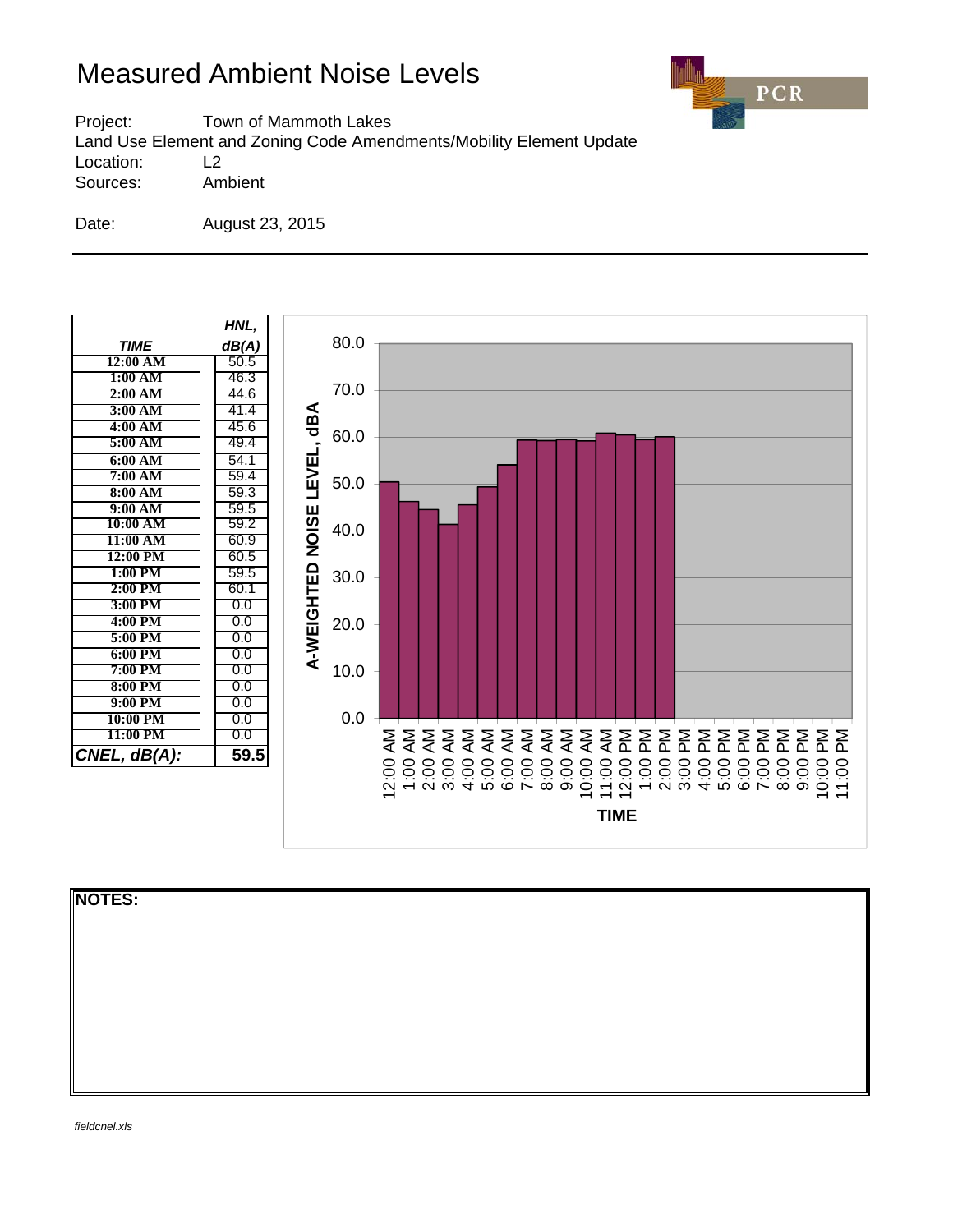

Project: Town of Mammoth Lakes Land Use Element and Zoning Code Amendments/Mobility Element Update Location: L3 Sources: Ambient

Date: August 26, 2015



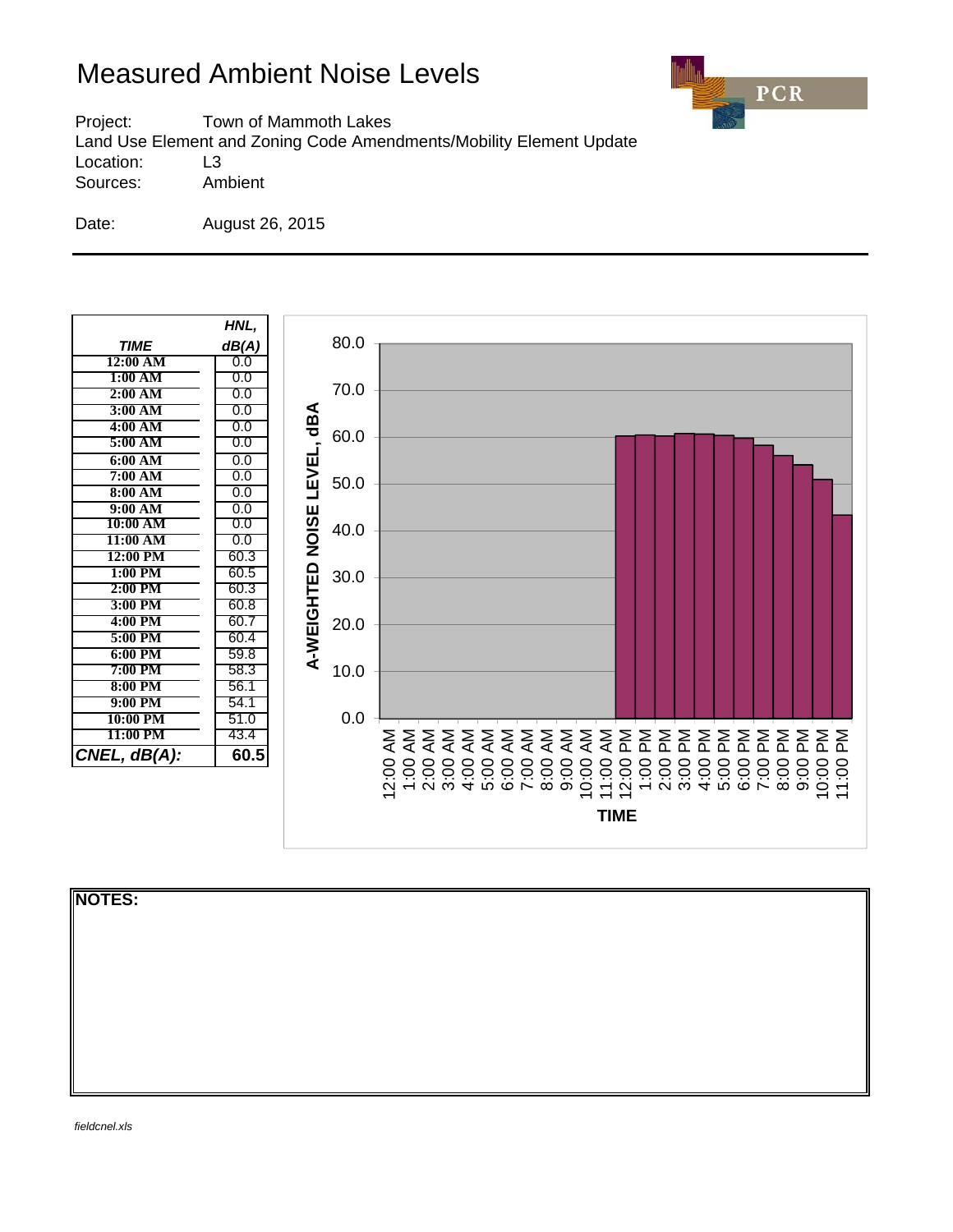

Project: Town of Mammoth Lakes Land Use Element and Zoning Code Amendments/Mobility Element Update Location: L3 Sources: Ambient

Date: August 27, 2015



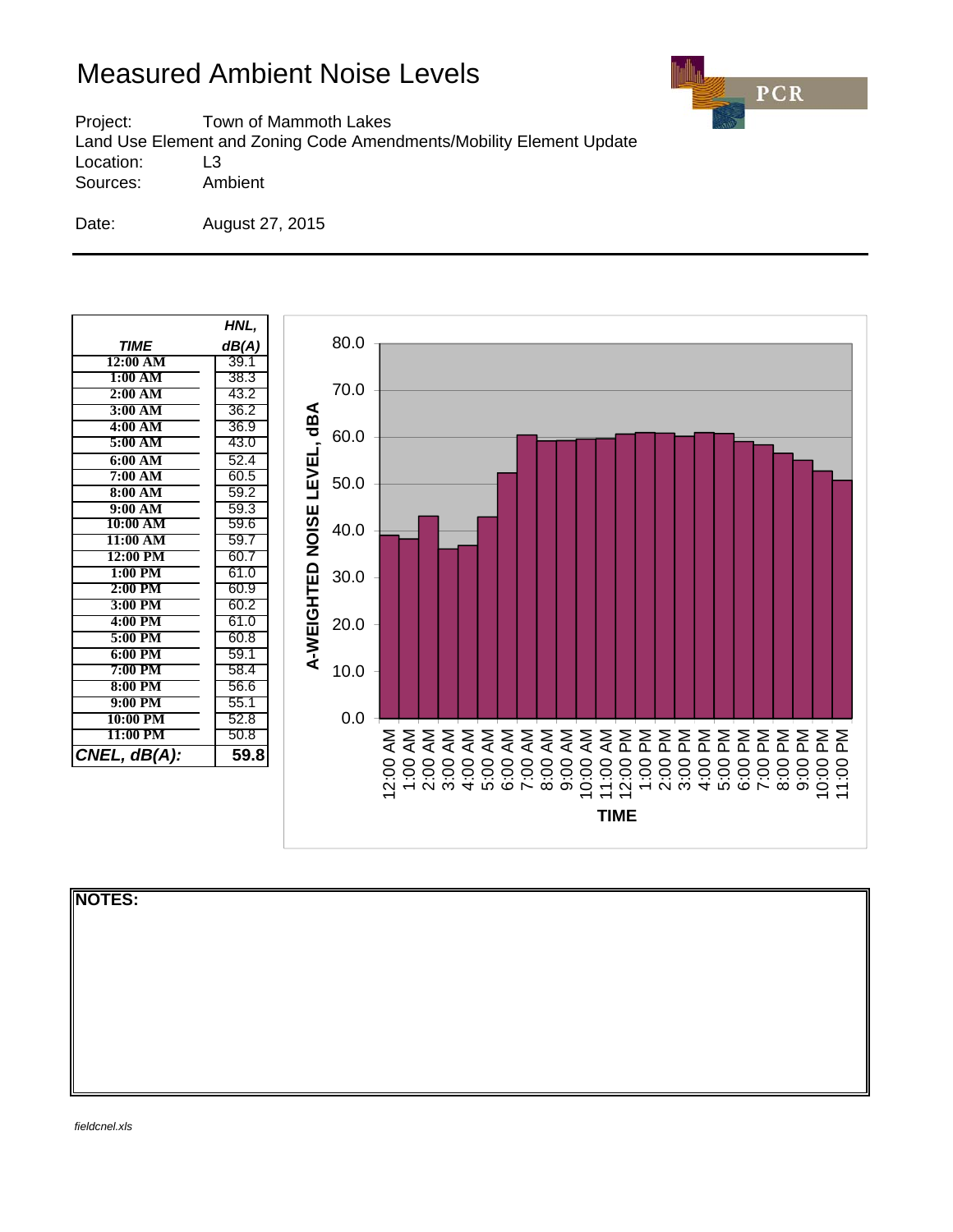

Project: Town of Mammoth Lakes Land Use Element and Zoning Code Amendments/Mobility Element Update Location: L3

Sources: Ambient

Date: August 28, 2015



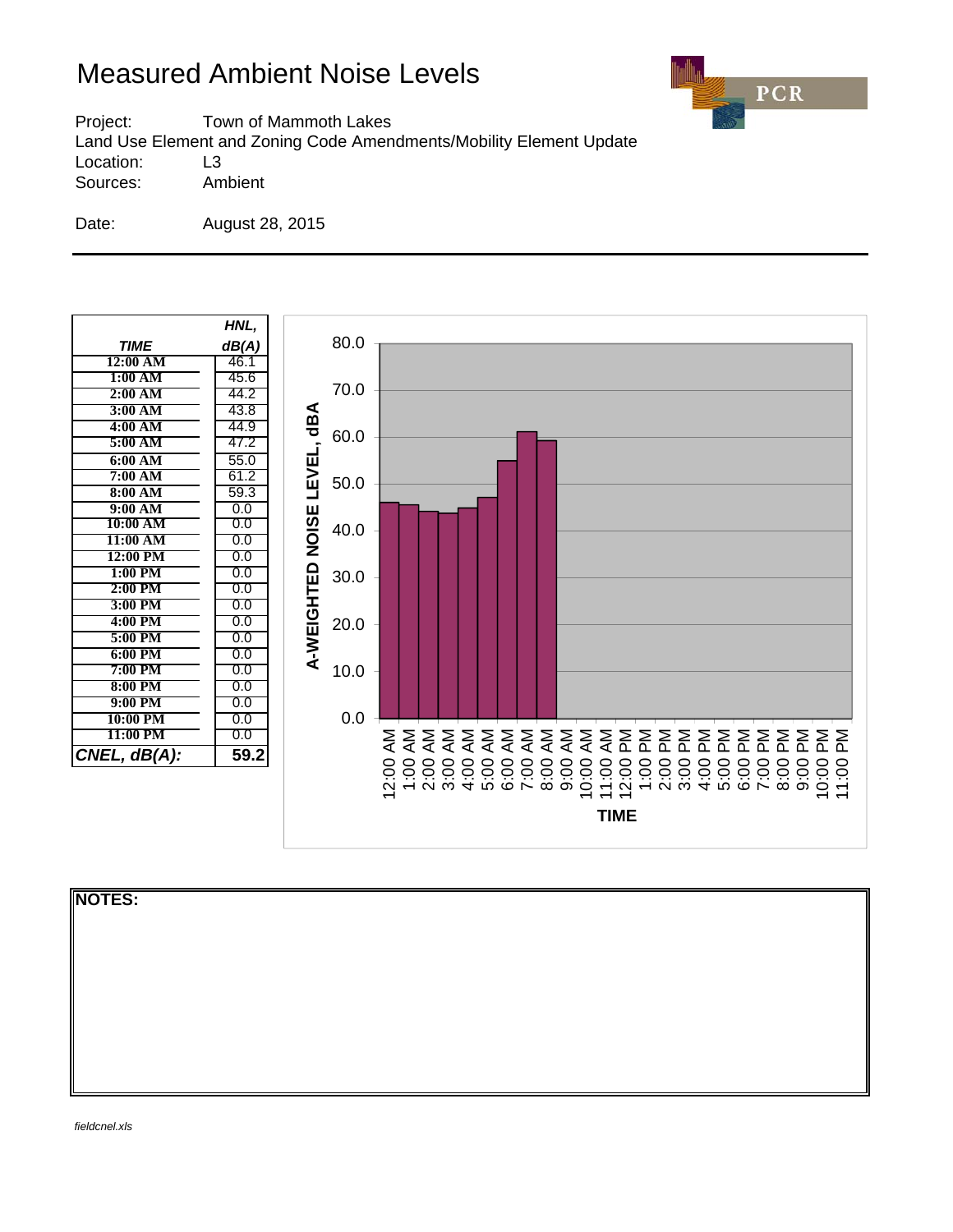

Project: Town of Mammoth Lakes Land Use Element and Zoning Code Amendments/Mobility Element Update Location: L4 Sources: Ambient

Date: August 24, 2015



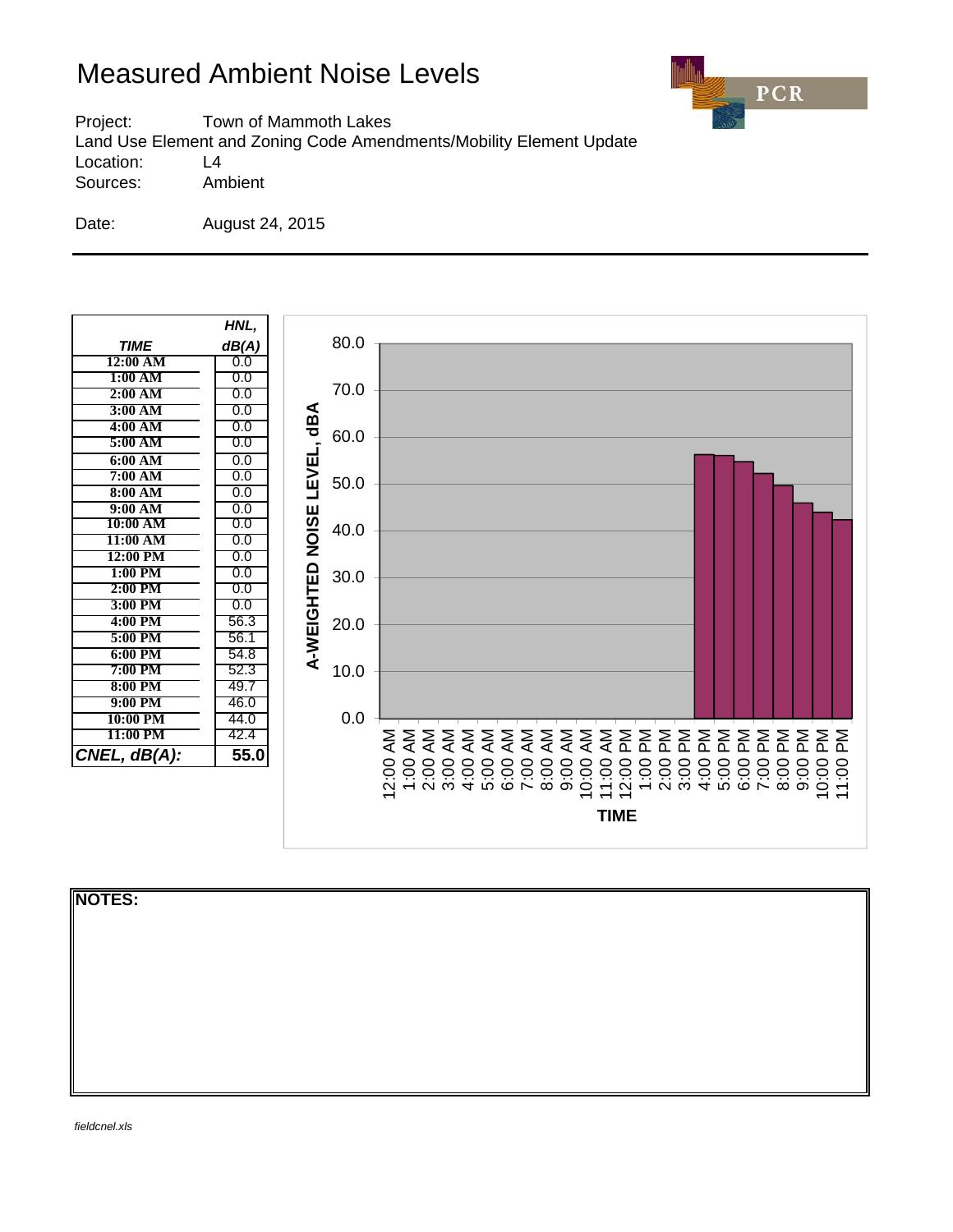

Project: Town of Mammoth Lakes Land Use Element and Zoning Code Amendments/Mobility Element Update Location: L4 Sources: Ambient

Date: August 25, 2015



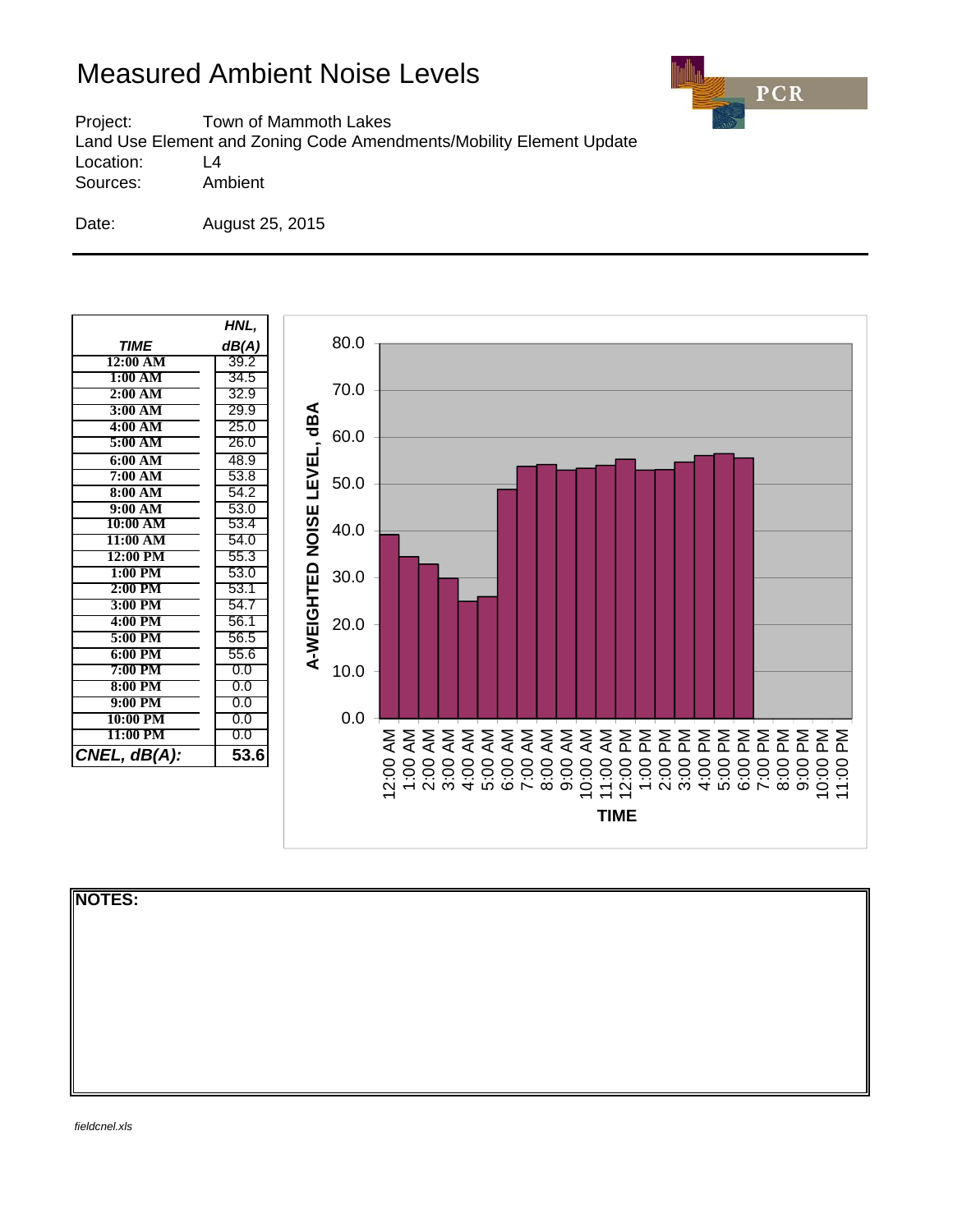# **Appendix D.2 Traffic Noise Calculation**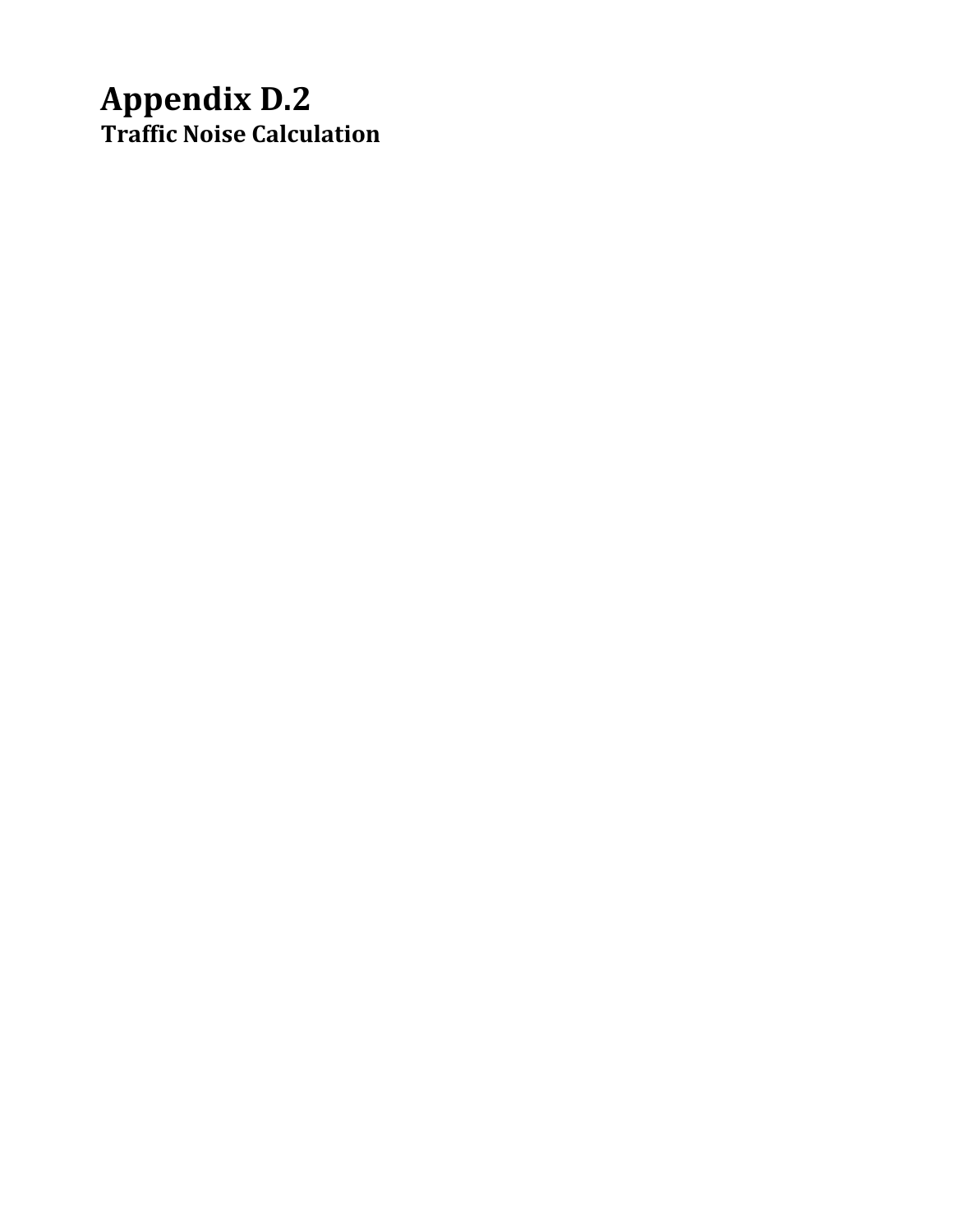#### **Roadway Traffic Noise Calculations 1 of 24**



#### **Project: Town of Mammoth Lakes Land Use Element and Zoning Code Amendments/Mobility Element Update**

| <b>Existing</b>                                           |            |      |                        |            |                          |         |                          |            |                          |         |
|-----------------------------------------------------------|------------|------|------------------------|------------|--------------------------|---------|--------------------------|------------|--------------------------|---------|
|                                                           | Speed      |      | <b>Traffic Volumes</b> |            |                          | Leg     |                          |            | <b>CNEL</b>              |         |
| Roadway/Segment                                           | <b>MPH</b> | AM   | <b>PM</b>              | <b>ADT</b> | <b>ROW</b>               | 25 Feet | 50 Feet                  | <b>ROW</b> | 25 Feet                  | 50 Feet |
| Main Street between Minaret Rd and Mountain Blyd          | 40         |      |                        | ∩          | $\overline{\phantom{a}}$ |         |                          |            | $\overline{\phantom{0}}$ |         |
| Main Street between Mountain Blyd and Post Office         | 40         |      |                        |            |                          |         |                          |            |                          |         |
| Main Street between Post Office and Center Street         | 40         |      |                        |            |                          |         | $\overline{\phantom{a}}$ |            | $\overline{\phantom{0}}$ |         |
| Main Street between Center Street and Forest Trail        | 40         |      |                        |            |                          |         |                          |            | $\overline{\phantom{0}}$ |         |
| Main Street between Forest Trail and Laurel Mountain Road | 40         |      |                        |            | $\overline{\phantom{a}}$ |         | $\overline{\phantom{0}}$ |            | $\overline{\phantom{a}}$ |         |
| <b>Existing</b>                                           |            |      |                        |            |                          |         |                          |            |                          |         |
|                                                           | Speed      |      | <b>Traffic Volumes</b> |            |                          | Leg     |                          |            | <b>CNEL</b>              |         |
| Roadway/Segment                                           | <b>MPH</b> | AM   | <b>PM</b>              | <b>ADT</b> | <b>ROW</b>               | 25 Feet | 50 Feet                  | <b>ROW</b> | 25 Feet                  | 50 Feet |
| Main Street between Minaret Rd and Mountain Blyd          | 40         | 1331 | 1331                   | U          | 70.3                     | 67.1    | 65.3                     | 71.6       | 68.3                     | 66.5    |
| Main Street between Mountain Blyd and Post Office         | 40         | 1535 | 1535                   |            | 71.0                     | 67.7    | 65.9                     | 72.2       | 68.9                     | 67.1    |
| Main Street between Post Office and Center Street         | 40         | 1616 | 1616                   |            | 70.7                     | 67.7    | 66.0                     | 71.9       | 68.9                     | 67.2    |
| Main Street between Center Street and Forest Trail        | 40         | 1597 | 1597                   |            | 70.7                     | 67.7    | 65.9                     | 71.9       | 68.9                     | 67.1    |
| Main Street between Forest Trail and Laurel Mountain Road | 40         | 1755 | 1755                   | ∩          | 71.1                     | 68.1    | 66.3                     | 72.3       | 69.3                     | 67.5    |
| <b>Future With Project</b>                                |            |      |                        |            |                          |         |                          |            |                          |         |
|                                                           | Speed      |      | <b>Traffic Volumes</b> |            |                          | Lea     |                          |            | <b>CNEL</b>              |         |
| Roadway/Segment                                           | <b>MPH</b> | AM   | <b>PM</b>              | <b>ADT</b> | <b>ROW</b>               | 25 Feet | 50 Feet                  | <b>ROW</b> | 25 Feet                  | 50 Feet |
| Main Street between Minaret Rd and Mountain Blvd          | 40         | 1878 | 1878                   | $\Omega$   | 71.8                     | 68.6    | 66.8                     | 73.1       | 69.8                     | 68.0    |
| Main Street between Mountain Blyd and Post Office         | 40         | 1778 | 1778                   |            | 71.6                     | 68.4    | 66.5                     | 72.8       | 69.6                     | 67.7    |
| Main Street between Post Office and Center Street         | 40         | 1780 | 1780                   |            | 71.1                     | 68.1    | 66.4                     | 72.3       | 69.4                     | 67.6    |
| Main Street between Center Street and Forest Trail        | 40         | 1765 | 1765                   |            | 71.1                     | 68.7    | 66.3                     | 72.3       | 69.3                     | 67.6    |
| Main Street between Forest Trail and Laurel Mountain Road | 40         | 1955 | 1955                   |            | 71.5                     | 68.5    | 66.8                     | 72.7       | 69.8                     | 68.0    |

|                                                           |                 | <b>CNEL</b> |                |  |                     |       |          |       |           |
|-----------------------------------------------------------|-----------------|-------------|----------------|--|---------------------|-------|----------|-------|-----------|
| <b>Summary</b>                                            | 25 ft. from ROW |             | At ROW         |  |                     |       | % of ADT |       |           |
|                                                           | Project         |             | <b>Project</b> |  | Vehicle Type        | Dav   | Eve      | Night | Sub total |
| Roadway/Segment                                           | Increment       |             | Increment      |  | <b>Auto</b>         | 77.6% | 9.7%     | 9.7%  | 97.0%     |
| Main Street between Minaret Rd and Mountain Blyd          | ن. ا            |             | C. I           |  | <b>Medium Truck</b> | 1.6%  | 0.2%     | 0.2%  | 2.0%      |
| Main Street between Mountain Blyd and Post Office         | 0.7             |             | 0.6            |  | <b>Heavy Truck</b>  | 0.8%  | 0.1%     | 0.1%  | 1.0%      |
| Main Street between Post Office and Center Street         | 0.5             |             | 0.4            |  |                     | 80.0% | 10.0%    | 10.0% | 100.0%    |
| Main Street between Center Street and Forest Trail        | 0.4             |             | 0.4            |  |                     |       |          |       |           |
| Main Street between Forest Trail and Laurel Mountain Road | 0.5             |             | 0.4            |  |                     |       |          |       |           |

| 25 ft. from ROW | At ROW    | % of ADT |                     |       |       |              |           |  |
|-----------------|-----------|----------|---------------------|-------|-------|--------------|-----------|--|
| Project         | Proiect   |          | <b>Vehicle Type</b> | Dav   | Eve   | <b>Night</b> | Sub total |  |
| crement         | Increment |          | Auto                | 77.6% | 9.7%  | 9.7%         | 97.0%     |  |
| 1.5             | ı.b       |          | <b>Medium Truck</b> | 1.6%  | 0.2%  | 0.2%         | 2.0%      |  |
| 0.7             | 0.6       |          | <b>Heavy Truck</b>  | 0.8%  | 0.1%  | 0.1%         | 1.0%      |  |
| 0.5             | 0.4       |          |                     | 80.0% | 10.0% | 10.0%        | 100.0%    |  |
|                 |           |          |                     |       |       |              |           |  |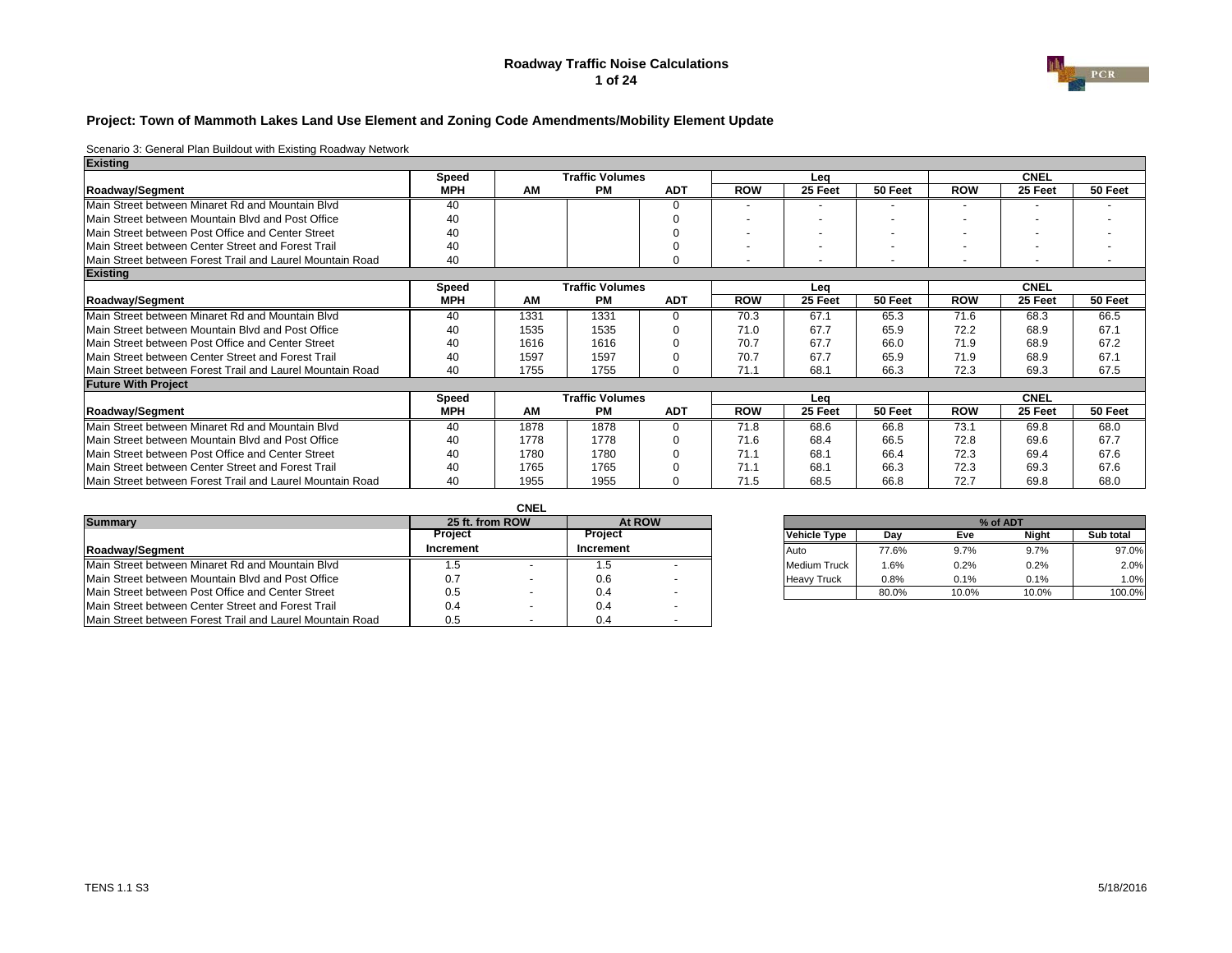#### **Roadway Traffic Noise Calculations 2 of 24**



#### **Project: Town of Mammoth Lakes Land Use Element and Zoning Code Amendments/Mobility Element Update**

| <b>Existing</b>                                                    |            |      |                        |            |                          |         |                          |            |             |         |
|--------------------------------------------------------------------|------------|------|------------------------|------------|--------------------------|---------|--------------------------|------------|-------------|---------|
|                                                                    | Speed      |      | <b>Traffic Volumes</b> |            |                          | Lea     |                          |            | <b>CNEL</b> |         |
| Roadway/Segment                                                    | <b>MPH</b> | AM   | <b>PM</b>              | <b>ADT</b> | <b>ROW</b>               | 25 Feet | 50 Feet                  | <b>ROW</b> | 25 Feet     | 50 Feet |
| Main Street between Laurel Mountain Road and Old Mammoth Ro        | 40         |      |                        | ∩          | $\overline{\phantom{a}}$ |         |                          |            |             |         |
| Main Street between Old Mammoth Road and Sierra Park Blyd          | 40         |      |                        |            |                          |         |                          |            |             |         |
| Main Street between Sierra Park Blvd and Thompson Way              | 40         |      |                        |            |                          |         | $\overline{\phantom{0}}$ |            |             |         |
| <b>Old Mammoth Road between Main Street and Tavern Road</b>        | 35         |      |                        |            |                          |         |                          |            |             |         |
| <b>Old Mammoth Road between Tavern Road and Sierra Nevada Ro.</b>  | 35         |      |                        |            |                          |         |                          |            |             |         |
| <b>Existing</b>                                                    |            |      |                        |            |                          |         |                          |            |             |         |
|                                                                    | Speed      |      | <b>Traffic Volumes</b> |            |                          | Lea     |                          |            | <b>CNEL</b> |         |
| Roadway/Segment                                                    | <b>MPH</b> | AM   | <b>PM</b>              | <b>ADT</b> | <b>ROW</b>               | 25 Feet | 50 Feet                  | <b>ROW</b> | 25 Feet     | 50 Feet |
| Main Street between Laurel Mountain Road and Old Mammoth Ro        | 40         | 1530 | 1530                   | U          | 70.5                     | 67.5    | 65.7                     | 71.7       | 68.7        | 66.9    |
| Main Street between Old Mammoth Road and Sierra Park Blyd          | 40         | 768  | 768                    |            | 67.5                     | 64.5    | 62.7                     | 68.7       | 65.7        | 63.9    |
| Main Street between Sierra Park Blvd and Thompson Way              | 40         | 737  | 737                    |            | 67.3                     | 64.3    | 62.6                     | 68.5       | 65.5        | 63.8    |
| <b>IOld Mammoth Road between Main Street and Tavern Road</b>       | 35         | 1137 | 1137                   |            | 68.9                     | 65.3    | 63.4                     | 70.1       | 66.6        | 64.6    |
| Old Mammoth Road between Tavern Road and Sierra Nevada Ro          | 35         | 1156 | 1156                   | $\Omega$   | 69.0                     | 65.4    | 63.5                     | 70.2       | 66.6        | 64.7    |
| <b>Future With Project</b>                                         |            |      |                        |            |                          |         |                          |            |             |         |
|                                                                    | Speed      |      | <b>Traffic Volumes</b> |            |                          | Lea     |                          |            | <b>CNEL</b> |         |
| Roadway/Segment                                                    | <b>MPH</b> | AM   | <b>PM</b>              | <b>ADT</b> | <b>ROW</b>               | 25 Feet | 50 Feet                  | <b>ROW</b> | 25 Feet     | 50 Feet |
| Main Street between Laurel Mountain Road and Old Mammoth Ro        | 40         | 1695 | 1695                   |            | 70.9                     | 67.9    | 66.2                     | 72.1       | 69.1        | 67.4    |
| Main Street between Old Mammoth Road and Sierra Park Blyd          | 40         | 850  | 850                    |            | 67.9                     | 64.9    | 63.2                     | 69.1       | 66.1        | 64.4    |
| Main Street between Sierra Park Blvd and Thompson Way              | 40         | 800  | 800                    |            | 67.7                     | 64.7    | 62.9                     | 68.9       | 65.9        | 64.1    |
| <b>Old Mammoth Road between Main Street and Tavern Road</b>        | 35         | 1268 | 1268                   |            | 69.4                     | 65.8    | 63.9                     | 70.6       | 67.0        | 65.1    |
| <b>IOld Mammoth Road between Tavern Road and Sierra Nevada Ro.</b> | 35         | 1340 | 1340                   |            | 69.6                     | 66.1    | 64.1                     | 70.8       | 67.3        | 65.3    |

|                                                                    |                 | <b>CNEL</b> |           |  |                     |       |          |       |           |
|--------------------------------------------------------------------|-----------------|-------------|-----------|--|---------------------|-------|----------|-------|-----------|
| <b>Summary</b>                                                     | 25 ft. from ROW |             | At ROW    |  |                     |       | % of ADT |       |           |
|                                                                    | <b>Project</b>  |             | Project   |  | Vehicle Type        | Dav   | Eve      | Night | Sub total |
| Roadway/Segment                                                    | Increment       |             | Increment |  | <b>Auto</b>         | 77.6% | 9.7%     | 9.7%  | 97.0%     |
| Main Street between Laurel Mountain Road and Old Mammoth Ro        | 0.4             |             |           |  | <b>Medium Truck</b> | .6%   | 0.2%     | 0.2%  | 2.0%      |
| Main Street between Old Mammoth Road and Sierra Park Blyd          | 0.4             |             | 0.4       |  | <b>Heavy Truck</b>  | 0.8%  | 0.1%     | 0.1%  | 1.0%      |
| Main Street between Sierra Park Blvd and Thompson Way              | 0.4             |             | 0.4       |  |                     | 80.0% | 10.0%    | 10.0% | 100.0%    |
| <b>Old Mammoth Road between Main Street and Tavern Road</b>        | 0.4             |             | 0.5       |  |                     |       |          |       |           |
| <b>Old Mammoth Road between Tavern Road and Sierra Nevada Road</b> | 0.7             |             | 0.6       |  |                     |       |          |       |           |

| 25 ft. from ROW | At ROW    |                     |       | % of ADT |              |           |
|-----------------|-----------|---------------------|-------|----------|--------------|-----------|
| Proiect         | Proiect   | <b>Vehicle Type</b> | Dav   | Eve      | <b>Night</b> | Sub total |
| crement         | Increment | Auto                | 77.6% | 9.7%     | 9.7%         | 97.0%     |
| 0.4             | 0.4       | <b>Medium Truck</b> | 1.6%  | 0.2%     | 0.2%         | 2.0%      |
| 0.4             | 0.4       | <b>Heavy Truck</b>  | 0.8%  | 0.1%     | 0.1%         | 1.0%      |
| 0.4             | 0.4       |                     | 80.0% | 10.0%    | 10.0%        | 100.0%    |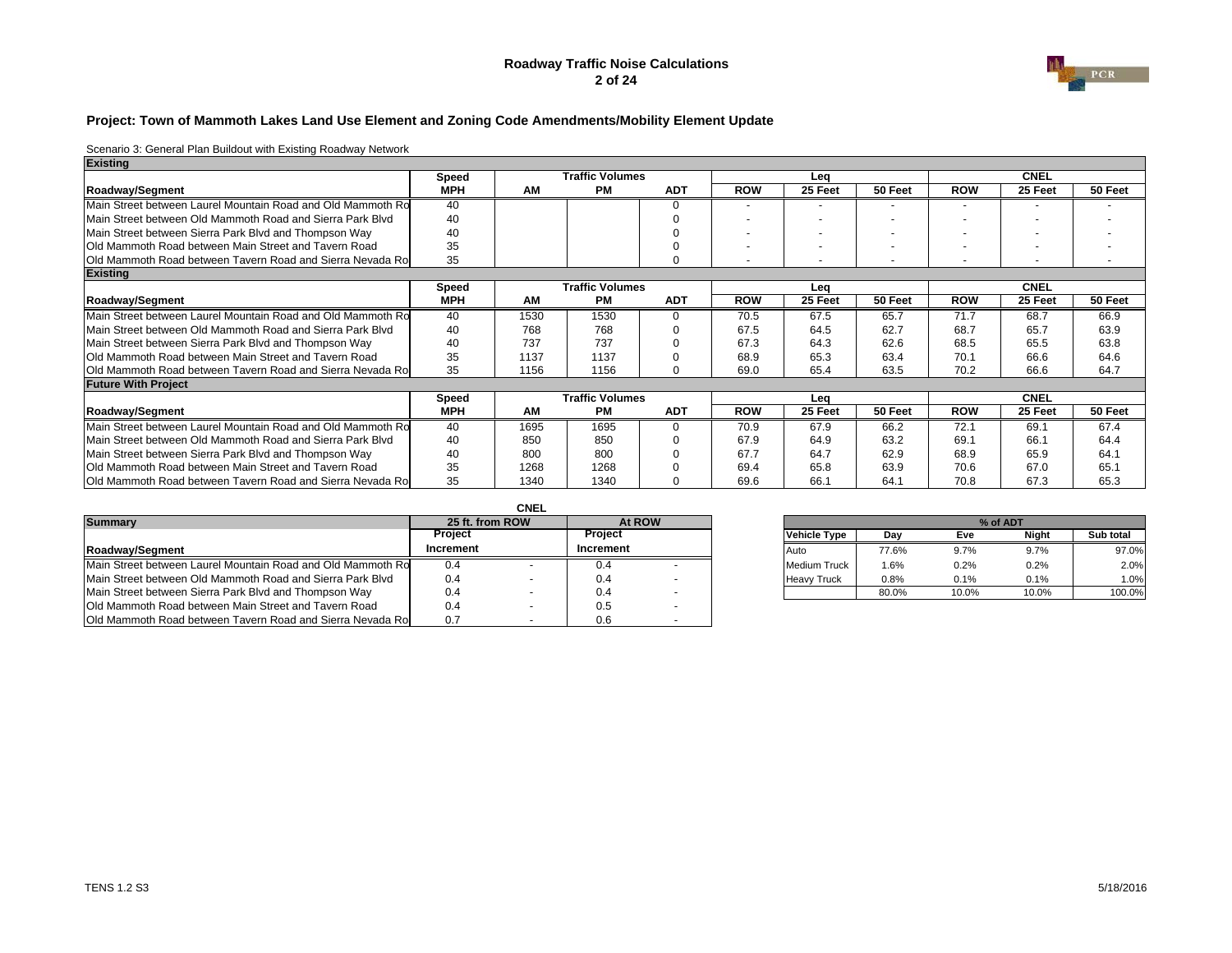#### **Roadway Traffic Noise Calculations 3 of 24**



#### **Project: Town of Mammoth Lakes Land Use Element and Zoning Code Amendments/Mobility Element Update**

| <b>Existing</b>                                                     |            |      |                        |            |                          |         |         |            |                          |         |
|---------------------------------------------------------------------|------------|------|------------------------|------------|--------------------------|---------|---------|------------|--------------------------|---------|
|                                                                     | Speed      |      | <b>Traffic Volumes</b> |            |                          | Lea     |         |            | <b>CNEL</b>              |         |
| Roadway/Segment                                                     | <b>MPH</b> | AM   | PМ                     | <b>ADT</b> | <b>ROW</b>               | 25 Feet | 50 Feet | <b>ROW</b> | 25 Feet                  | 50 Feet |
| Old Mammoth Road between Sierra Nevada Road and Meridian B          | 35         |      |                        |            |                          |         |         |            | -                        |         |
| <b>Old Mammoth Road between Meridian Blvd and Chateau Road</b>      | 35         |      |                        |            |                          |         |         |            |                          |         |
| <b>IOld Mammoth Road between Chateau Road and Minaret Road</b>      | 35         |      |                        |            | $\overline{\phantom{0}}$ |         |         |            | $\overline{\phantom{0}}$ |         |
| Meridian Boulevard between Minaret Rd and Old Mammoth Road          | 40         |      |                        |            |                          |         |         |            | $\sim$                   |         |
| Meridian Boulevard between Old Mammoth Road and Sierra Park         | 40         |      |                        |            | $\overline{\phantom{0}}$ |         |         |            | $\overline{\phantom{0}}$ |         |
| <b>Existing</b>                                                     |            |      |                        |            |                          |         |         |            |                          |         |
|                                                                     | Speed      |      | <b>Traffic Volumes</b> |            |                          | Lea     |         |            | <b>CNEL</b>              |         |
| Roadway/Segment                                                     | <b>MPH</b> | AM   | <b>PM</b>              | <b>ADT</b> | <b>ROW</b>               | 25 Feet | 50 Feet | <b>ROW</b> | 25 Feet                  | 50 Feet |
| Old Mammoth Road between Sierra Nevada Road and Meridian B          | 35         | 1066 | 1066                   |            | 69.5                     | 65.4    | 63.4    | 70.7       | 66.6                     | 64.6    |
| <b>Old Mammoth Road between Meridian Blvd and Chateau Road</b>      | 35         | 817  | 817                    |            | 68.3                     | 64.3    | 62.2    | 69.6       | 65.5                     | 63.4    |
| <b>Old Mammoth Road between Chateau Road and Minaret Road</b>       | 35         | 499  | 499                    |            | 65.3                     | 61.8    | 59.8    | 66.6       | 63.0                     | 61.1    |
| Meridian Boulevard between Minaret Rd and Old Mammoth Road          | 40         | 1140 | 1140                   |            | 69.7                     | 66.4    | 64.6    | 70.9       | 67.6                     | 65.8    |
| Meridian Boulevard between Old Mammoth Road and Sierra Park         | 40         | 1181 | 1181                   |            | 69.8                     | 66.6    | 64.8    | 71.0       | 67.8                     | 66.0    |
| <b>Future With Project</b>                                          |            |      |                        |            |                          |         |         |            |                          |         |
|                                                                     | Speed      |      | <b>Traffic Volumes</b> |            |                          | Lea     |         |            | <b>CNEL</b>              |         |
| Roadway/Segment                                                     | <b>MPH</b> | AM   | <b>PM</b>              | <b>ADT</b> | <b>ROW</b>               | 25 Feet | 50 Feet | <b>ROW</b> | 25 Feet                  | 50 Feet |
| <b>IOld Mammoth Road between Sierra Nevada Road and Meridian B</b>  | 35         | 1233 | 1233                   |            | 70.1                     | 66.1    | 64.0    | 71.3       | 67.3                     | 65.2    |
| <b>Old Mammoth Road between Meridian Blvd and Chateau Road</b>      | 35         | 1070 | 1070                   |            | 69.5                     | 65.4    | 63.4    | 70.7       | 66.7                     | 64.6    |
| <b>IOld Mammoth Road between Chateau Road and Minaret Road</b>      | 35         | 815  | 815                    |            | 67.5                     | 63.9    | 62.0    | 68.7       | 65.1                     | 63.2    |
| Meridian Boulevard between Minaret Rd and Old Mammoth Road          | 40         | 1363 | 1363                   |            | 70.4                     | 67.2    | 65.4    | 71.7       | 68.4                     | 66.6    |
| <b>IMeridian Boulevard between Old Mammoth Road and Sierra Park</b> | 40         | 1293 | 1293                   |            | 70.2                     | 67.0    | 65.7    | 71.4       | 68.2                     | 66.4    |

|                                                                   |                 | <b>CNEL</b> |                |  |                     |       |       |          |           |
|-------------------------------------------------------------------|-----------------|-------------|----------------|--|---------------------|-------|-------|----------|-----------|
| <b>Summary</b>                                                    | 25 ft. from ROW |             | At ROW         |  |                     |       |       | % of ADT |           |
|                                                                   | Project         |             | <b>Project</b> |  | Vehicle Type        | Dav   | Eve   | Niaht    | Sub total |
| <b>Roadwav/Segment</b>                                            | Increment       |             | Increment      |  | <b>Auto</b>         | 77.6% | 9.7%  | 9.7%     | 97.0%     |
| <b>Old Mammoth Road between Sierra Nevada Road and Meridian B</b> | 0.7             |             | U.b            |  | <b>Medium Truck</b> | .6%   | 0.2%  | 0.2%     | 2.0%      |
| Old Mammoth Road between Meridian Blyd and Chateau Road           | 1.2             |             |                |  | <b>Heavy Truck</b>  | 0.8%  | 0.1%  | 0.1%     | 1.0%      |
| Old Mammoth Road between Chateau Road and Minaret Road            | 2.1             |             | 2.1            |  |                     | 80.0% | 10.0% | 10.0%    | 100.0%    |
| Meridian Boulevard between Minaret Rd and Old Mammoth Road        | 0.8             |             | 0.8            |  |                     |       |       |          |           |
| Meridian Boulevard between Old Mammoth Road and Sierra Park       | 0.4             |             |                |  |                     |       |       |          |           |

| 25 ft. from ROW | At ROW    |                     |       | % of ADT |              |           |
|-----------------|-----------|---------------------|-------|----------|--------------|-----------|
| Proiect         | Proiect   | <b>Vehicle Type</b> | Dav   | Eve      | <b>Night</b> | Sub total |
| crement         | Increment | Auto                | 77.6% | 9.7%     | 9.7%         | 97.0%     |
| 0.7             | 0.6       | <b>Medium Truck</b> | 1.6%  | 0.2%     | 0.2%         | 2.0%      |
| $\sqrt{2}$      | . .       | <b>Heavy Truck</b>  | 0.8%  | 0.1%     | 0.1%         | 1.0%      |
| Z.              |           |                     | 80.0% | 10.0%    | 10.0%        | 100.0%    |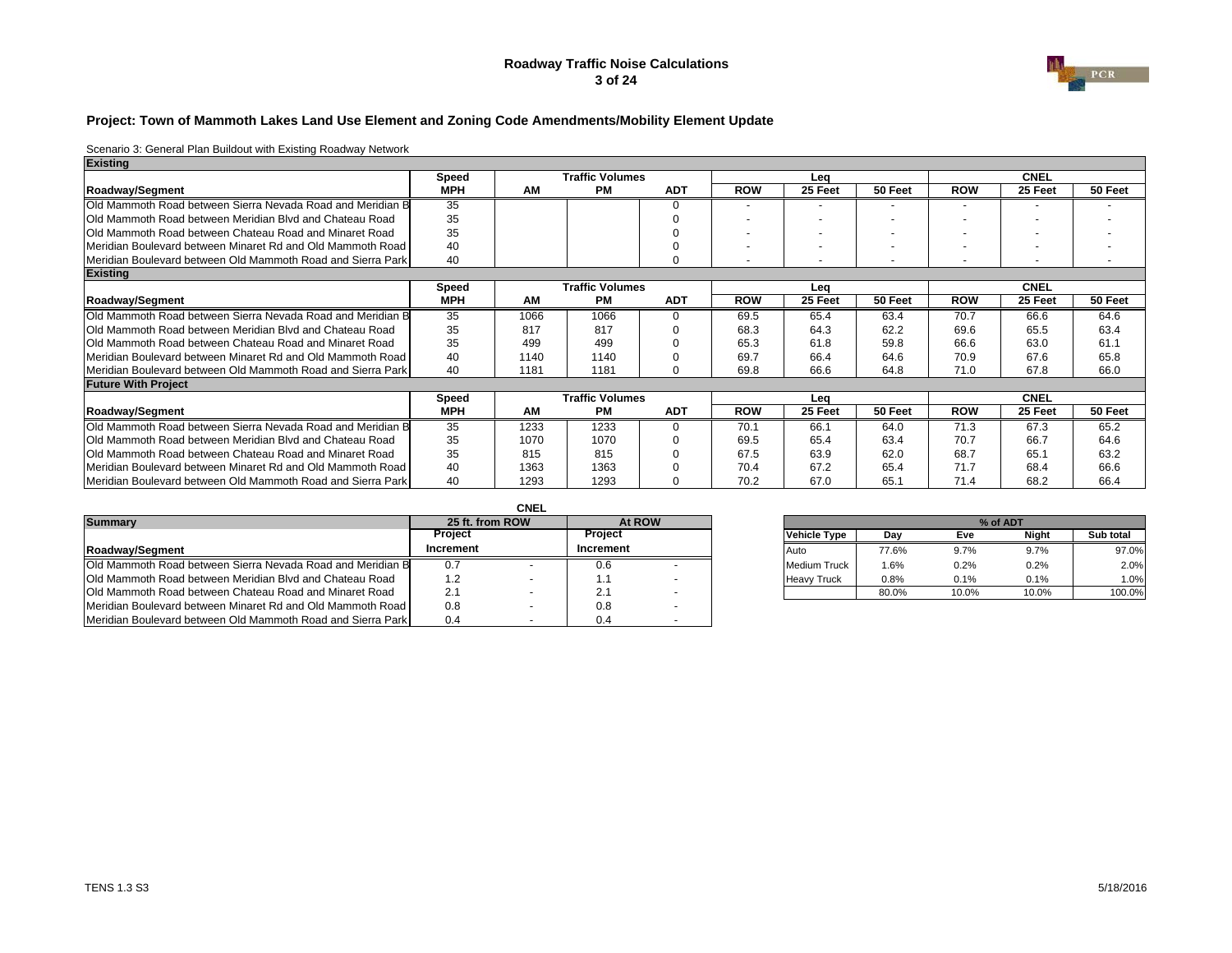#### **Roadway Traffic Noise Calculations 4 of 24**



#### **Project: Town of Mammoth Lakes Land Use Element and Zoning Code Amendments/Mobility Element Update**

| <b>Existing</b>                                         |              |      |                        |            |            |         |         |            |                          |         |
|---------------------------------------------------------|--------------|------|------------------------|------------|------------|---------|---------|------------|--------------------------|---------|
|                                                         | <b>Speed</b> |      | <b>Traffic Volumes</b> |            |            | Lea     |         |            | <b>CNEL</b>              |         |
| Roadway/Segment                                         | <b>MPH</b>   | AM   | <b>PM</b>              | <b>ADT</b> | <b>ROW</b> | 25 Feet | 50 Feet | <b>ROW</b> | 25 Feet                  | 50 Feet |
| Minaret Road between Fores Trail and Lake Mary Road     | 35           |      |                        |            |            |         |         |            |                          |         |
| Minaret Road between Lake Mary Road and Meridian Blvd   | 35           |      |                        |            |            |         |         |            |                          |         |
| Minaret Road between Meridian Blvd and Old Mammoth Road | 35           |      |                        |            |            |         |         |            | $\sim$                   |         |
| Lake Mary Road w/o Minaret Road                         | 40           |      |                        |            |            |         |         |            |                          |         |
| Fairway Drive s/o Old Mammoth Road                      | 35           |      |                        |            |            |         |         |            | $\overline{\phantom{0}}$ |         |
| <b>Existing</b>                                         |              |      |                        |            |            |         |         |            |                          |         |
|                                                         | Speed        |      | <b>Traffic Volumes</b> |            |            | Leg     |         |            | <b>CNEL</b>              |         |
| Roadway/Segment                                         | <b>MPH</b>   | AM   | <b>PM</b>              | <b>ADT</b> | <b>ROW</b> | 25 Feet | 50 Feet | <b>ROW</b> | 25 Feet                  | 50 Feet |
| Minaret Road between Fores Trail and Lake Mary Road     | 35           | 1068 | 1068                   | $\Omega$   | 66.9       | 64.2    | 62.6    | 68.1       | 65.4                     | 63.8    |
| Minaret Road between Lake Mary Road and Meridian Blvd   | 35           | 874  | 874                    |            | 68.6       | 64.6    | 62.5    | 69.9       | 65.8                     | 63.7    |
| Minaret Road between Meridian Blvd and Old Mammoth Road | 35           | 456  | 456                    |            | 65.8       | 61.7    | 59.7    | 67.0       | 63.0                     | 60.9    |
| Lake Mary Road w/o Minaret Road                         | 40           | 890  | 890                    |            | 68.6       | 65.4    | 63.5    | 69.8       | 66.6                     | 64.7    |
| Fairway Drive s/o Old Mammoth Road                      | 35           | 122  | 122                    | $\Omega$   | 60.1       | 56.0    | 54.0    | 61.3       | 57.2                     | 55.2    |
| <b>Future With Project</b>                              |              |      |                        |            |            |         |         |            |                          |         |
|                                                         | Speed        |      | <b>Traffic Volumes</b> |            |            | Leg     |         |            | <b>CNEL</b>              |         |
| Roadway/Segment                                         | <b>MPH</b>   | AM   | PM                     | <b>ADT</b> | <b>ROW</b> | 25 Feet | 50 Feet | <b>ROW</b> | 25 Feet                  | 50 Feet |
| Minaret Road between Fores Trail and Lake Mary Road     | 35           | 1305 | 1305                   | O          | 67.7       | 65.1    | 63.4    | 69.0       | 66.3                     | 64.7    |
| Minaret Road between Lake Mary Road and Meridian Blvd   | 35           | 1348 | 1348                   |            | 70.5       | 66.4    | 64.4    | 71.7       | 67.7                     | 65.6    |
| Minaret Road between Meridian Blvd and Old Mammoth Road | 35           | 870  | 870                    |            | 68.6       | 64.5    | 62.5    | 69.8       | 65.8                     | 63.7    |
| Lake Mary Road w/o Minaret Road                         | 40           | 1795 | 1795                   |            | 71.6       | 68.4    | 66.6    | 72.9       | 69.6                     | 67.8    |
| Fairway Drive s/o Old Mammoth Road                      | 35           | 655  | 655                    |            | 67.4       | 63.3    | 61.2    | 68.6       | 64.5                     | 62.5    |

|                                                         |                 | <b>CNEL</b> |                |                          |                     |       |          |       |           |
|---------------------------------------------------------|-----------------|-------------|----------------|--------------------------|---------------------|-------|----------|-------|-----------|
| <b>Summary</b>                                          | 25 ft. from ROW |             | At ROW         |                          |                     |       | % of ADT |       |           |
|                                                         | Project         |             | <b>Project</b> |                          | Vehicle Type        | Dav   | Eve      | Niaht | Sub total |
| Roadway/Segment                                         | Increment       |             | Increment      |                          | <b>Auto</b>         | 77.6% | 9.7%     | 9.7%  | 97.0%     |
| Minaret Road between Fores Trail and Lake Mary Road     | 0.9             |             | 0.9            |                          | <b>Medium Truck</b> | 1.6%  | 0.2%     | 0.2%  | 2.0%      |
| Minaret Road between Lake Mary Road and Meridian Blvd   | 9. ا            |             | 1.8            |                          | <b>Heavy Truck</b>  | 0.8%  | 0.1%     | 0.1%  | 1.0%      |
| Minaret Road between Meridian Blvd and Old Mammoth Road | 2.8             |             | 2.8            |                          |                     | 80.0% | 10.0%    | 10.0% | 100.0%    |
| Lake Mary Road w/o Minaret Road                         | 3.0             |             | 3.1            |                          |                     |       |          |       |           |
| Fairway Drive s/o Old Mammoth Road                      | 7.3             | -           | 71             | $\overline{\phantom{a}}$ |                     |       |          |       |           |

| 25 ft. from ROW |           | At ROW |                     |       |       | % of ADT     |           |
|-----------------|-----------|--------|---------------------|-------|-------|--------------|-----------|
| Project         | Project   |        | <b>Vehicle Type</b> | Dav   | Eve   | <b>Night</b> | Sub total |
| crement         | Increment |        | Auto                | 77.6% | 9.7%  | 9.7%         | 97.0%     |
| 0.9             | 0.9       |        | <b>Medium Truck</b> | 1.6%  | 0.2%  | 0.2%         | 2.0%      |
| 1.9             | 1.8       |        | <b>Heavy Truck</b>  | 0.8%  | 0.1%  | 0.1%         | 1.0%      |
| 2.8             | 2.8       |        |                     | 80.0% | 10.0% | 10.0%        | 100.0%    |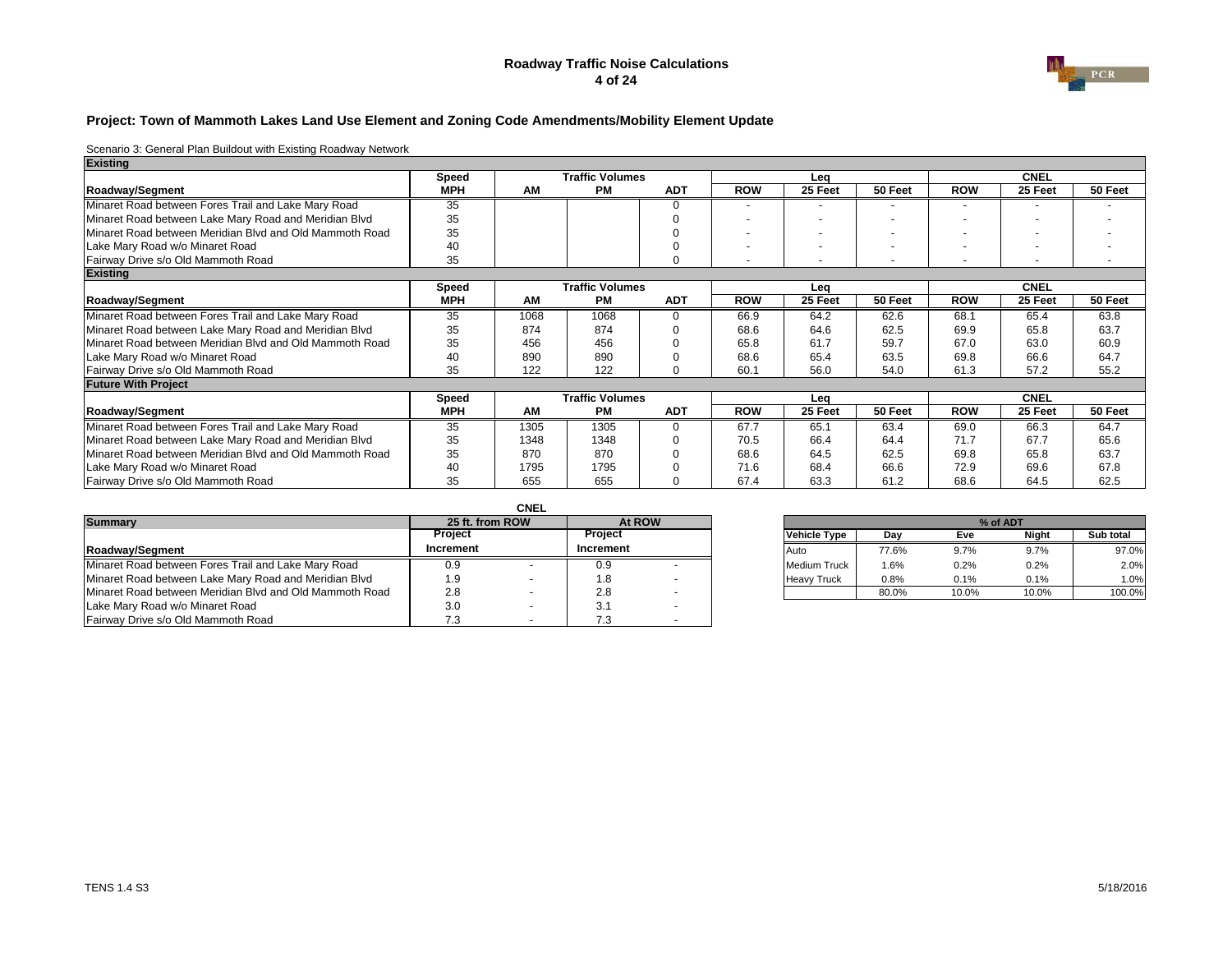#### **Roadway Traffic Noise Calculations 5 of 24**



#### **Project: Town of Mammoth Lakes Land Use Element and Zoning Code Amendments/Mobility Element Update**

| <b>Existing</b>                                        |            |     |                        |            |                          |         |                          |            |                          |         |
|--------------------------------------------------------|------------|-----|------------------------|------------|--------------------------|---------|--------------------------|------------|--------------------------|---------|
|                                                        | Speed      |     | <b>Traffic Volumes</b> |            |                          | Leg     |                          |            | <b>CNEL</b>              |         |
| Roadway/Segment                                        | <b>MPH</b> | AM  | <b>PM</b>              | <b>ADT</b> | <b>ROW</b>               | 25 Feet | 50 Feet                  | <b>ROW</b> | 25 Feet                  | 50 Feet |
| Mountain Boulevard north of Main Street                | 35         |     |                        |            |                          |         |                          |            |                          |         |
| Mountain Boulevard s/o Main Street                     | 35         |     |                        |            |                          |         |                          |            |                          |         |
| Tavern Road w/o Olad Mammoth Road                      | 35         |     |                        |            | $\overline{\phantom{a}}$ |         | $\overline{\phantom{a}}$ |            | $\overline{\phantom{0}}$ |         |
| Tavern Road e/o Olad Mammoth Road                      | 35         |     |                        |            | $\overline{\phantom{a}}$ |         |                          |            | $\overline{\phantom{0}}$ |         |
| Sierra Park Road between Main Street and Meridian Blyd | 35         |     |                        | $\Omega$   | $\overline{\phantom{a}}$ |         | $\overline{\phantom{0}}$ |            | $\overline{\phantom{a}}$ |         |
| <b>Existing</b>                                        |            |     |                        |            |                          |         |                          |            |                          |         |
|                                                        | Speed      |     | <b>Traffic Volumes</b> |            |                          | Leg     |                          |            | <b>CNEL</b>              |         |
| Roadway/Segment                                        | <b>MPH</b> | AM  | <b>PM</b>              | <b>ADT</b> | <b>ROW</b>               | 25 Feet | 50 Feet                  | <b>ROW</b> | 25 Feet                  | 50 Feet |
| Mountain Boulevard north of Main Street                | 35         | 107 | 107                    |            | 59.5                     | 55.4    | 53.4                     | 60.7       | 56.7                     | 54.6    |
| Mountain Boulevard s/o Main Street                     | 35         | 79  | 79                     |            | 58.2                     | 54.1    | 52.1                     | 59.4       | 55.3                     | 53.3    |
| Tavern Road w/o Olad Mammoth Road                      | 35         | 107 | 107                    |            | 57.5                     | 54.6    | 52.8                     | 58.7       | 55.8                     | 54.0    |
| Tavern Road e/o Olad Mammoth Road                      | 35         | 69  | 69                     |            | 55.6                     | 52.7    | 50.9                     | 56.8       | 53.9                     | 52.1    |
| Sierra Park Road between Main Street and Meridian Blyd | 35         | 211 | 211                    | $\Omega$   | 62.5                     | 58.4    | 56.3                     | 63.7       | 59.6                     | 57.5    |
| <b>Future With Project</b>                             |            |     |                        |            |                          |         |                          |            |                          |         |
|                                                        | Speed      |     | <b>Traffic Volumes</b> |            |                          | Leg     |                          |            | <b>CNEL</b>              |         |
| Roadway/Segment                                        | <b>MPH</b> | AM  | PМ                     | <b>ADT</b> | <b>ROW</b>               | 25 Feet | 50 Feet                  | <b>ROW</b> | 25 Feet                  | 50 Feet |
| Mountain Boulevard north of Main Street                | 35         | 245 | 245                    |            | 63.1                     | 59.0    | 57.0                     | 64.3       | 60.3                     | 58.2    |
| Mountain Boulevard s/o Main Street                     | 35         | 150 | 150                    |            | 61.0                     | 56.9    | 54.8                     | 62.2       | 58.1                     | 56.1    |
| Tavern Road w/o Olad Mammoth Road                      | 35         | 155 | 155                    |            | 59.1                     | 56.2    | 54.4                     | 60.4       | 57.4                     | 55.6    |
| Tavern Road e/o Olad Mammoth Road                      | 35         | 65  | 65                     |            | 55.4                     | 52.4    | 50.6                     | 56.6       | 53.6                     | 51.9    |
| Sierra Park Road between Main Street and Meridian Blyd | 35         | 273 | 273                    |            | 63.6                     | 59.5    | 57.4                     | 64.8       | 60.7                     | 58.7    |

|                                                        |           | CNEL            |                |        |  |                     |         |       |       |                  |  |
|--------------------------------------------------------|-----------|-----------------|----------------|--------|--|---------------------|---------|-------|-------|------------------|--|
| <b>Summary</b>                                         |           | 25 ft. from ROW |                | At ROW |  | % of ADT            |         |       |       |                  |  |
|                                                        | Project   |                 | <b>Project</b> |        |  | Vehicle Type        | Dav     | Eve   | Night | <b>Sub total</b> |  |
| Roadway/Segment                                        | Increment |                 | Increment      |        |  | <b>Auto</b>         | 77.6%   | 9.7%  | 9.7%  | 97.0%            |  |
| Mountain Boulevard north of Main Street                | 3.6       |                 | 3.6            |        |  | <b>Medium Truck</b> | $1.6\%$ | 0.2%  | 0.2%  | 2.0%             |  |
| Mountain Boulevard s/o Main Street                     | 2.8       |                 | 2.8            |        |  | <b>Heavy Truck</b>  | 0.8%    | 0.1%  | 0.1%  | 1.0%             |  |
| Tavern Road w/o Olad Mammoth Road                      | ، 6       |                 | .              |        |  |                     | 80.0%   | 10.0% | 10.0% | 100.0%           |  |
| Tavern Road e/o Olad Mammoth Road                      | $-0.3$    |                 | $-0.2$         |        |  |                     |         |       |       |                  |  |
| Sierra Park Road between Main Street and Meridian Blvd |           |                 |                |        |  |                     |         |       |       |                  |  |

| 25 ft. from ROW | At ROW    |                     | % of ADT |       |              |           |  |  |  |
|-----------------|-----------|---------------------|----------|-------|--------------|-----------|--|--|--|
| Proiect         | Proiect   | <b>Vehicle Type</b> | Dav      | Eve   | <b>Night</b> | Sub total |  |  |  |
| crement         | Increment | Auto                | 77.6%    | 9.7%  | 9.7%         | 97.0%     |  |  |  |
| 3.6             | 3.6       | <b>Medium Truck</b> | 1.6%     | 0.2%  | 0.2%         | 2.0%      |  |  |  |
| 2.8             | 2.8       | <b>Heavy Truck</b>  | 0.8%     | 0.1%  | 0.1%         | 1.0%      |  |  |  |
| 1.6             | 1.7       |                     | 80.0%    | 10.0% | 10.0%        | 100.0%    |  |  |  |
|                 |           |                     |          |       |              |           |  |  |  |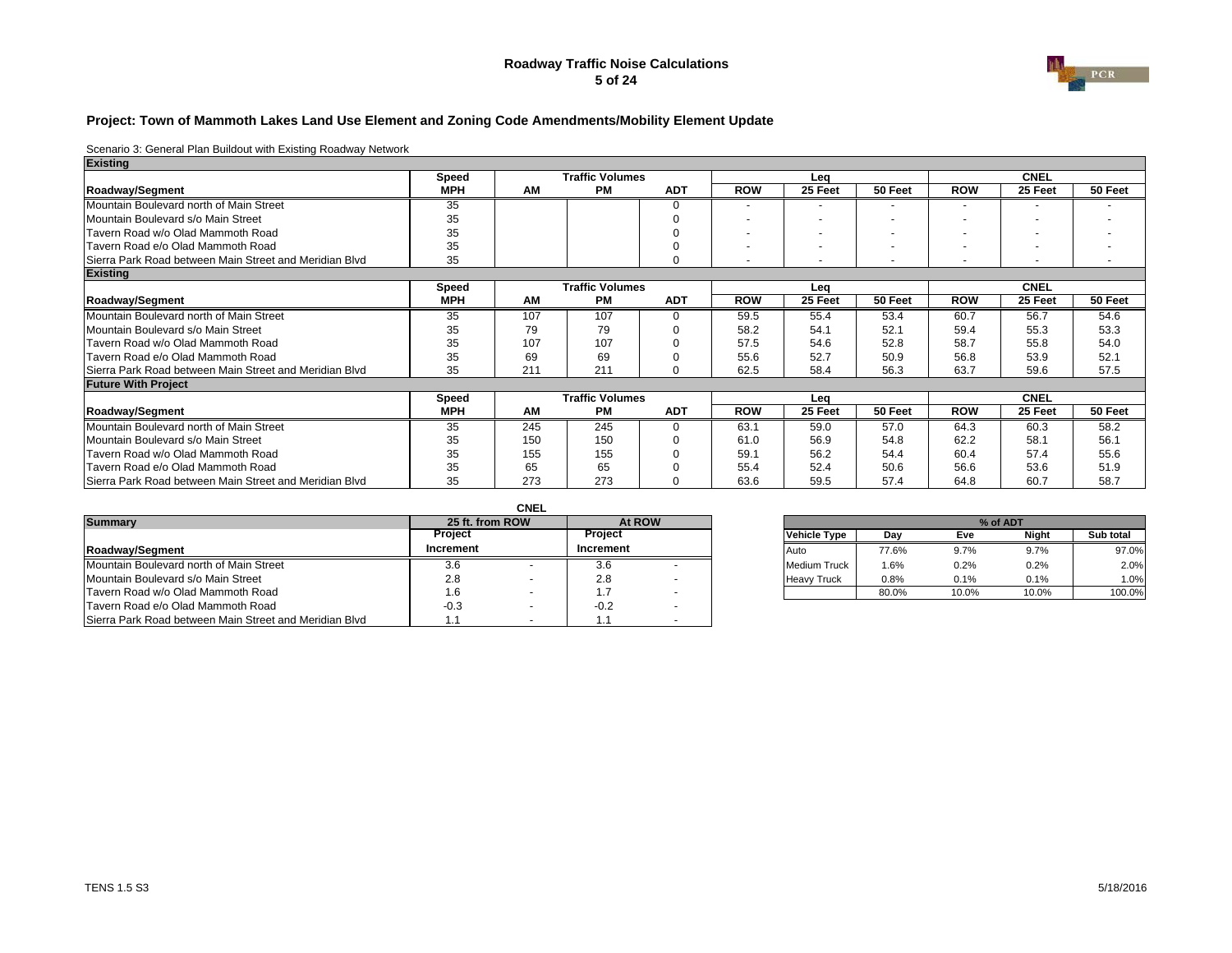#### **Roadway Traffic Noise Calculations 6 of 24**



#### **Project: Town of Mammoth Lakes Land Use Element and Zoning Code Amendments/Mobility Element Update**

| <b>Existing</b>                         |            |     |                        |            |                          |         |                          |            |                          |         |
|-----------------------------------------|------------|-----|------------------------|------------|--------------------------|---------|--------------------------|------------|--------------------------|---------|
|                                         | Speed      |     | <b>Traffic Volumes</b> |            |                          | Lea     |                          |            | <b>CNEL</b>              |         |
| Roadway/Segment                         | <b>MPH</b> | AM  | <b>PM</b>              | <b>ADT</b> | <b>ROW</b>               | 25 Feet | 50 Feet                  | <b>ROW</b> | 25 Feet                  | 50 Feet |
| Sierra Nevada Road e/o Old Mammoth Road | 35         |     |                        | U          |                          |         |                          |            |                          |         |
| Sierra Nevada Road w/o Old Mammoth Road | 35         |     |                        |            |                          |         | $\overline{\phantom{a}}$ |            | $\overline{\phantom{0}}$ |         |
| Chateau Road e/o Old Mammoth Road       | 35         |     |                        |            | $\overline{\phantom{a}}$ | ۰       |                          |            | $\overline{\phantom{0}}$ |         |
| Chateau Road w/o Old Mammoth Road       | 35         |     |                        |            | $\overline{\phantom{0}}$ |         |                          |            | $\overline{\phantom{0}}$ |         |
| Thompson Way s/o Main Street            | 35         |     |                        | $\Omega$   |                          |         |                          |            | $\overline{\phantom{a}}$ |         |
| <b>Existing</b>                         |            |     |                        |            |                          |         |                          |            |                          |         |
|                                         | Speed      |     | <b>Traffic Volumes</b> |            |                          | Leg     |                          |            | <b>CNEL</b>              |         |
| Roadway/Segment                         | <b>MPH</b> | AM  | <b>PM</b>              | <b>ADT</b> | <b>ROW</b>               | 25 Feet | 50 Feet                  | <b>ROW</b> | 25 Feet                  | 50 Feet |
| Sierra Nevada Road e/o Old Mammoth Road | 35         | 112 | 112                    | $\Omega$   | 59.7                     | 55.6    | 53.6                     | 60.9       | 56.9                     | 54.8    |
| Sierra Nevada Road w/o Old Mammoth Road | 35         | 207 | 207                    |            | 60.4                     | 57.4    | 55.7                     | 61.6       | 58.6                     | 56.9    |
| Chateau Road e/o Old Mammoth Road       | 35         | 112 | 112                    |            | 59.7                     | 55.6    | 53.6                     | 60.9       | 56.9                     | 54.8    |
| Chateau Road w/o Old Mammoth Road       | 35         | 160 | 160                    |            | 61.3                     | 57.2    | 55.1                     | 62.5       | 58.4                     | 56.3    |
| Thompson Way s/o Main Street            | 35         | 16  | 16                     | $\Omega$   | 51.3                     | 47.2    | 45.1                     | 52.5       | 48.4                     | 46.3    |
| <b>Future With Project</b>              |            |     |                        |            |                          |         |                          |            |                          |         |
|                                         | Speed      |     | <b>Traffic Volumes</b> |            |                          | Lea     |                          |            | <b>CNEL</b>              |         |
| Roadway/Segment                         | <b>MPH</b> | AM  | <b>PM</b>              | <b>ADT</b> | <b>ROW</b>               | 25 Feet | 50 Feet                  | <b>ROW</b> | 25 Feet                  | 50 Feet |
| Sierra Nevada Road e/o Old Mammoth Road | 35         | 145 | 145                    | $\Omega$   | 60.8                     | 56.8    | 54.7                     | 62.1       | 58.0                     | 55.9    |
| Sierra Nevada Road w/o Old Mammoth Road | 35         | 265 | 265                    |            | 61.5                     | 58.5    | 56.7                     | 62.7       | 59.7                     | 58.0    |
| Chateau Road e/o Old Mammoth Road       | 35         | 245 | 245                    |            | 63.1                     | 59.0    | 57.0                     | 64.3       | 60.3                     | 58.2    |
| Chateau Road w/o Old Mammoth Road       | 35         | 220 | 220                    |            | 62.6                     | 58.6    | 56.5                     | 63.9       | 59.8                     | 57.7    |
| Thompson Way s/o Main Street            | 35         | 10  | 10                     |            | 49.2                     | 45.2    | 43.1                     | 50.4       | 46.4                     | 44.3    |

|                                         |           | <b>CNEL</b>     |           |                          |  |                     |       |       |       |           |  |  |
|-----------------------------------------|-----------|-----------------|-----------|--------------------------|--|---------------------|-------|-------|-------|-----------|--|--|
| <b>Summary</b>                          |           | 25 ft. from ROW |           | At ROW                   |  | % of ADT            |       |       |       |           |  |  |
|                                         | Project   |                 | Project   |                          |  | Vehicle Type        | Dav   | Eve   | Night | Sub total |  |  |
| Roadway/Segment                         | Increment |                 | Increment |                          |  | Auto                | 77.6% | 9.7%  | 9.7%  | 97.0%     |  |  |
| Sierra Nevada Road e/o Old Mammoth Road | . .       |                 | ے. ا      |                          |  | <b>Medium Truck</b> | .6%   | 0.2%  | 0.2%  | 2.0%      |  |  |
| Sierra Nevada Road w/o Old Mammoth Road | 1.1       |                 |           |                          |  | <b>Heavy Truck</b>  | 0.8%  | 0.1%  | 0.1%  | 1.0%      |  |  |
| Chateau Road e/o Old Mammoth Road       | 3.4       |                 | 3.4       |                          |  |                     | 80.0% | 10.0% | 10.0% | 100.0%    |  |  |
| Chateau Road w/o Old Mammoth Road       | 1.4       |                 |           |                          |  |                     |       |       |       |           |  |  |
| Thompson Way s/o Main Street            | $-2.0$    |                 | $-2.$     | $\overline{\phantom{a}}$ |  |                     |       |       |       |           |  |  |

| 25 ft. from ROW | At ROW     |                     | % of ADT |       |              |           |  |  |  |
|-----------------|------------|---------------------|----------|-------|--------------|-----------|--|--|--|
| Proiect         | Proiect    | <b>Vehicle Type</b> | Dav      | Eve   | <b>Night</b> | Sub total |  |  |  |
| crement         | Increment  | Auto                | 77.6%    | 9.7%  | 9.7%         | 97.0%     |  |  |  |
| . .             | $\epsilon$ | <b>Medium Truck</b> | 1.6%     | 0.2%  | 0.2%         | 2.0%      |  |  |  |
|                 | . .        | <b>Heavy Truck</b>  | 0.8%     | 0.1%  | 0.1%         | 1.0%      |  |  |  |
| 3.4             | 3.4        |                     | 80.0%    | 10.0% | 10.0%        | 100.0%    |  |  |  |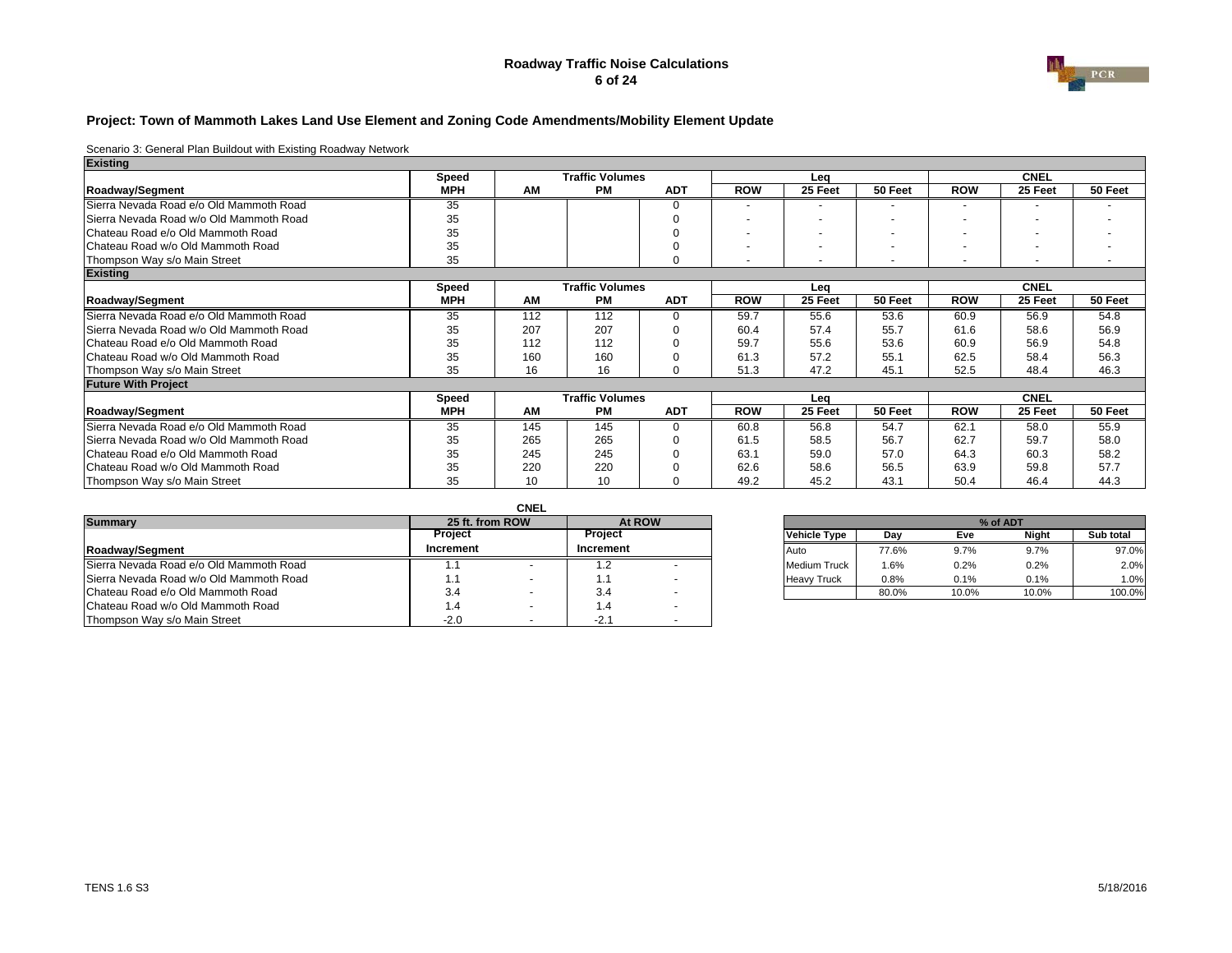#### **Roadway Traffic Noise Calculations 7 of 24**



#### **Project: Town of Mammoth Lakes Land Use Element and Zoning Code Amendments/Mobility Element Update**

| Existing                                                  |            |      |                        |            |                          |         |         |            |             |         |
|-----------------------------------------------------------|------------|------|------------------------|------------|--------------------------|---------|---------|------------|-------------|---------|
|                                                           | Speed      |      | <b>Traffic Volumes</b> |            |                          | Lea     |         |            | <b>CNEL</b> |         |
| Roadway/Segment                                           | <b>MPH</b> | AM   | <b>PM</b>              | <b>ADT</b> | <b>ROW</b>               | 25 Feet | 50 Feet | <b>ROW</b> | 25 Feet     | 50 Feet |
| Main Street between Minaret Rd and Mountain Blvd          | 40         |      |                        |            |                          |         |         |            |             |         |
| Main Street between Mountain Blyd and Post Office         | 40         |      |                        |            | $\overline{\phantom{0}}$ |         |         |            |             |         |
| Main Street between Post Office and Center Street         | 40         |      |                        |            | $\overline{\phantom{0}}$ |         |         |            |             |         |
| Main Street between Center Street and Forest Trail        | 40         |      |                        |            | $\overline{\phantom{0}}$ |         |         |            |             |         |
| Main Street between Forest Trail and Laurel Mountain Road | 40         |      |                        | $\Omega$   | $\overline{\phantom{0}}$ |         |         |            |             |         |
| <b>Existing</b>                                           |            |      |                        |            |                          |         |         |            |             |         |
|                                                           | Speed      |      | <b>Traffic Volumes</b> |            |                          | Lea     |         |            | <b>CNEL</b> |         |
| Roadway/Segment                                           | <b>MPH</b> | AM   | <b>PM</b>              | <b>ADT</b> | <b>ROW</b>               | 25 Feet | 50 Feet | <b>ROW</b> | 25 Feet     | 50 Feet |
| Main Street between Minaret Rd and Mountain Blvd          | 40         | 1331 | 1331                   | ∩          | 70.3                     | 67.1    | 65.3    | 71.6       | 68.3        | 66.5    |
| Main Street between Mountain Blyd and Post Office         | 40         | 1535 | 1535                   |            | 71.0                     | 67.7    | 65.9    | 72.2       | 68.9        | 67.1    |
| Main Street between Post Office and Center Street         | 40         | 1616 | 1616                   |            | 70.7                     | 67.7    | 66.0    | 71.9       | 68.9        | 67.2    |
| Main Street between Center Street and Forest Trail        | 40         | 1597 | 1597                   |            | 70.7                     | 67.7    | 65.9    | 71.9       | 68.9        | 67.1    |
| Main Street between Forest Trail and Laurel Mountain Road | 40         | 1755 | 1755                   | $\Omega$   | 71.1                     | 68.1    | 66.3    | 72.3       | 69.3        | 67.5    |
| <b>Future With Project</b>                                |            |      |                        |            |                          |         |         |            |             |         |
|                                                           | Speed      |      | <b>Traffic Volumes</b> |            |                          | Lea     |         |            | <b>CNEL</b> |         |
| Roadway/Segment                                           | <b>MPH</b> | AM   | <b>PM</b>              | <b>ADT</b> | <b>ROW</b>               | 25 Feet | 50 Feet | <b>ROW</b> | 25 Feet     | 50 Feet |
| Main Street between Minaret Rd and Mountain Blyd          | 40         | 1955 | 1955                   | $\Omega$   | 72.0                     | 68.8    | 66.9    | 73.2       | 70.0        | 68.2    |
| Main Street between Mountain Blyd and Post Office         | 40         | 1990 | 1990                   |            | 72.1                     | 68.9    | 67.0    | 73.3       | 70.1        | 68.2    |
| Main Street between Post Office and Center Street         | 40         | 2055 | 2055                   |            | 71.7                     | 68.8    | 67.0    | 73.0       | 70.0        | 68.2    |
| Main Street between Center Street and Forest Trail        | 40         | 1990 | 1990                   |            | 71.6                     | 68.6    | 66.9    | 72.8       | 69.8        | 68.1    |
| Main Street between Forest Trail and Laurel Mountain Road | 40         | 2130 | 2130                   |            | 71.9                     | 68.9    | 67.2    | 73.1       | 70.1        | 68.4    |

|                                                           |                 | <b>CNEL</b> |                |  |                     |       |       |       |           |
|-----------------------------------------------------------|-----------------|-------------|----------------|--|---------------------|-------|-------|-------|-----------|
| <b>Summary</b>                                            | 25 ft. from ROW |             | At ROW         |  |                     |       |       |       |           |
|                                                           | Project         |             | <b>Project</b> |  | Vehicle Type        | Dav   | Eve   | Night | Sub total |
| Roadway/Segment                                           | Increment       |             | Increment      |  | <b>Auto</b>         | 77.6% | 9.7%  | 9.7%  | 97.0%     |
| Main Street between Minaret Rd and Mountain Blyd          |                 |             | 1.b            |  | <b>Medium Truck</b> | 1.6%  | 0.2%  | 0.2%  | 2.0%      |
| Main Street between Mountain Blyd and Post Office         | $^1.2$          |             | . .            |  | <b>Heavy Truck</b>  | 0.8%  | 0.1%  | 0.1%  | 1.0%      |
| Main Street between Post Office and Center Street         | . .             |             |                |  |                     | 80.0% | 10.0% | 10.0% | 100.0%    |
| Main Street between Center Street and Forest Trail        | 0.9             |             | 0.9            |  |                     |       |       |       |           |
| Main Street between Forest Trail and Laurel Mountain Road | 0.8             |             | 0.8            |  |                     |       |       |       |           |

| 25 ft. from ROW | At ROW    |                     | % of ADT |       |              |           |  |  |  |
|-----------------|-----------|---------------------|----------|-------|--------------|-----------|--|--|--|
| Proiect         | Proiect   | <b>Vehicle Type</b> | Dav      | Eve   | <b>Night</b> | Sub total |  |  |  |
| crement         | Increment | Auto                | 77.6%    | 9.7%  | 9.7%         | 97.0%     |  |  |  |
|                 | .6        | <b>Medium Truck</b> | $1.6\%$  | 0.2%  | 0.2%         | 2.0%      |  |  |  |
| 12              | ۱.۱       | <b>Heavy Truck</b>  | 0.8%     | 0.1%  | 0.1%         | 1.0%      |  |  |  |
|                 |           |                     | 80.0%    | 10.0% | 10.0%        | 100.0%    |  |  |  |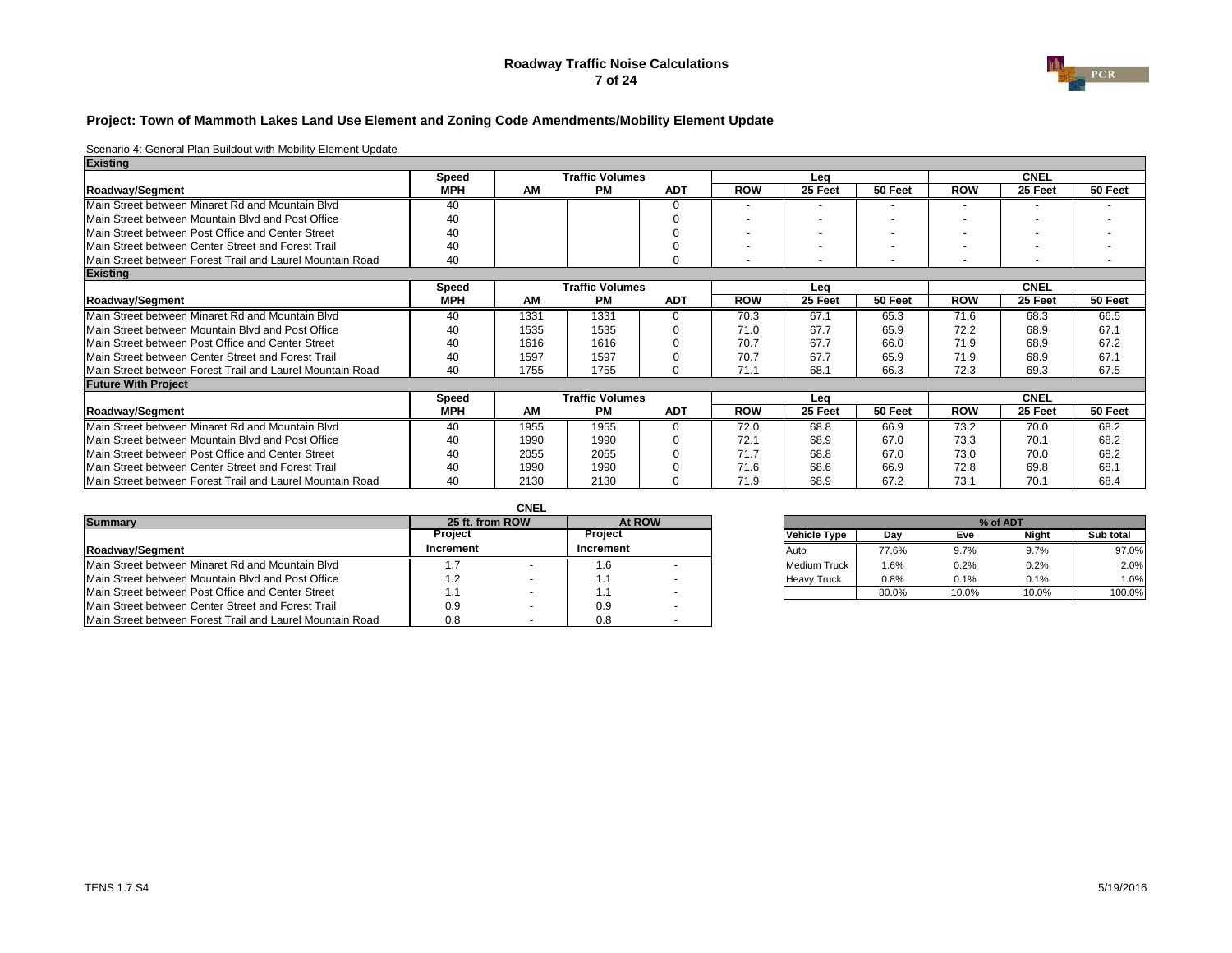#### **Roadway Traffic Noise Calculations 8 of 24**



#### **Project: Town of Mammoth Lakes Land Use Element and Zoning Code Amendments/Mobility Element Update**

| <b>Existing</b>                                                    |            |      |                        |            |            |         |                          |            |                          |         |
|--------------------------------------------------------------------|------------|------|------------------------|------------|------------|---------|--------------------------|------------|--------------------------|---------|
|                                                                    | Speed      |      | <b>Traffic Volumes</b> |            |            | Lea     |                          |            | <b>CNEL</b>              |         |
| Roadway/Segment                                                    | <b>MPH</b> | AM   | <b>PM</b>              | <b>ADT</b> | <b>ROW</b> | 25 Feet | 50 Feet                  | <b>ROW</b> | 25 Feet                  | 50 Feet |
| Main Street between Laurel Mountain Road and Old Mammoth Ro        | 40         |      |                        |            |            |         |                          |            |                          |         |
| Main Street between Old Mammoth Road and Sierra Park Blyd          | 40         |      |                        |            |            |         |                          |            |                          |         |
| Main Street between Sierra Park Blvd and Thompson Way              | 40         |      |                        |            |            |         |                          |            | $\overline{\phantom{a}}$ |         |
| <b>Old Mammoth Road between Main Street and Tavern Road</b>        | 35         |      |                        |            |            |         |                          |            | $\overline{\phantom{0}}$ |         |
| <b>Old Mammoth Road between Tavern Road and Sierra Nevada Rot</b>  | 35         |      |                        |            |            |         | $\overline{\phantom{a}}$ |            | $\overline{\phantom{a}}$ |         |
| <b>Existing</b>                                                    |            |      |                        |            |            |         |                          |            |                          |         |
|                                                                    | Speed      |      | <b>Traffic Volumes</b> |            |            | Lea     |                          |            | <b>CNEL</b>              |         |
| Roadway/Segment                                                    | <b>MPH</b> | AM   | <b>PM</b>              | <b>ADT</b> | <b>ROW</b> | 25 Feet | 50 Feet                  | <b>ROW</b> | 25 Feet                  | 50 Feet |
| Main Street between Laurel Mountain Road and Old Mammoth Ro        | 40         | 1530 | 1530                   |            | 70.5       | 67.5    | 65.7                     | 71.7       | 68.7                     | 66.9    |
| Main Street between Old Mammoth Road and Sierra Park Blyd          | 40         | 768  | 768                    |            | 67.5       | 64.5    | 62.7                     | 68.7       | 65.7                     | 63.9    |
| Main Street between Sierra Park Blvd and Thompson Way              | 40         | 737  | 737                    |            | 67.3       | 64.3    | 62.6                     | 68.5       | 65.5                     | 63.8    |
| <b>IOld Mammoth Road between Main Street and Tavern Road</b>       | 35         | 1137 | 1137                   |            | 68.9       | 65.3    | 63.4                     | 70.1       | 66.6                     | 64.6    |
| Old Mammoth Road between Tavern Road and Sierra Nevada Rol         | 35         | 1156 | 1156                   |            | 69.0       | 65.4    | 63.5                     | 70.2       | 66.6                     | 64.7    |
| <b>Future With Project</b>                                         |            |      |                        |            |            |         |                          |            |                          |         |
|                                                                    | Speed      |      | <b>Traffic Volumes</b> |            |            | Lea     |                          |            | <b>CNEL</b>              |         |
| Roadway/Segment                                                    | <b>MPH</b> | AM   | <b>PM</b>              | <b>ADT</b> | <b>ROW</b> | 25 Feet | 50 Feet                  | <b>ROW</b> | 25 Feet                  | 50 Feet |
| Main Street between Laurel Mountain Road and Old Mammoth Ro        | 40         | 1860 | 1860                   |            | 71.3       | 68.3    | 66.6                     | 72.5       | 69.5                     | 67.8    |
| Main Street between Old Mammoth Road and Sierra Park Blyd          | 40         | 855  | 855                    |            | 67.9       | 65.0    | 63.2                     | 69.2       | 66.2                     | 64.4    |
| Main Street between Sierra Park Blvd and Thompson Way              | 40         | 795  | 795                    |            | 67.6       | 64.6    | 62.9                     | 68.8       | 65.9                     | 64.1    |
| Old Mammoth Road between Main Street and Tavern Road               | 35         | 1323 | 1323                   |            | 69.6       | 66.0    | 64.1                     | 70.8       | 67.2                     | 65.3    |
| <b>IOld Mammoth Road between Tavern Road and Sierra Nevada Rol</b> | 35         | 1293 | 1293                   |            | 69.5       | 65.9    | 64.0                     | 70.7       | 67.1                     | 65.2    |

|                                                                    |                 | <b>CNEL</b> |           |  |                     |          |       |       |           |
|--------------------------------------------------------------------|-----------------|-------------|-----------|--|---------------------|----------|-------|-------|-----------|
| <b>Summary</b>                                                     | 25 ft. from ROW |             | At ROW    |  |                     | % of ADT |       |       |           |
|                                                                    | <b>Project</b>  |             | Project   |  | Vehicle Type        | Dav      | Eve   | Night | Sub total |
| Roadway/Segment                                                    | Increment       |             | Increment |  | <b>Auto</b>         | 77.6%    | 9.7%  | 9.7%  | 97.0%     |
| Main Street between Laurel Mountain Road and Old Mammoth Ro        | 0.8             |             |           |  | <b>Medium Truck</b> | .6%      | 0.2%  | 0.2%  | 2.0%      |
| Main Street between Old Mammoth Road and Sierra Park Blyd          | 0.5             |             | 0.5       |  | <b>Heavy Truck</b>  | 0.8%     | 0.1%  | 0.1%  | 1.0%      |
| Main Street between Sierra Park Blvd and Thompson Way              | 0.4             |             | 0.3       |  |                     | 80.0%    | 10.0% | 10.0% | 100.0%    |
| <b>Old Mammoth Road between Main Street and Tavern Road</b>        | 0.6             |             | 0.7       |  |                     |          |       |       |           |
| <b>Old Mammoth Road between Tavern Road and Sierra Nevada Road</b> | 0.5             |             |           |  |                     |          |       |       |           |

|         |           |                     | % of ADT |       |              |           |  |  |  |
|---------|-----------|---------------------|----------|-------|--------------|-----------|--|--|--|
| Proiect |           | <b>Vehicle Type</b> | Dav      | Eve   | <b>Night</b> | Sub total |  |  |  |
|         | Increment | Auto                | 77.6%    | 9.7%  | 9.7%         | 97.0%     |  |  |  |
|         | 0.8       | <b>Medium Truck</b> | 1.6%     | 0.2%  | 0.2%         | 2.0%      |  |  |  |
|         | 0.5       | <b>Heavy Truck</b>  | 0.8%     | 0.1%  | 0.1%         | 1.0%      |  |  |  |
|         | 0.3       |                     | 80.0%    | 10.0% | 10.0%        | 100.0%    |  |  |  |
|         |           |                     |          |       |              |           |  |  |  |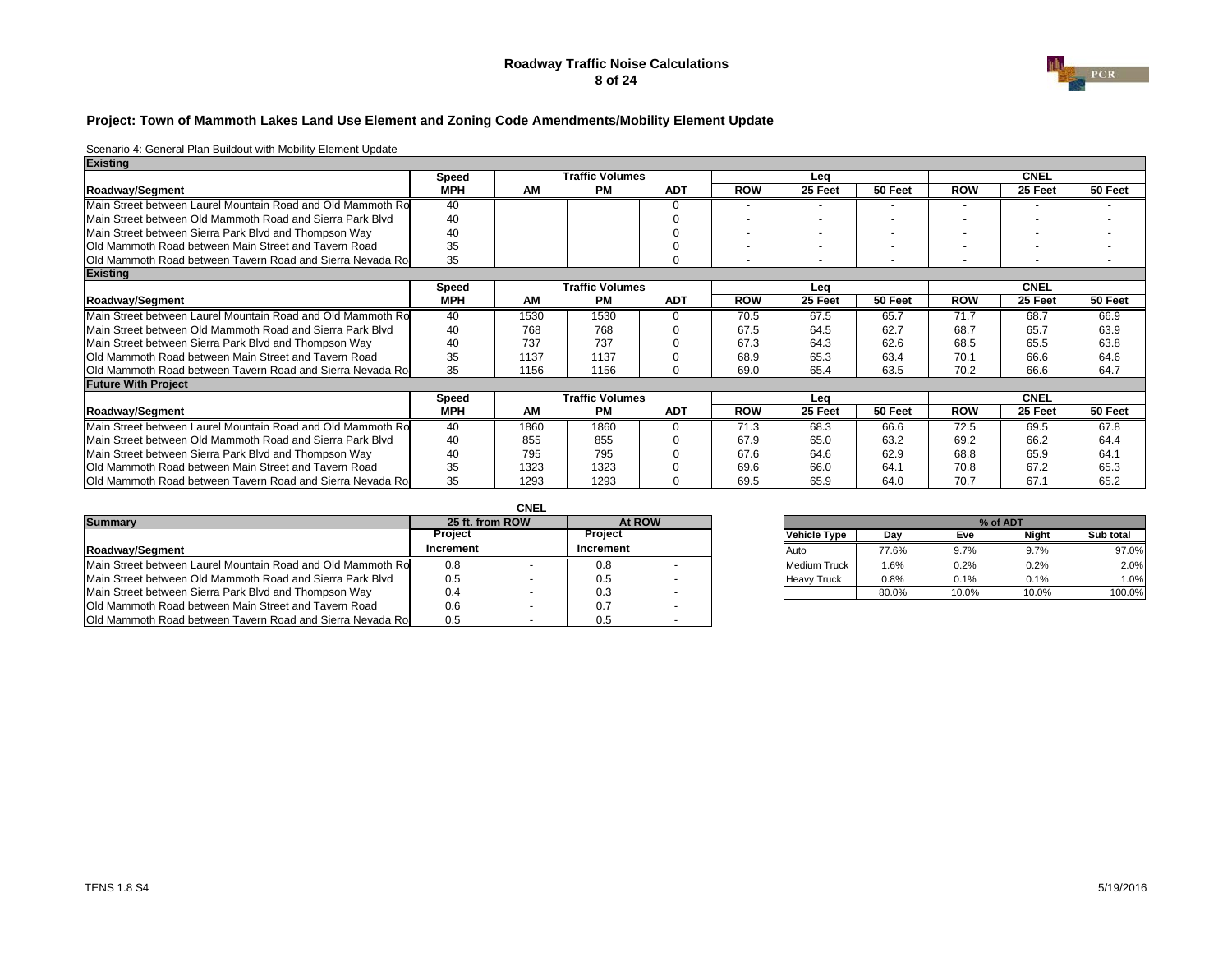#### **Roadway Traffic Noise Calculations 9 of 24**



#### **Project: Town of Mammoth Lakes Land Use Element and Zoning Code Amendments/Mobility Element Update**

| <b>Existing</b>                                                     |            |      |                        |            |                          |         |         |            |                          |         |
|---------------------------------------------------------------------|------------|------|------------------------|------------|--------------------------|---------|---------|------------|--------------------------|---------|
|                                                                     | Speed      |      | <b>Traffic Volumes</b> |            |                          | Lea     |         |            | <b>CNEL</b>              |         |
| Roadway/Segment                                                     | <b>MPH</b> | AM   | PМ                     | <b>ADT</b> | <b>ROW</b>               | 25 Feet | 50 Feet | <b>ROW</b> | 25 Feet                  | 50 Feet |
| Old Mammoth Road between Sierra Nevada Road and Meridian B          | 35         |      |                        |            |                          |         |         |            | -                        |         |
| <b>Old Mammoth Road between Meridian Blvd and Chateau Road</b>      | 35         |      |                        |            |                          |         |         |            |                          |         |
| <b>IOld Mammoth Road between Chateau Road and Minaret Road</b>      | 35         |      |                        |            | $\overline{\phantom{0}}$ |         |         |            | $\overline{\phantom{0}}$ |         |
| Meridian Boulevard between Minaret Rd and Old Mammoth Road          | 40         |      |                        |            |                          |         |         |            | $\sim$                   |         |
| Meridian Boulevard between Old Mammoth Road and Sierra Park         | 40         |      |                        |            | $\overline{\phantom{0}}$ |         |         |            | $\overline{\phantom{a}}$ |         |
| <b>Existing</b>                                                     |            |      |                        |            |                          |         |         |            |                          |         |
|                                                                     | Speed      |      | <b>Traffic Volumes</b> |            |                          | Lea     |         |            | <b>CNEL</b>              |         |
| Roadway/Segment                                                     | <b>MPH</b> | AM   | <b>PM</b>              | <b>ADT</b> | <b>ROW</b>               | 25 Feet | 50 Feet | <b>ROW</b> | 25 Feet                  | 50 Feet |
| Old Mammoth Road between Sierra Nevada Road and Meridian B          | 35         | 1066 | 1066                   |            | 69.5                     | 65.4    | 63.4    | 70.7       | 66.6                     | 64.6    |
| <b>Old Mammoth Road between Meridian Blvd and Chateau Road</b>      | 35         | 817  | 817                    |            | 68.3                     | 64.3    | 62.2    | 69.6       | 65.5                     | 63.4    |
| <b>Old Mammoth Road between Chateau Road and Minaret Road</b>       | 35         | 499  | 499                    |            | 65.3                     | 61.8    | 59.8    | 66.6       | 63.0                     | 61.1    |
| Meridian Boulevard between Minaret Rd and Old Mammoth Road          | 40         | 1140 | 1140                   |            | 69.7                     | 66.4    | 64.6    | 70.9       | 67.6                     | 65.8    |
| Meridian Boulevard between Old Mammoth Road and Sierra Park         | 40         | 1181 | 1181                   |            | 69.8                     | 66.6    | 64.8    | 71.0       | 67.8                     | 66.0    |
| <b>Future With Project</b>                                          |            |      |                        |            |                          |         |         |            |                          |         |
|                                                                     | Speed      |      | <b>Traffic Volumes</b> |            |                          | Lea     |         |            | <b>CNEL</b>              |         |
| Roadway/Segment                                                     | <b>MPH</b> | AM   | <b>PM</b>              | <b>ADT</b> | <b>ROW</b>               | 25 Feet | 50 Feet | <b>ROW</b> | 25 Feet                  | 50 Feet |
| <b>IOld Mammoth Road between Sierra Nevada Road and Meridian B</b>  | 35         | 1138 | 1138                   |            | 69.8                     | 65.7    | 63.6    | 71.0       | 66.9                     | 64.9    |
| <b>Old Mammoth Road between Meridian Blvd and Chateau Road</b>      | 35         | 930  | 930                    |            | 68.9                     | 64.8    | 62.8    | 70.1       | 66.1                     | 64.0    |
| <b>IOld Mammoth Road between Chateau Road and Minaret Road</b>      | 35         | 693  | 693                    |            | 66.8                     | 63.2    | 61.3    | 68.0       | 64.4                     | 62.5    |
| Meridian Boulevard between Minaret Rd and Old Mammoth Road          | 40         | 1273 | 1273                   |            | 70.1                     | 66.9    | 65.1    | 71.4       | 68.1                     | 66.3    |
| <b>IMeridian Boulevard between Old Mammoth Road and Sierra Park</b> | 40         | 1233 | 1233                   |            | 70.0                     | 66.8    | 64.9    | 71.2       | 68.0                     | 66.2    |

|                                                                    |                 | <b>CNEL</b> |           |        |  |                     |       |       |          |           |
|--------------------------------------------------------------------|-----------------|-------------|-----------|--------|--|---------------------|-------|-------|----------|-----------|
| Summary                                                            | 25 ft. from ROW |             |           | At ROW |  |                     |       |       | % of ADT |           |
|                                                                    | Project         |             | Project   |        |  | <b>Vehicle Type</b> | Dav   | Eve   | Niaht    | Sub total |
| <b>Roadwav/Segment</b>                                             | Increment       |             | Increment |        |  | <b>Auto</b>         | 77.6% | 9.7%  | 9.7%     | 97.0%     |
| <b>IOld Mammoth Road between Sierra Nevada Road and Meridian B</b> | 0.3             |             | U.3       |        |  | <b>Medium Truck</b> | 1.6%  | 0.2%  | 0.2%     | 2.0%      |
| <b>Old Mammoth Road between Meridian Blvd and Chateau Road</b>     | 0.6             |             | 0.5       |        |  | <b>Heavy Truck</b>  | 0.8%  | 0.1%  | 0.1%     | 1.0%      |
| <b>Old Mammoth Road between Chateau Road and Minaret Road</b>      | 1.4             |             |           |        |  |                     | 80.0% | 10.0% | 10.0%    | 100.0%    |
| Meridian Boulevard between Minaret Rd and Old Mammoth Road         | 0.5             |             | 0.5       |        |  |                     |       |       |          |           |
| Meridian Boulevard between Old Mammoth Road and Sierra Park        | 0.2             |             | 0.2       |        |  |                     |       |       |          |           |

| 25 ft. from ROW | At ROW    |                     |       |       | % of ADT     |           |
|-----------------|-----------|---------------------|-------|-------|--------------|-----------|
| Proiect         | Proiect   | <b>Vehicle Type</b> | Dav   | Eve   | <b>Night</b> | Sub total |
| crement         | Increment | Auto                | 77.6% | 9.7%  | 9.7%         | 97.0%     |
| 0.3             | 0.3       | <b>Medium Truck</b> | 1.6%  | 0.2%  | 0.2%         | 2.0%      |
| 0.6             | 0.5       | <b>Heavy Truck</b>  | 0.8%  | 0.1%  | 0.1%         | 1.0%      |
| 1.4             | 1.4       |                     | 80.0% | 10.0% | 10.0%        | 100.0%    |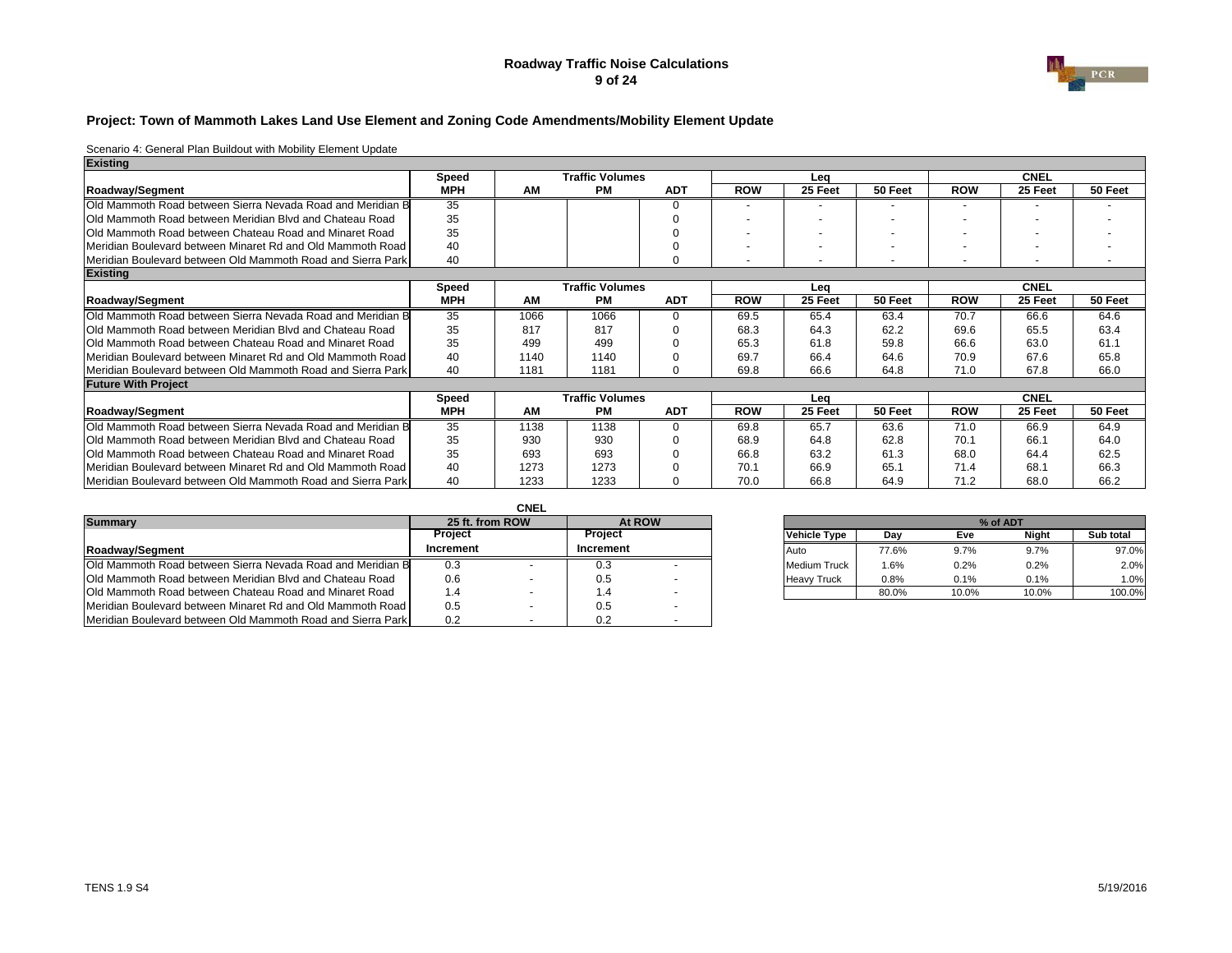#### **Roadway Traffic Noise Calculations 10 of 24**



#### **Project: Town of Mammoth Lakes Land Use Element and Zoning Code Amendments/Mobility Element Update**

| <b>Existing</b>                                         |            |      |                        |            |            |         |         |            |             |         |
|---------------------------------------------------------|------------|------|------------------------|------------|------------|---------|---------|------------|-------------|---------|
|                                                         | Speed      |      | <b>Traffic Volumes</b> |            |            | Lea     |         |            | <b>CNEL</b> |         |
| Roadway/Segment                                         | <b>MPH</b> | AM   | PМ                     | <b>ADT</b> | <b>ROW</b> | 25 Feet | 50 Feet | <b>ROW</b> | 25 Feet     | 50 Feet |
| Minaret Road between Fores Trail and Lake Mary Road     | 35         |      |                        | U          |            |         |         |            |             |         |
| Minaret Road between Lake Mary Road and Meridian Blvd   | 35         |      |                        |            |            |         |         |            |             |         |
| Minaret Road between Meridian Blvd and Old Mammoth Road | 35         |      |                        |            |            |         |         |            |             |         |
| Lake Mary Road w/o Minaret Road                         | 40         |      |                        |            |            |         |         |            |             |         |
| Fairway Drive s/o Old Mammoth Road                      | 35         |      |                        | $\Omega$   |            |         |         |            |             |         |
| <b>Existing</b>                                         |            |      |                        |            |            |         |         |            |             |         |
|                                                         | Speed      |      | <b>Traffic Volumes</b> |            |            | Lea     |         |            | <b>CNEL</b> |         |
| Roadway/Segment                                         | <b>MPH</b> | AM   | <b>PM</b>              | <b>ADT</b> | <b>ROW</b> | 25 Feet | 50 Feet | <b>ROW</b> | 25 Feet     | 50 Feet |
| Minaret Road between Fores Trail and Lake Mary Road     | 35         | 1068 | 1068                   | $\Omega$   | 66.9       | 64.2    | 62.6    | 68.1       | 65.4        | 63.8    |
| Minaret Road between Lake Mary Road and Meridian Blvd   | 35         | 874  | 874                    |            | 68.6       | 64.6    | 62.5    | 69.9       | 65.8        | 63.7    |
| Minaret Road between Meridian Blvd and Old Mammoth Road | 35         | 456  | 456                    |            | 65.8       | 61.7    | 59.7    | 67.0       | 63.0        | 60.9    |
| Lake Mary Road w/o Minaret Road                         | 40         | 890  | 890                    |            | 68.6       | 65.4    | 63.5    | 69.8       | 66.6        | 64.7    |
| Fairway Drive s/o Old Mammoth Road                      | 35         | 122  | 122                    | 0          | 60.1       | 56.0    | 54.0    | 61.3       | 57.2        | 55.2    |
| <b>Future With Project</b>                              |            |      |                        |            |            |         |         |            |             |         |
|                                                         | Speed      |      | <b>Traffic Volumes</b> |            |            | Lea     |         |            | <b>CNEL</b> |         |
| Roadway/Segment                                         | <b>MPH</b> | AM   | <b>PM</b>              | <b>ADT</b> | <b>ROW</b> | 25 Feet | 50 Feet | <b>ROW</b> | 25 Feet     | 50 Feet |
| Minaret Road between Fores Trail and Lake Mary Road     | 35         | 1315 | 1315                   | $\Omega$   | 67.8       | 65.1    | 63.5    | 69.0       | 66.3        | 64.7    |
| Minaret Road between Lake Mary Road and Meridian Blvd   | 35         | 1208 | 1208                   |            | 70.0       | 66.0    | 63.9    | 71.3       | 67.2        | 65.1    |
| Minaret Road between Meridian Blvd and Old Mammoth Road | 35         | 773  | 773                    | U          | 68.1       | 64.0    | 62.0    | 69.3       | 65.2        | 63.2    |
| Lake Mary Road w/o Minaret Road                         | 40         | 1720 | 1720                   |            | 71.5       | 68.2    | 66.4    | 72.7       | 69.4        | 67.6    |
| Fairway Drive s/o Old Mammoth Road                      | 35         | 510  | 510                    |            | 66.3       | 62.2    | 60.2    | 67.5       | 63.4        | 61.4    |

|                                                         |                 | <b>CNEL</b> |           |                          |  |                     |       |       |       |           |
|---------------------------------------------------------|-----------------|-------------|-----------|--------------------------|--|---------------------|-------|-------|-------|-----------|
| <b>Summary</b>                                          | 25 ft. from ROW |             |           | At ROW                   |  |                     |       |       |       |           |
|                                                         | Project         |             | Project   |                          |  | Vehicle Type        | Dav   | Eve   | Niaht | Sub total |
| Roadway/Segment                                         | Increment       |             | Increment |                          |  | <b>Auto</b>         | 77.6% | 9.7%  | 9.7%  | 97.0%     |
| Minaret Road between Fores Trail and Lake Mary Road     | 0.9             |             | 0.9       |                          |  | <b>Medium Truck</b> | 1.6%  | 0.2%  | 0.2%  | 2.0%      |
| Minaret Road between Lake Mary Road and Meridian Blvd   | 4. ا            |             | 1.4       |                          |  | <b>Heavy Truck</b>  | 0.8%  | 0.1%  | 0.1%  | 1.0%      |
| Minaret Road between Meridian Blvd and Old Mammoth Road | 2.2             |             | 2.3       |                          |  |                     | 80.0% | 10.0% | 10.0% | 100.0%    |
| Lake Mary Road w/o Minaret Road                         | 2.8             |             | 2.9       |                          |  |                     |       |       |       |           |
| Fairway Drive s/o Old Mammoth Road                      | 6.2             | . .         | 6.2       | $\overline{\phantom{a}}$ |  |                     |       |       |       |           |

| 25 ft. from ROW | At ROW    |                     |       | % of ADT |              |           |
|-----------------|-----------|---------------------|-------|----------|--------------|-----------|
| Proiect         | Proiect   | <b>Vehicle Type</b> | Dav   | Eve      | <b>Night</b> | Sub total |
| crement         | Increment | Auto                | 77.6% | 9.7%     | 9.7%         | 97.0%     |
| 0.9             | 0.9       | <b>Medium Truck</b> | 1.6%  | 0.2%     | 0.2%         | 2.0%      |
| 1.4             | l .4      | <b>Heavy Truck</b>  | 0.8%  | 0.1%     | 0.1%         | 1.0%      |
| 2.2             | 2.3       |                     | 80.0% | 10.0%    | 10.0%        | 100.0%    |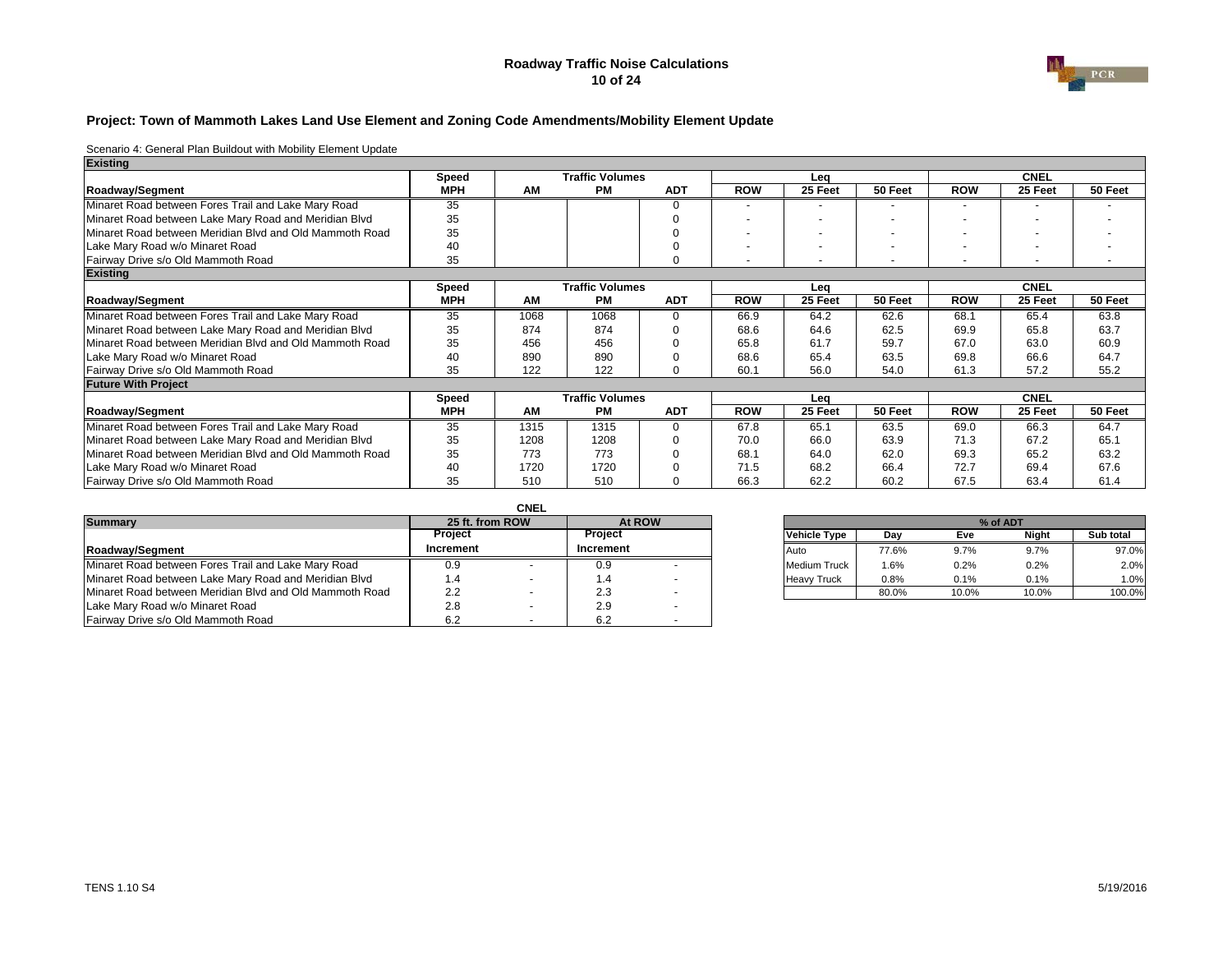#### **Roadway Traffic Noise Calculations 11of 24**



#### **Project: Town of Mammoth Lakes Land Use Element and Zoning Code Amendments/Mobility Element Update**

| <b>Existing</b>                                        |            |     |                        |            |                          |         |         |            |                          |         |
|--------------------------------------------------------|------------|-----|------------------------|------------|--------------------------|---------|---------|------------|--------------------------|---------|
|                                                        | Speed      |     | <b>Traffic Volumes</b> |            |                          | Leg     |         |            | <b>CNEL</b>              |         |
| Roadway/Segment                                        | <b>MPH</b> | AM  | <b>PM</b>              | <b>ADT</b> | <b>ROW</b>               | 25 Feet | 50 Feet | <b>ROW</b> | 25 Feet                  | 50 Feet |
| Mountain Boulevard north of Main Street                | 35         |     |                        |            | -                        |         |         |            | $\overline{\phantom{0}}$ |         |
| Mountain Boulevard s/o Main Street                     | 35         |     |                        |            |                          |         |         |            | $\overline{\phantom{0}}$ |         |
| Tavern Road w/o Olad Mammoth Road                      | 35         |     |                        |            |                          |         |         |            |                          |         |
| Tavern Road e/o Olad Mammoth Road                      | 35         |     |                        |            | $\overline{\phantom{a}}$ |         |         |            |                          |         |
| Sierra Park Road between Main Street and Meridian Blvd | 35         |     |                        | $\Omega$   |                          |         |         |            |                          |         |
| <b>Existing</b>                                        |            |     |                        |            |                          |         |         |            |                          |         |
|                                                        | Speed      |     | <b>Traffic Volumes</b> |            |                          | Lea     |         |            | <b>CNEL</b>              |         |
| Roadway/Segment                                        | <b>MPH</b> | AM  | PМ                     | <b>ADT</b> | <b>ROW</b>               | 25 Feet | 50 Feet | <b>ROW</b> | 25 Feet                  | 50 Feet |
| Mountain Boulevard north of Main Street                | 35         | 107 | 107                    | 0          | 59.5                     | 55.4    | 53.4    | 60.7       | 56.7                     | 54.6    |
| Mountain Boulevard s/o Main Street                     | 35         | 79  | 79                     |            | 58.2                     | 54.1    | 52.1    | 59.4       | 55.3                     | 53.3    |
| Tavern Road w/o Olad Mammoth Road                      | 35         | 107 | 107                    |            | 57.5                     | 54.6    | 52.8    | 58.7       | 55.8                     | 54.0    |
| Tavern Road e/o Olad Mammoth Road                      | 35         | 69  | 69                     |            | 55.6                     | 52.7    | 50.9    | 56.8       | 53.9                     | 52.1    |
| Sierra Park Road between Main Street and Meridian Blvd | 35         | 211 | 211                    | U          | 62.5                     | 58.4    | 56.3    | 63.7       | 59.6                     | 57.5    |
| <b>Future With Project</b>                             |            |     |                        |            |                          |         |         |            |                          |         |
|                                                        | Speed      |     | <b>Traffic Volumes</b> |            |                          | Lea     |         |            | <b>CNEL</b>              |         |
| Roadway/Segment                                        | <b>MPH</b> | AM  | <b>PM</b>              | <b>ADT</b> | <b>ROW</b>               | 25 Feet | 50 Feet | <b>ROW</b> | 25 Feet                  | 50 Feet |
| Mountain Boulevard north of Main Street                | 35         | 260 | 260                    | $\Omega$   | 63.4                     | 59.3    | 57.2    | 64.6       | 60.5                     | 58.5    |
| Mountain Boulevard s/o Main Street                     | 35         | 150 | 150                    |            | 61.0                     | 56.9    | 54.8    | 62.2       | 58.1                     | 56.1    |
| Tavern Road w/o Olad Mammoth Road                      | 35         | 120 | 120                    |            | 58.0                     | 55.1    | 53.3    | 59.2       | 56.3                     | 54.5    |
| Tavern Road e/o Olad Mammoth Road                      | 35         | 75  | 75                     |            | 56.0                     | 53.0    | 51.3    | 57.2       | 54.2                     | 52.5    |
| Sierra Park Road between Main Street and Meridian Blvd | 35         | 263 | 263                    |            | 63.4                     | 59.3    | 57.3    | 64.6       | 60.6                     | 58.5    |

|                                                        |                | CNEL            |                |        |  |                     |       |       |       |           |
|--------------------------------------------------------|----------------|-----------------|----------------|--------|--|---------------------|-------|-------|-------|-----------|
| <b>Summary</b>                                         |                | 25 ft. from ROW |                | At ROW |  |                     |       |       |       |           |
|                                                        | <b>Project</b> |                 | <b>Project</b> |        |  | <b>Vehicle Type</b> | Dav   | Eve   | Night | Sub total |
| Roadwav/Segment                                        | Increment      |                 | Increment      |        |  | Auto                | 77.6% | 9.7%  | 9.7%  | 97.0%     |
| Mountain Boulevard north of Main Street                | 3.8            |                 | 3.9            |        |  | <b>Medium Truck</b> | 1.6%  | 0.2%  | 0.2%  | 2.0%      |
| Mountain Boulevard s/o Main Street                     | 2.8            |                 | 2.8            |        |  | <b>Heavy Truck</b>  | 0.8%  | 0.1%  | 0.1%  | 1.0%      |
| Tavern Road w/o Olad Mammoth Road                      | 0.5            |                 | 0.5            |        |  |                     | 80.0% | 10.0% | 10.0% | 100.0%    |
| Tavern Road e/o Olad Mammoth Road                      | 0.3            |                 | 0.4            |        |  |                     |       |       |       |           |
| Sierra Park Road between Main Street and Meridian Blvd | 1.0            |                 | 0.9            |        |  |                     |       |       |       |           |

| 25 ft. from ROW | At ROW    |                     | % of ADT |       |              |           |  |  |  |
|-----------------|-----------|---------------------|----------|-------|--------------|-----------|--|--|--|
|                 | Proiect   | <b>Vehicle Type</b> | Dav      | Eve   | <b>Night</b> | Sub total |  |  |  |
|                 | Increment | Auto                | 77.6%    | 9.7%  | 9.7%         | 97.0%     |  |  |  |
|                 | 3.9       | <b>Medium Truck</b> | 1.6%     | 0.2%  | 0.2%         | 2.0%      |  |  |  |
|                 | 2.8       | <b>Heavy Truck</b>  | 0.8%     | 0.1%  | 0.1%         | 1.0%      |  |  |  |
|                 | 0.5       |                     | 80.0%    | 10.0% | 10.0%        | 100.0%    |  |  |  |
|                 |           |                     |          |       |              |           |  |  |  |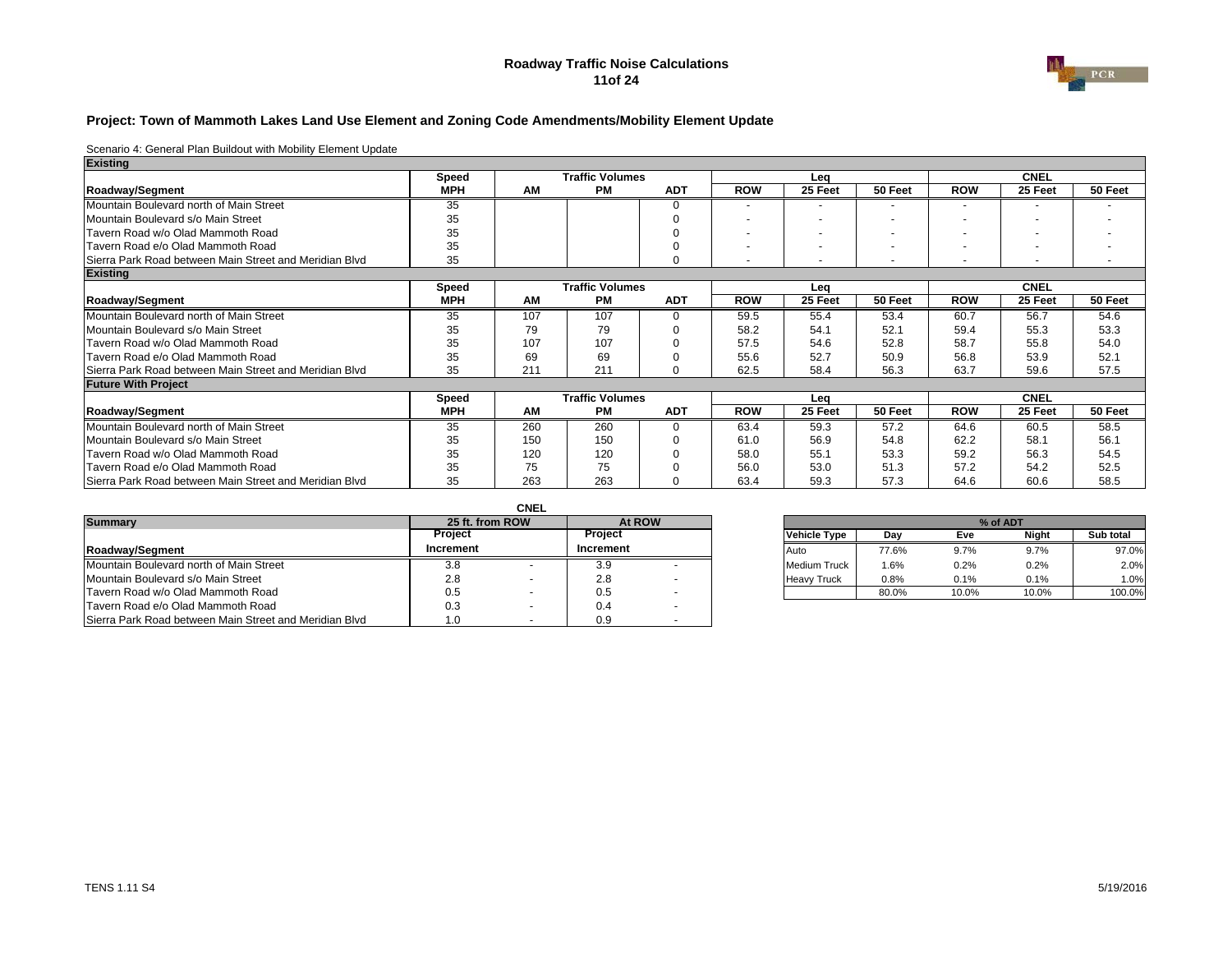#### **Roadway Traffic Noise Calculations 12 of 24**



#### **Project: Town of Mammoth Lakes Land Use Element and Zoning Code Amendments/Mobility Element Update**

| <b>Existing</b>                         |            |     |                        |            |                          |         |                          |            |                          |         |
|-----------------------------------------|------------|-----|------------------------|------------|--------------------------|---------|--------------------------|------------|--------------------------|---------|
|                                         | Speed      |     | <b>Traffic Volumes</b> |            |                          | Lea     |                          |            | <b>CNEL</b>              |         |
| Roadway/Segment                         | <b>MPH</b> | AM  | <b>PM</b>              | <b>ADT</b> | <b>ROW</b>               | 25 Feet | 50 Feet                  | <b>ROW</b> | 25 Feet                  | 50 Feet |
| Sierra Nevada Road e/o Old Mammoth Road | 35         |     |                        | U          |                          |         |                          |            |                          |         |
| Sierra Nevada Road w/o Old Mammoth Road | 35         |     |                        |            |                          |         | $\overline{\phantom{a}}$ |            | $\overline{\phantom{0}}$ |         |
| Chateau Road e/o Old Mammoth Road       | 35         |     |                        |            | $\overline{\phantom{a}}$ | -       |                          |            | $\overline{\phantom{0}}$ |         |
| Chateau Road w/o Old Mammoth Road       | 35         |     |                        |            | $\overline{\phantom{a}}$ |         |                          |            | $\overline{\phantom{0}}$ |         |
| Thompson Way s/o Main Street            | 35         |     |                        | $\Omega$   |                          |         |                          |            | $\overline{\phantom{a}}$ |         |
| <b>Existing</b>                         |            |     |                        |            |                          |         |                          |            |                          |         |
|                                         | Speed      |     | <b>Traffic Volumes</b> |            |                          | Leg     |                          |            | <b>CNEL</b>              |         |
| Roadway/Segment                         | <b>MPH</b> | AM  | <b>PM</b>              | <b>ADT</b> | <b>ROW</b>               | 25 Feet | 50 Feet                  | <b>ROW</b> | 25 Feet                  | 50 Feet |
| Sierra Nevada Road e/o Old Mammoth Road | 35         | 112 | 112                    | $\Omega$   | 59.7                     | 55.6    | 53.6                     | 60.9       | 56.9                     | 54.8    |
| Sierra Nevada Road w/o Old Mammoth Road | 35         | 207 | 207                    |            | 60.4                     | 57.4    | 55.7                     | 61.6       | 58.6                     | 56.9    |
| Chateau Road e/o Old Mammoth Road       | 35         | 112 | 112                    |            | 59.7                     | 55.6    | 53.6                     | 60.9       | 56.9                     | 54.8    |
| Chateau Road w/o Old Mammoth Road       | 35         | 160 | 160                    |            | 61.3                     | 57.2    | 55.1                     | 62.5       | 58.4                     | 56.3    |
| Thompson Way s/o Main Street            | 35         | 16  | 16                     | $\Omega$   | 51.3                     | 47.2    | 45.1                     | 52.5       | 48.4                     | 46.3    |
| <b>Future With Project</b>              |            |     |                        |            |                          |         |                          |            |                          |         |
|                                         | Speed      |     | <b>Traffic Volumes</b> |            |                          | Lea     |                          |            | <b>CNEL</b>              |         |
| Roadway/Segment                         | <b>MPH</b> | AM  | <b>PM</b>              | <b>ADT</b> | <b>ROW</b>               | 25 Feet | 50 Feet                  | <b>ROW</b> | 25 Feet                  | 50 Feet |
| Sierra Nevada Road e/o Old Mammoth Road | 35         | 140 | 140                    | $\Omega$   | 60.7                     | 56.6    | 54.5                     | 61.9       | 57.8                     | 55.8    |
| Sierra Nevada Road w/o Old Mammoth Road | 35         | 255 | 255                    |            | 61.3                     | 58.3    | 56.6                     | 62.5       | 59.5                     | 57.8    |
| Chateau Road e/o Old Mammoth Road       | 35         | 230 | 230                    |            | 62.8                     | 58.8    | 56.7                     | 64.1       | 60.0                     | 57.9    |
| Chateau Road w/o Old Mammoth Road       | 35         | 190 | 190                    |            | 62.0                     | 57.9    | 55.9                     | 63.2       | 59.2                     | 57.1    |
| Thompson Way s/o Main Street            | 35         | 25  | 25                     |            | 53.2                     | 49.1    | 47.1                     | 54.4       | 50.3                     | 48.3    |

|                                         |                | <b>CNEL</b>     |           |                          |  |                     |       |       |       |           |  |  |
|-----------------------------------------|----------------|-----------------|-----------|--------------------------|--|---------------------|-------|-------|-------|-----------|--|--|
| <b>Summary</b>                          |                | 25 ft. from ROW |           | At ROW                   |  | % of ADT            |       |       |       |           |  |  |
|                                         | <b>Project</b> |                 | Project   |                          |  | Vehicle Type        | Dav   | Eve   | Night | Sub total |  |  |
| Roadway/Segment                         | Increment      |                 | Increment |                          |  | <b>Auto</b>         | 77.6% | 9.7%  | 9.7%  | 97.0%     |  |  |
| Sierra Nevada Road e/o Old Mammoth Road | 0.9            |                 | I.U       |                          |  | <b>Medium Truck</b> | .6%   | 0.2%  | 0.2%  | 2.0%      |  |  |
| Sierra Nevada Road w/o Old Mammoth Road | 0.9            |                 | 0.9       |                          |  | <b>Heavy Truck</b>  | 0.8%  | 0.1%  | 0.1%  | 1.0%      |  |  |
| Chateau Road e/o Old Mammoth Road       | 3.1            |                 | 3.2       |                          |  |                     | 80.0% | 10.0% | 10.0% | 100.0%    |  |  |
| Chateau Road w/o Old Mammoth Road       | 0.8            |                 | 0.7       |                          |  |                     |       |       |       |           |  |  |
| Thompson Way s/o Main Street            | 1.9            |                 |           | $\overline{\phantom{a}}$ |  |                     |       |       |       |           |  |  |

| 25 ft. from ROW      | At ROW    |                     |       |       | % of ADT     |           |
|----------------------|-----------|---------------------|-------|-------|--------------|-----------|
| Project              | Project   | <b>Vehicle Type</b> | Dav   | Eve   | <b>Night</b> | Sub total |
| crement              | Increment | Auto                | 77.6% | 9.7%  | 9.7%         | 97.0%     |
| 0.9                  | LO.       | <b>Medium Truck</b> | 1.6%  | 0.2%  | 0.2%         | 2.0%      |
| 0.9                  | 0.9       | <b>Heavy Truck</b>  | 0.8%  | 0.1%  | 0.1%         | 1.0%      |
| 2 <sub>1</sub><br>ື່ | 3.2       |                     | 80.0% | 10.0% | 10.0%        | 100.0%    |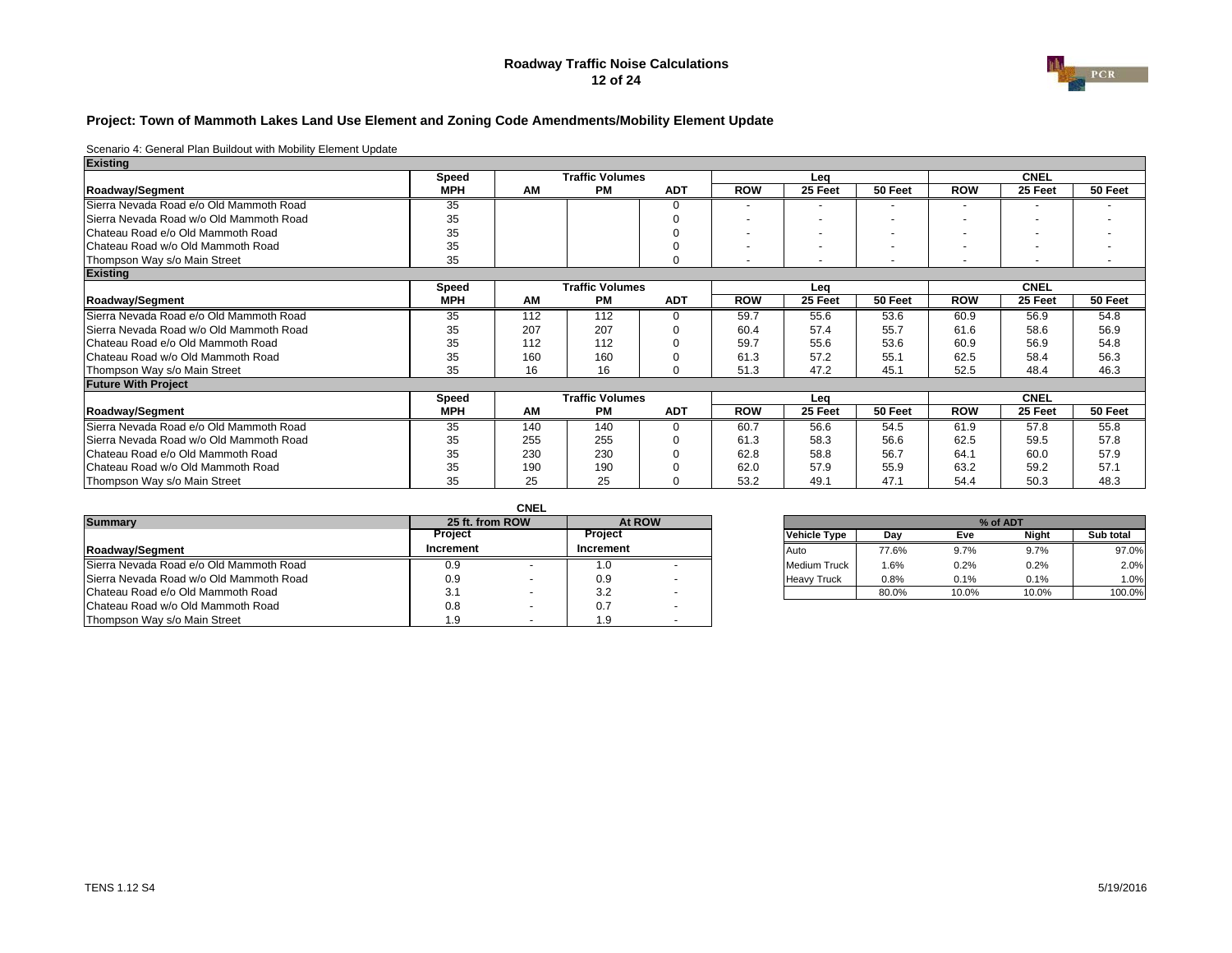### **Roadway Traffic Noise Calculations 13 of 24**



## **Project: Mammoth Lakes Zoning Code Update**

| <b>Existing</b>                                            |              |           |                        |            |            |         |         |                          |                          |         |
|------------------------------------------------------------|--------------|-----------|------------------------|------------|------------|---------|---------|--------------------------|--------------------------|---------|
|                                                            | <b>Speed</b> |           | <b>Traffic Volumes</b> |            |            | Lea     |         |                          | <b>CNEL</b>              |         |
| <b>Roadway/Segment</b>                                     | <b>MPH</b>   | <b>AM</b> | <b>PM</b>              | <b>ADT</b> | <b>ROW</b> | 25 Feet | 50 Feet | <b>ROW</b>               | 25 Feet                  | 50 Feet |
| Main Street between Minaret Rd and Mountain Blvd           | 40           |           |                        | 0          |            |         |         |                          |                          |         |
| Main Street between Mountain Blvd and Post Office          | 40           |           |                        | $\Omega$   |            |         |         |                          |                          |         |
| Main Street between Post Office and Center Street          | 40           |           |                        |            |            |         |         |                          | $\overline{\phantom{0}}$ |         |
| Main Street between Center Street and Forest Trail         | 40           |           |                        |            |            |         |         | $\overline{\phantom{0}}$ | ٠                        |         |
| Main Street between Forest Trail and Laurel Mountain Road  | 40           |           |                        | ∩          |            |         |         |                          |                          |         |
| <b>Existing</b>                                            |              |           |                        |            |            |         |         |                          |                          |         |
|                                                            | <b>Speed</b> |           | <b>Traffic Volumes</b> |            |            | Leq     |         |                          | <b>CNEL</b>              |         |
| <b>Roadway/Segment</b>                                     | <b>MPH</b>   | AM        | <b>PM</b>              | <b>ADT</b> | <b>ROW</b> | 25 Feet | 50 Feet | <b>ROW</b>               | 25 Feet                  | 50 Feet |
| Main Street between Minaret Rd and Mountain Blvd           | 40           | 1331      | 1331                   | $\Omega$   | 70.3       | 67.1    | 65.3    | 71.6                     | 68.3                     | 66.5    |
| Main Street between Mountain Blvd and Post Office          | 40           | 1535      | 1535                   | $\Omega$   | 71.0       | 67.7    | 65.9    | 72.2                     | 68.9                     | 67.1    |
| Main Street between Post Office and Center Street          | 40           | 1616      | 1616                   | $\Omega$   | 70.7       | 67.7    | 66.0    | 71.9                     | 68.9                     | 67.2    |
| Main Street between Center Street and Forest Trail         | 40           | 1597      | 1597                   | $\Omega$   | 70.7       | 67.7    | 65.9    | 71.9                     | 68.9                     | 67.1    |
| Main Street between Forest Trail and Laurel Mountain Road  | 40           | 1755      | 1755                   | $\Omega$   | 71.1       | 68.1    | 66.3    | 72.3                     | 69.3                     | 67.5    |
| <b>Future With Project</b>                                 |              |           |                        |            |            |         |         |                          |                          |         |
|                                                            | <b>Speed</b> |           | <b>Traffic Volumes</b> |            |            | Lea     |         |                          | <b>CNEL</b>              |         |
| <b>Roadway/Segment</b>                                     | <b>MPH</b>   | <b>AM</b> | РM                     | <b>ADT</b> | <b>ROW</b> | 25 Feet | 50 Feet | <b>ROW</b>               | 25 Feet                  | 50 Feet |
| Main Street between Minaret Rd and Mountain Blvd           | 40           | 1955      | 1955                   | $\Omega$   | 72.0       | 68.8    | 66.9    | 73.2                     | 70.0                     | 68.2    |
| Main Street between Mountain Blvd and Post Office          | 40           | 1928      | 1928                   | $\Omega$   | 72.0       | 68.7    | 66.9    | 73.2                     | 69.9                     | 68.1    |
| Main Street between Post Office and Center Street          | 40           | 1950      | 1950                   | $\Omega$   | 71.5       | 68.5    | 66.8    | 72.7                     | 69.7                     | 68.0    |
| <b>IMain Street between Center Street and Forest Trail</b> | 40           | 1910      | 1910                   | $\Omega$   | 71.4       | 68.4    | 66.7    | 72.6                     | 69.7                     | 67.9    |
| Main Street between Forest Trail and Laurel Mountain Road  | 40           | 2140      | 2140                   | U          | 71.9       | 68.9    | 67.2    | 73.1                     | 70.2                     | 68.4    |

|                                                           |                | <b>CNEL</b>     |                |        |  |                     |       |       |              |                  |
|-----------------------------------------------------------|----------------|-----------------|----------------|--------|--|---------------------|-------|-------|--------------|------------------|
| <b>Summary</b>                                            |                | 25 ft. from ROW |                | At ROW |  |                     |       |       |              |                  |
|                                                           | <b>Project</b> |                 | <b>Project</b> |        |  | <b>Vehicle Type</b> | Day   | Eve   | <b>Night</b> | <b>Sub total</b> |
| Roadway/Segment                                           | Increment      |                 | Increment      |        |  | l Auto              | 77.6% | 9.7%  | 9.7%         | 97.0%            |
| Main Street between Minaret Rd and Mountain Blvd          |                |                 |                |        |  | Medium Truck        | 1.6%  | 0.2%  | 0.2%         | 2.0%             |
| Main Street between Mountain Blvd and Post Office         | 1.0            |                 | 1.0            |        |  | <b>Heavy Truck</b>  | 0.8%  | 0.1%  | 0.1%         | 1.0%             |
| Main Street between Post Office and Center Street         | 0.8            |                 | 0.8            |        |  |                     | 80.0% | 10.0% | 10.0%        | 100.0%           |
| Main Street between Center Street and Forest Trail        | 0.8            |                 | 0.7            |        |  |                     |       |       |              |                  |
| Main Street between Forest Trail and Laurel Mountain Road | 0.9            |                 | 0.8            |        |  |                     |       |       |              |                  |

| 25 ft. from ROW |                | At ROW |                     | % of ADT |       |              |           |  |  |  |
|-----------------|----------------|--------|---------------------|----------|-------|--------------|-----------|--|--|--|
| Project         | <b>Project</b> |        | <b>Vehicle Type</b> | Dav      | Eve   | <b>Night</b> | Sub total |  |  |  |
| ıcrement        | Increment      |        | <b>Auto</b>         | 77.6%    | 9.7%  | 9.7%         | 97.0%     |  |  |  |
|                 |                |        | Medium Truck        | $1.6\%$  | 0.2%  | 0.2%         | $2.0\%$   |  |  |  |
| 1.0             |                |        | <b>Heavy Truck</b>  | 0.8%     | 0.1%  | 0.1%         | 1.0%      |  |  |  |
| 0.8             | 0.8            |        |                     | 80.0%    | 10.0% | 10.0%        | 100.0%    |  |  |  |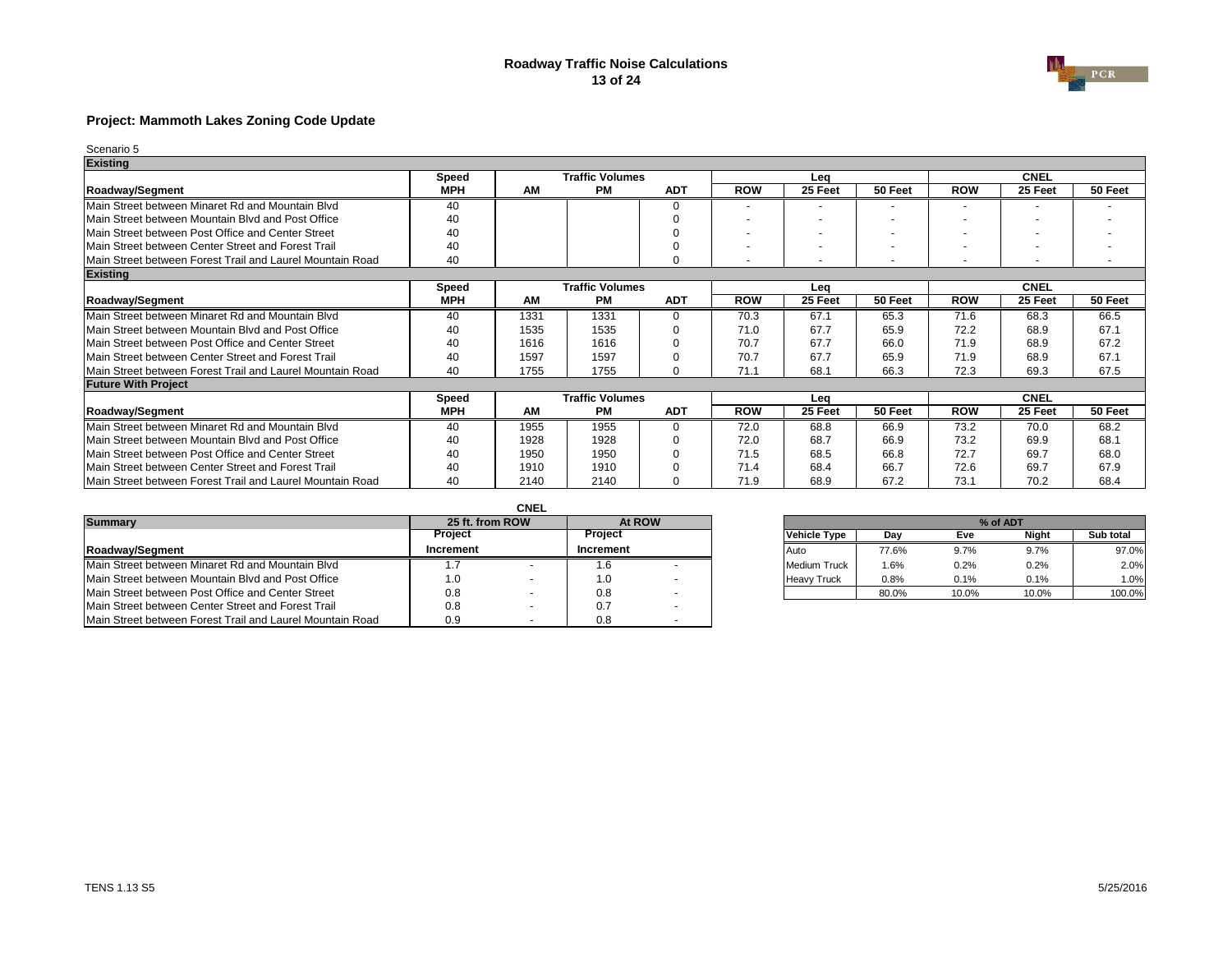### **Roadway Traffic Noise Calculations 14 of 24**



## **Project: Mammoth Lakes Zoning Code Update**

| <b>Existing</b>                                             |              |           |                        |            |            |         |         |            |             |         |
|-------------------------------------------------------------|--------------|-----------|------------------------|------------|------------|---------|---------|------------|-------------|---------|
|                                                             | <b>Speed</b> |           | <b>Traffic Volumes</b> |            |            | Lea     |         |            | <b>CNEL</b> |         |
| <b>Roadway/Segment</b>                                      | <b>MPH</b>   | AM        | <b>PM</b>              | <b>ADT</b> | <b>ROW</b> | 25 Feet | 50 Feet | <b>ROW</b> | 25 Feet     | 50 Feet |
| Main Street between Laurel Mountain Road and Old Mammoth Ro | 40           |           |                        |            |            |         |         |            |             |         |
| Main Street between Old Mammoth Road and Sierra Park Blvd   | 40           |           |                        |            |            |         |         |            | ٠           |         |
| Main Street between Sierra Park Blvd and Thompson Way       | 40           |           |                        |            |            |         |         |            |             |         |
| Old Mammoth Road between Main Street and Tavern Road        | 35           |           |                        |            |            |         |         |            |             |         |
| Old Mammoth Road between Tavern Road and Sierra Nevada Ro   | 35           |           |                        |            |            |         |         |            |             |         |
| <b>Existing</b>                                             |              |           |                        |            |            |         |         |            |             |         |
|                                                             | <b>Speed</b> |           | <b>Traffic Volumes</b> |            |            | Lea     |         |            | <b>CNEL</b> |         |
| <b>Roadway/Segment</b>                                      | <b>MPH</b>   | <b>AM</b> | <b>PM</b>              | <b>ADT</b> | <b>ROW</b> | 25 Feet | 50 Feet | <b>ROW</b> | 25 Feet     | 50 Feet |
| Main Street between Laurel Mountain Road and Old Mammoth Ro | 40           | 1530      | 1530                   | $\Omega$   | 70.5       | 67.5    | 65.7    | 71.7       | 68.7        | 66.9    |
| Main Street between Old Mammoth Road and Sierra Park Blvd   | 40           | 768       | 768                    | ∩          | 67.5       | 64.5    | 62.7    | 68.7       | 65.7        | 63.9    |
| Main Street between Sierra Park Blvd and Thompson Way       | 40           | 737       | 737                    |            | 67.3       | 64.3    | 62.6    | 68.5       | 65.5        | 63.8    |
| Old Mammoth Road between Main Street and Tavern Road        | 35           | 1137      | 1137                   |            | 68.9       | 65.3    | 63.4    | 70.1       | 66.6        | 64.6    |
| Old Mammoth Road between Tavern Road and Sierra Nevada Ro   | 35           | 1156      | 1156                   | n          | 69.0       | 65.4    | 63.5    | 70.2       | 66.6        | 64.7    |
| <b>Future With Project</b>                                  |              |           |                        |            |            |         |         |            |             |         |
|                                                             | <b>Speed</b> |           | <b>Traffic Volumes</b> |            |            | Lea     |         |            | <b>CNEL</b> |         |
| <b>Roadway/Segment</b>                                      | <b>MPH</b>   | AM        | <b>PM</b>              | <b>ADT</b> | <b>ROW</b> | 25 Feet | 50 Feet | <b>ROW</b> | 25 Feet     | 50 Feet |
| Main Street between Laurel Mountain Road and Old Mammoth Ro | 40           | 1785      | 1785                   | ∩          | 71.1       | 68.1    | 66.4    | 72.4       | 69.4        | 67.6    |
| Main Street between Old Mammoth Road and Sierra Park Blvd   | 40           | 838       | 838                    |            | 67.9       | 64.9    | 63.1    | 69.1       | 66.1        | 64.3    |
| Main Street between Sierra Park Blvd and Thompson Way       | 40           | 785       | 785                    |            | 67.6       | 64.6    | 62.8    | 68.8       | 65.8        | 64.0    |
| Old Mammoth Road between Main Street and Tavern Road        | 35           | 1450      | 1450                   |            | 70.0       | 66.4    | 64.5    | 71.2       | 67.6        | 65.7    |
| Old Mammoth Road between Tavern Road and Sierra Nevada Ro   | 35           | 1595      | 1595                   |            | 70.4       | 66.8    | 64.9    | 71.6       | 68.0        | 66.1    |

|                                                             |                 | <b>CNEL</b> |                |  |                     |         |          |              |                  |
|-------------------------------------------------------------|-----------------|-------------|----------------|--|---------------------|---------|----------|--------------|------------------|
| <b>Summary</b>                                              | 25 ft. from ROW |             | At ROW         |  |                     |         | % of ADT |              |                  |
|                                                             | <b>Project</b>  |             | <b>Project</b> |  | <b>Vehicle Type</b> | Day     | Eve      | <b>Night</b> | <b>Sub total</b> |
| <b>IRoadwav/Segment</b>                                     | Increment       |             | Increment      |  | <b>IAuto</b>        | 77.6%   | 9.7%     | 9.7%         | 97.0%            |
| Main Street between Laurel Mountain Road and Old Mammoth Ro | 0.7             |             | υ.             |  | <b>Medium Truck</b> | 1.6%    | 0.2%     | 0.2%         | 2.0%             |
| Main Street between Old Mammoth Road and Sierra Park Blvd   | 0.4             |             | 0.4            |  | <b>Heavy Truck</b>  | $0.8\%$ | 0.1%     | 0.1%         | 1.0%             |
| Main Street between Sierra Park Blvd and Thompson Way       | 0.3             |             | 0.3            |  |                     | 80.0%   | 10.0%    | 10.0%        | 100.0%           |
| Old Mammoth Road between Main Street and Tavern Road        | 1.0             |             |                |  |                     |         |          |              |                  |
| Old Mammoth Road between Tavern Road and Sierra Nevada Ro   | 1.4             |             |                |  |                     |         |          |              |                  |

| 25 ft. from ROW | At ROW           | % of ADT            |         |       |              |           |  |  |
|-----------------|------------------|---------------------|---------|-------|--------------|-----------|--|--|
| Project         | <b>Project</b>   | <b>Vehicle Type</b> | Dav     | Eve   | <b>Night</b> | Sub total |  |  |
| ıcrement        | <b>Increment</b> | <b>Auto</b>         | 77.6%   | 9.7%  | 9.7%         | 97.0%     |  |  |
|                 | υ.               | Medium Truck        | $1.6\%$ | 0.2%  | 0.2%         | $2.0\%$   |  |  |
| 0.4             | 0.4              | <b>Heavy Truck</b>  | 0.8%    | 0.1%  | 0.1%         | 1.0%      |  |  |
| 0.3             | 0.3              |                     | 80.0%   | 10.0% | 10.0%        | 100.0%    |  |  |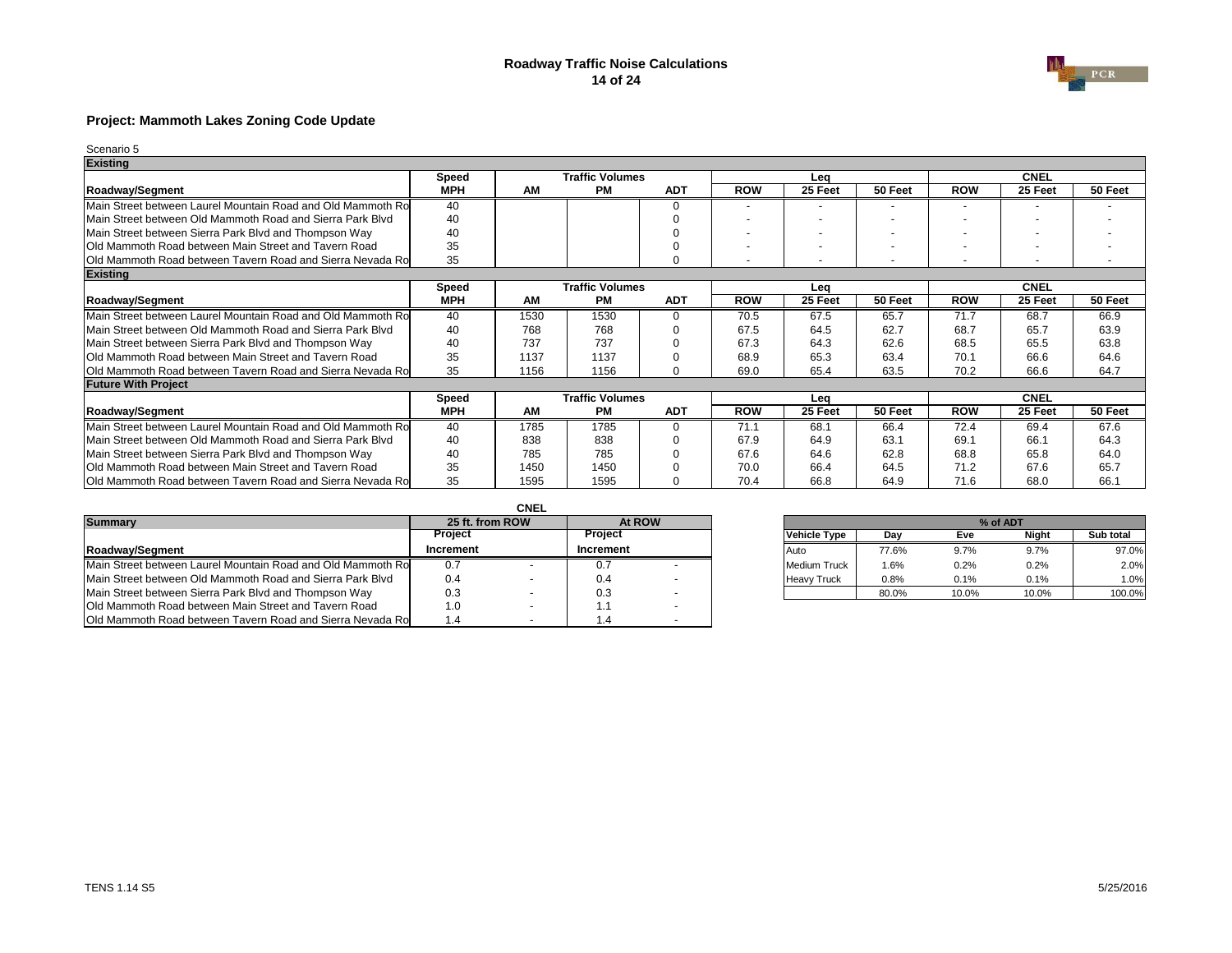### **Roadway Traffic Noise Calculations 15 of 24**



## **Project: Mammoth Lakes Zoning Code Update**

| <b>Existing</b>                                             |              |           |                        |            |                |         |         |            |             |         |
|-------------------------------------------------------------|--------------|-----------|------------------------|------------|----------------|---------|---------|------------|-------------|---------|
|                                                             | <b>Speed</b> |           | <b>Traffic Volumes</b> |            |                | Leq     |         |            | <b>CNEL</b> |         |
| <b>Roadway/Segment</b>                                      | <b>MPH</b>   | AM        | <b>PM</b>              | <b>ADT</b> | <b>ROW</b>     | 25 Feet | 50 Feet | <b>ROW</b> | 25 Feet     | 50 Feet |
| Old Mammoth Road between Sierra Nevada Road and Meridian B  | 35           |           |                        |            |                |         |         | ۰          | ٠           |         |
| Old Mammoth Road between Meridian Blvd and Chateau Road     | 35           |           |                        |            |                |         |         |            | ٠           |         |
| Old Mammoth Road between Chateau Road and Minaret Road      | 35           |           |                        |            |                |         |         |            |             |         |
| Meridian Boulevard between Minaret Rd and Old Mammoth Road  | 40           |           |                        |            | $\blacksquare$ |         |         | ٠          | ٠           |         |
| Meridian Boulevard between Old Mammoth Road and Sierra Park | 40           |           |                        |            |                |         |         |            |             |         |
| <b>Existing</b>                                             |              |           |                        |            |                |         |         |            |             |         |
|                                                             | <b>Speed</b> |           | <b>Traffic Volumes</b> |            |                | Lea     |         |            | <b>CNEL</b> |         |
| <b>Roadway/Segment</b>                                      | <b>MPH</b>   | <b>AM</b> | <b>PM</b>              | <b>ADT</b> | <b>ROW</b>     | 25 Feet | 50 Feet | <b>ROW</b> | 25 Feet     | 50 Feet |
| Old Mammoth Road between Sierra Nevada Road and Meridian B  | 35           | 1066      | 1066                   | $\Omega$   | 69.5           | 65.4    | 63.4    | 70.7       | 66.6        | 64.6    |
| Old Mammoth Road between Meridian Blvd and Chateau Road     | 35           | 817       | 817                    | n          | 68.3           | 64.3    | 62.2    | 69.6       | 65.5        | 63.4    |
| Old Mammoth Road between Chateau Road and Minaret Road      | 35           | 499       | 499                    |            | 65.3           | 61.8    | 59.8    | 66.6       | 63.0        | 61.1    |
| Meridian Boulevard between Minaret Rd and Old Mammoth Road  | 40           | 1140      | 1140                   |            | 69.7           | 66.4    | 64.6    | 70.9       | 67.6        | 65.8    |
| Meridian Boulevard between Old Mammoth Road and Sierra Park | 40           | 1181      | 1181                   | 0          | 69.8           | 66.6    | 64.8    | 71.0       | 67.8        | 66.0    |
| <b>Future With Project</b>                                  |              |           |                        |            |                |         |         |            |             |         |
|                                                             | <b>Speed</b> |           | <b>Traffic Volumes</b> |            |                | Lea     |         |            | <b>CNEL</b> |         |
| <b>Roadway/Segment</b>                                      | <b>MPH</b>   | <b>AM</b> | <b>PM</b>              | <b>ADT</b> | <b>ROW</b>     | 25 Feet | 50 Feet | <b>ROW</b> | 25 Feet     | 50 Feet |
| Old Mammoth Road between Sierra Nevada Road and Meridian B  | 35           | 1498      | 1498                   | 0          | 71.0           | 66.9    | 64.8    | 72.2       | 68.1        | 66.1    |
| Old Mammoth Road between Meridian Blvd and Chateau Road     | 35           | 1263      | 1263                   | ∩          | 70.2           | 66.2    | 64.1    | 71.5       | 67.4        | 65.3    |
| Old Mammoth Road between Chateau Road and Minaret Road      | 35           | 900       | 900                    | $\Omega$   | 67.9           | 64.3    | 62.4    | 69.1       | 65.5        | 63.6    |
| Meridian Boulevard between Minaret Rd and Old Mammoth Road  | 40           | 1505      | 1505                   |            | 70.9           | 67.6    | 65.8    | 72.1       | 68.9        | 67.0    |
| Meridian Boulevard between Old Mammoth Road and Sierra Park | 40           | 1465      | 1465                   |            | 70.8           | 67.5    | 65.7    | 72.0       | 68.7        | 66.9    |

|                                                               |                 | <b>CNEL</b> |                |        |  |                     |         |          |              |                  |
|---------------------------------------------------------------|-----------------|-------------|----------------|--------|--|---------------------|---------|----------|--------------|------------------|
| <b>Summary</b>                                                | 25 ft. from ROW |             |                | At ROW |  |                     |         | % of ADT |              |                  |
|                                                               | <b>Project</b>  |             | <b>Project</b> |        |  | <b>Vehicle Type</b> | Day     | Eve      | <b>Night</b> | <b>Sub total</b> |
| <b>IRoadway/Segment</b>                                       | Increment       |             | Increment      |        |  | <b>IAuto</b>        | 77.6%   | 9.7%     | 9.7%         | 97.0%            |
| Old Mammoth Road between Sierra Nevada Road and Meridian B    | 1.5             |             |                |        |  | Medium Truck        | $1.6\%$ | $0.2\%$  | 0.2%         | 2.0%             |
| Old Mammoth Road between Meridian Blvd and Chateau Road       | 1.9             |             | ت. ا           |        |  | <b>Heavy Truck</b>  | $0.8\%$ | 0.1%     | 0.1%         | 1.0%             |
| <b>Old Mammoth Road between Chateau Road and Minaret Road</b> | 2.5             |             | 2.5            |        |  |                     | 80.0%   | 10.0%    | 10.0%        | 100.0%           |
| Meridian Boulevard between Minaret Rd and Old Mammoth Road    | 1.3             |             |                |        |  |                     |         |          |              |                  |
| Meridian Boulevard between Old Mammoth Road and Sierra Park   | 0.9             |             |                |        |  |                     |         |          |              |                  |

| 25 ft. from ROW | At ROW         |                     |         |       | % of ADT     |           |
|-----------------|----------------|---------------------|---------|-------|--------------|-----------|
| Project         | <b>Project</b> | <b>Vehicle Type</b> | Dav     | Eve   | <b>Night</b> | Sub total |
| ıcrement        | Increment      | <b>Auto</b>         | 77.6%   | 9.7%  | 9.7%         | 97.0%     |
| 1.5             |                | Medium Truck        | $1.6\%$ | 0.2%  | 0.2%         | $2.0\%$   |
| 1.9             | . .9           | <b>Heavy Truck</b>  | 0.8%    | 0.1%  | 0.1%         | 1.0%      |
| 2.5             | 2.5            |                     | 80.0%   | 10.0% | 10.0%        | 100.0%    |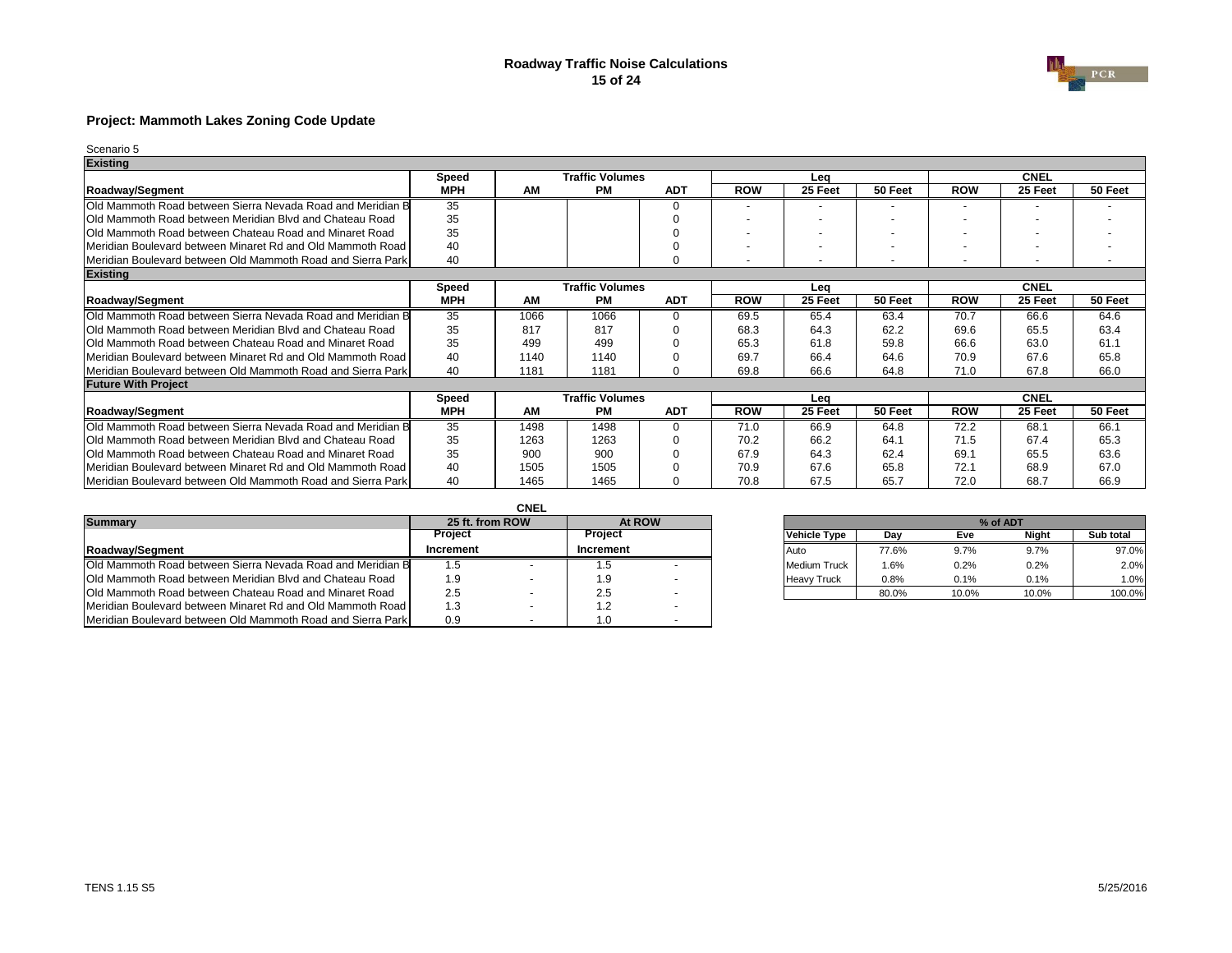### **Roadway Traffic Noise Calculations 16 of 24**



## **Project: Mammoth Lakes Zoning Code Update**

| <b>Existing</b>                                         |              |           |                        |            |                          |         |         |            |             |         |
|---------------------------------------------------------|--------------|-----------|------------------------|------------|--------------------------|---------|---------|------------|-------------|---------|
|                                                         | <b>Speed</b> |           | <b>Traffic Volumes</b> |            |                          | Lea     |         |            | <b>CNEL</b> |         |
| <b>Roadway/Segment</b>                                  | <b>MPH</b>   | <b>AM</b> | <b>PM</b>              | <b>ADT</b> | <b>ROW</b>               | 25 Feet | 50 Feet | <b>ROW</b> | 25 Feet     | 50 Feet |
| Minaret Road between Fores Trail and Lake Mary Road     | 35           |           |                        | 0          |                          |         |         |            |             |         |
| Minaret Road between Lake Mary Road and Meridian Blvd   | 35           |           |                        |            |                          |         |         |            |             |         |
| Minaret Road between Meridian Blvd and Old Mammoth Road | 35           |           |                        |            |                          |         |         |            |             |         |
| Lake Mary Road w/o Minaret Road                         | 40           |           |                        |            | $\overline{\phantom{0}}$ |         |         |            |             |         |
| Fairway Drive s/o Old Mammoth Road                      | 35           |           |                        | O          |                          |         |         |            |             |         |
| <b>Existing</b>                                         |              |           |                        |            |                          |         |         |            |             |         |
|                                                         | <b>Speed</b> |           | <b>Traffic Volumes</b> |            |                          | Lea     |         |            | <b>CNEL</b> |         |
| <b>Roadway/Segment</b>                                  | <b>MPH</b>   | <b>AM</b> | <b>PM</b>              | <b>ADT</b> | <b>ROW</b>               | 25 Feet | 50 Feet | <b>ROW</b> | 25 Feet     | 50 Feet |
| Minaret Road between Fores Trail and Lake Mary Road     | 35           | 1068      | 1068                   | 0          | 66.9                     | 64.2    | 62.6    | 68.1       | 65.4        | 63.8    |
| Minaret Road between Lake Mary Road and Meridian Blvd   | 35           | 874       | 874                    |            | 68.6                     | 64.6    | 62.5    | 69.9       | 65.8        | 63.7    |
| Minaret Road between Meridian Blvd and Old Mammoth Road | 35           | 456       | 456                    |            | 65.8                     | 61.7    | 59.7    | 67.0       | 63.0        | 60.9    |
| Lake Mary Road w/o Minaret Road                         | 40           | 890       | 890                    |            | 68.6                     | 65.4    | 63.5    | 69.8       | 66.6        | 64.7    |
| Fairway Drive s/o Old Mammoth Road                      | 35           | 122       | 122                    | O          | 60.1                     | 56.0    | 54.0    | 61.3       | 57.2        | 55.2    |
| <b>Future With Project</b>                              |              |           |                        |            |                          |         |         |            |             |         |
|                                                         | <b>Speed</b> |           | <b>Traffic Volumes</b> |            |                          | Leq     |         |            | <b>CNEL</b> |         |
| <b>Roadway/Segment</b>                                  | <b>MPH</b>   | <b>AM</b> | <b>PM</b>              | <b>ADT</b> | <b>ROW</b>               | 25 Feet | 50 Feet | <b>ROW</b> | 25 Feet     | 50 Feet |
| Minaret Road between Fores Trail and Lake Mary Road     | 35           | 1333      | 1333                   | $\Omega$   | 67.8                     | 65.2    | 63.5    | 69.0       | 66.4        | 64.7    |
| Minaret Road between Lake Mary Road and Meridian Blvd   | 35           | 1368      | 1368                   | ∩          | 70.6                     | 66.5    | 64.4    | 71.8       | 67.7        | 65.7    |
| Minaret Road between Meridian Blvd and Old Mammoth Road | 35           | 858       | 858                    |            | 68.6                     | 64.5    | 62.4    | 69.8       | 65.7        | 63.6    |
| Lake Mary Road w/o Minaret Road                         | 40           | 1845      | 1845                   |            | 71.8                     | 68.5    | 66.7    | 73.0       | 69.7        | 67.9    |
| Fairway Drive s/o Old Mammoth Road                      | 35           | 670       | 670                    |            | 67.5                     | 63.4    | 61.3    | 68.7       | 64.6        | 62.6    |

|                                                         |                 | <b>CNEL</b> |                  |        |  |                     |       |         |       |                  |
|---------------------------------------------------------|-----------------|-------------|------------------|--------|--|---------------------|-------|---------|-------|------------------|
| <b>Summary</b>                                          | 25 ft. from ROW |             |                  | At ROW |  |                     |       |         |       |                  |
|                                                         | <b>Project</b>  |             | <b>Project</b>   |        |  | <b>Vehicle Type</b> | Day   | Eve     | Night | <b>Sub total</b> |
| Roadway/Segment                                         | Increment       |             | <b>Increment</b> |        |  | l Auto              | 77.6% | 9.7%    | 9.7%  | 97.0%            |
| Minaret Road between Fores Trail and Lake Mary Road     |                 |             | 0.9              |        |  | Medium Truck        | 1.6%  | $0.2\%$ | 0.2%  | 2.0%             |
| Minaret Road between Lake Mary Road and Meridian Blvd   | 9. ا            |             | 1.9              |        |  | <b>Heavy Truck</b>  | 0.8%  | 0.1%    | 0.1%  | 1.0%             |
| Minaret Road between Meridian Blvd and Old Mammoth Road | 2.7             |             | 2.8              |        |  |                     | 80.0% | 10.0%   | 10.0% | 100.0%           |
| Lake Mary Road w/o Minaret Road                         | 3.1             |             | 3.2              |        |  |                     |       |         |       |                  |
| Fairway Drive s/o Old Mammoth Road                      | 7.4             | . .         |                  |        |  |                     |       |         |       |                  |

| 25 ft. from ROW |                  | At ROW |                     | % of ADT |       |              |           |  |  |  |
|-----------------|------------------|--------|---------------------|----------|-------|--------------|-----------|--|--|--|
| Project         | <b>Project</b>   |        | <b>Vehicle Type</b> | Dav      | Eve   | <b>Night</b> | Sub total |  |  |  |
| ıcrement        | <b>Increment</b> |        | <b>I</b> Auto       | 77.6%    | 9.7%  | 9.7%         | 97.0%     |  |  |  |
| 1.0             | 0.9              |        | <b>Medium Truck</b> | .6%      | 0.2%  | 0.2%         | 2.0%      |  |  |  |
| 1.9             | .9               | -      | <b>Heavy Truck</b>  | 0.8%     | 0.1%  | 0.1%         | 1.0%      |  |  |  |
| 2.7             | 2.8              |        |                     | 80.0%    | 10.0% | 10.0%        | 100.0%    |  |  |  |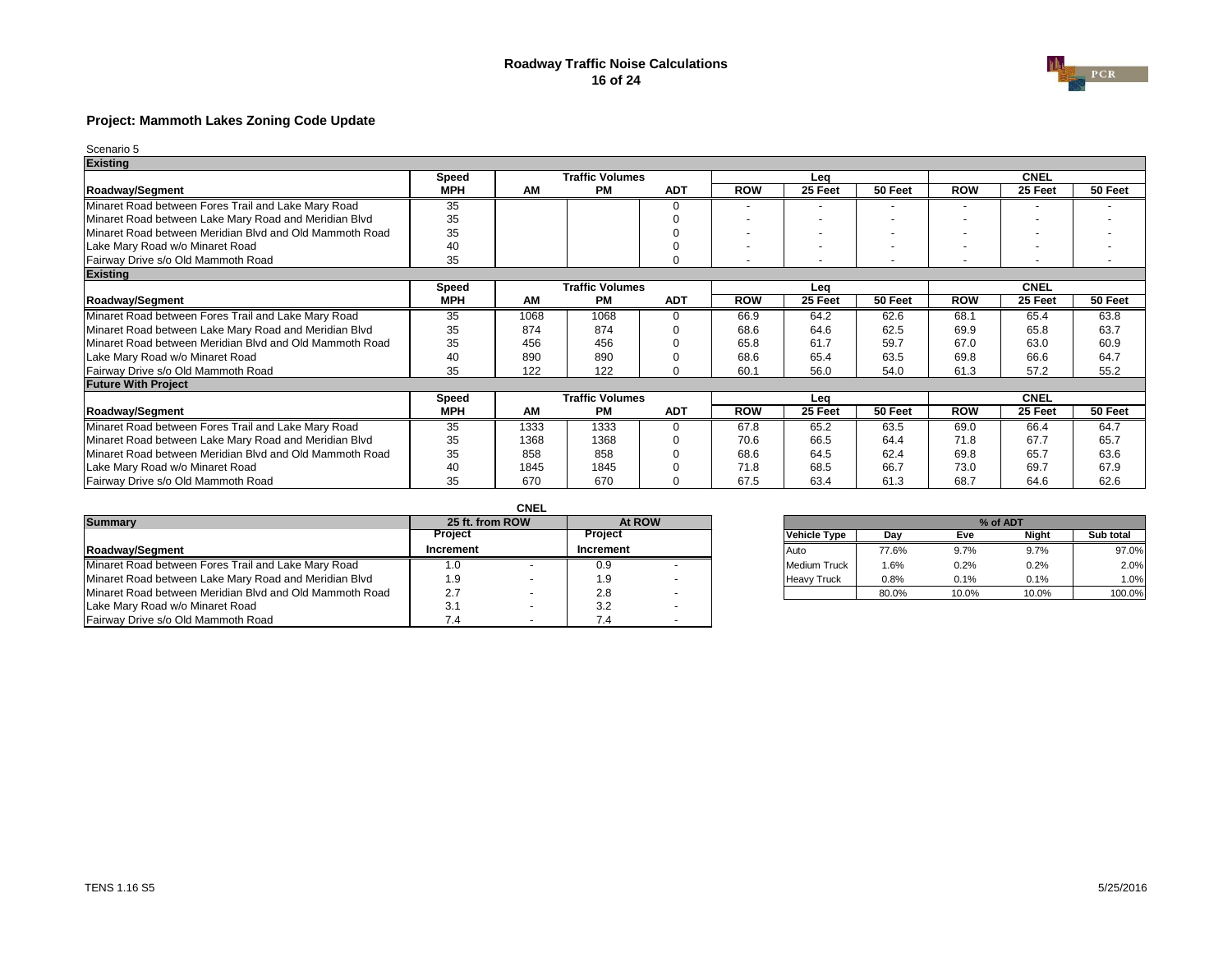### **Roadway Traffic Noise Calculations 17 of 24**



## **Project: Mammoth Lakes Zoning Code Update**

| <b>Existing</b>                                        |              |           |                        |            |                          |         |         |            |             |         |
|--------------------------------------------------------|--------------|-----------|------------------------|------------|--------------------------|---------|---------|------------|-------------|---------|
|                                                        | <b>Speed</b> |           | <b>Traffic Volumes</b> |            |                          | Lea     |         |            | <b>CNEL</b> |         |
| <b>Roadway/Segment</b>                                 | <b>MPH</b>   | AM        | <b>PM</b>              | <b>ADT</b> | <b>ROW</b>               | 25 Feet | 50 Feet | <b>ROW</b> | 25 Feet     | 50 Feet |
| Mountain Boulevard north of Main Street                | 35           |           |                        | 0          |                          |         |         |            |             |         |
| Mountain Boulevard s/o Main Street                     | 35           |           |                        |            |                          |         |         |            |             |         |
| Tavern Road w/o Olad Mammoth Road                      | 35           |           |                        |            |                          |         |         |            |             |         |
| Tavern Road e/o Olad Mammoth Road                      | 35           |           |                        |            | $\overline{\phantom{a}}$ |         |         |            |             |         |
| Sierra Park Road between Main Street and Meridian Blvd | 35           |           |                        | C          | $\overline{\phantom{a}}$ |         |         |            |             |         |
| <b>Existing</b>                                        |              |           |                        |            |                          |         |         |            |             |         |
|                                                        | <b>Speed</b> |           | <b>Traffic Volumes</b> |            |                          | Lea     |         |            | <b>CNEL</b> |         |
| <b>Roadway/Segment</b>                                 | <b>MPH</b>   | <b>AM</b> | <b>PM</b>              | <b>ADT</b> | <b>ROW</b>               | 25 Feet | 50 Feet | <b>ROW</b> | 25 Feet     | 50 Feet |
| Mountain Boulevard north of Main Street                | 35           | 107       | 107                    | C          | 59.5                     | 55.4    | 53.4    | 60.7       | 56.7        | 54.6    |
| Mountain Boulevard s/o Main Street                     | 35           | 79        | 79                     | 0          | 58.2                     | 54.1    | 52.1    | 59.4       | 55.3        | 53.3    |
| Tavern Road w/o Olad Mammoth Road                      | 35           | 107       | 107                    | $\Omega$   | 57.5                     | 54.6    | 52.8    | 58.7       | 55.8        | 54.0    |
| Tavern Road e/o Olad Mammoth Road                      | 35           | 69        | 69                     |            | 55.6                     | 52.7    | 50.9    | 56.8       | 53.9        | 52.1    |
| Sierra Park Road between Main Street and Meridian Blvd | 35           | 211       | 211                    | $\Omega$   | 62.5                     | 58.4    | 56.3    | 63.7       | 59.6        | 57.5    |
| <b>Future With Project</b>                             |              |           |                        |            |                          |         |         |            |             |         |
|                                                        | <b>Speed</b> |           | <b>Traffic Volumes</b> |            |                          | Lea     |         |            | <b>CNEL</b> |         |
| <b>Roadway/Segment</b>                                 | <b>MPH</b>   | <b>AM</b> | PM                     | <b>ADT</b> | <b>ROW</b>               | 25 Feet | 50 Feet | <b>ROW</b> | 25 Feet     | 50 Feet |
| Mountain Boulevard north of Main Street                | 35           | 155       | 155                    | 0          | 61.1                     | 57.1    | 55.0    | 62.3       | 58.3        | 56.2    |
| Mountain Boulevard s/o Main Street                     | 35           | 120       | 120                    | C          | 60.0                     | 55.9    | 53.9    | 61.2       | 57.2        | 55.1    |
| Tavern Road w/o Olad Mammoth Road                      | 35           | 225       | 225                    | 0          | 60.8                     | 57.8    | 56.0    | 62.0       | 59.0        | 57.2    |
| Tavern Road e/o Olad Mammoth Road                      | 35           | 95        | 95                     |            | 57.0                     | 54.0    | 52.3    | 58.2       | 55.3        | 53.5    |
| Sierra Park Road between Main Street and Meridian Blvd | 35           | 290       | 290                    | 0          | 63.8                     | 59.8    | 57.7    | 65.1       | 61.0        | 58.9    |

|                                                        |                 | <b>CNEL</b> |                |  |                     |       |         |          |                  |
|--------------------------------------------------------|-----------------|-------------|----------------|--|---------------------|-------|---------|----------|------------------|
| <b>Summary</b>                                         | 25 ft. from ROW |             | At ROW         |  |                     |       |         | % of ADT |                  |
|                                                        | <b>Project</b>  |             | <b>Project</b> |  | <b>Vehicle Type</b> | Day   | Eve     | Night    | <b>Sub total</b> |
| <b>IRoadwav/Segment</b>                                | Increment       |             | Increment      |  | <b>IAuto</b>        | 77.6% | 9.7%    | 9.7%     | 97.0%            |
| Mountain Boulevard north of Main Street                | 1.6             |             | l .O           |  | Medium Truck        | 1.6%  | $0.2\%$ | 0.2%     | 2.0%             |
| Mountain Boulevard s/o Main Street                     | 1.9             |             | 1.O            |  | <b>Heavy Truck</b>  | 0.8%  | 0.1%    | 0.1%     | 1.0%             |
| Tavern Road w/o Olad Mammoth Road                      | 3.2             |             | 3.3            |  |                     | 80.0% | 10.0%   | 10.0%    | 100.0%           |
| Tavern Road e/o Olad Mammoth Road                      | 1.4             |             |                |  |                     |       |         |          |                  |
| Sierra Park Road between Main Street and Meridian Blvd | 1.4             |             |                |  |                     |       |         |          |                  |

| 25 ft. from ROW | At ROW           | % of ADT            |       |       |              |           |  |  |  |
|-----------------|------------------|---------------------|-------|-------|--------------|-----------|--|--|--|
| Project         | <b>Project</b>   | <b>Vehicle Type</b> | Dav   | Eve   | <b>Night</b> | Sub total |  |  |  |
| ıcrement        | <b>Increment</b> | <b>I</b> Auto       | 77.6% | 9.7%  | 9.7%         | 97.0%     |  |  |  |
| l .6            |                  | <b>Medium Truck</b> | .6%   | 0.2%  | 0.2%         | 2.0%      |  |  |  |
| 1.9             |                  | <b>Heavy Truck</b>  | 0.8%  | 0.1%  | 0.1%         | 1.0%      |  |  |  |
| 3.2             | 3.3              |                     | 80.0% | 10.0% | 10.0%        | 100.0%    |  |  |  |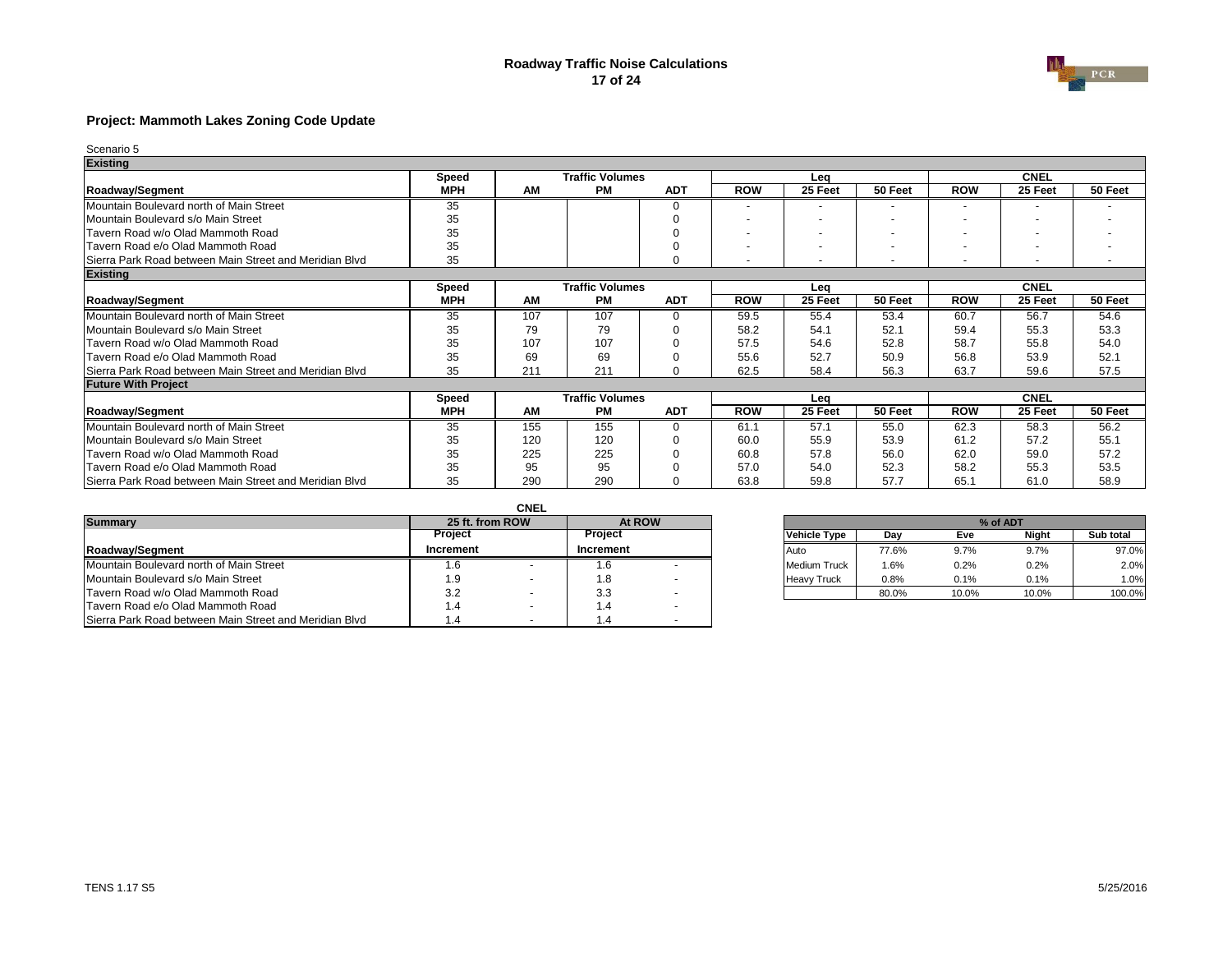### **Roadway Traffic Noise Calculations 18 of 24**



## **Project: Mammoth Lakes Zoning Code Update**

| <b>Existing</b>                         |              |           |                        |            |                          |         |         |            |             |         |
|-----------------------------------------|--------------|-----------|------------------------|------------|--------------------------|---------|---------|------------|-------------|---------|
|                                         | <b>Speed</b> |           | <b>Traffic Volumes</b> |            |                          | Lea     |         |            | <b>CNEL</b> |         |
| <b>Roadway/Segment</b>                  | <b>MPH</b>   | AM        | <b>PM</b>              | <b>ADT</b> | <b>ROW</b>               | 25 Feet | 50 Feet | <b>ROW</b> | 25 Feet     | 50 Feet |
| Sierra Nevada Road e/o Old Mammoth Road | 35           |           |                        | 0          |                          |         |         |            |             |         |
| Sierra Nevada Road w/o Old Mammoth Road | 35           |           |                        |            |                          |         |         |            |             |         |
| Chateau Road e/o Old Mammoth Road       | 35           |           |                        |            |                          |         |         |            |             |         |
| Chateau Road w/o Old Mammoth Road       | 35           |           |                        |            | $\overline{\phantom{a}}$ |         |         |            |             |         |
| Thompson Way s/o Main Street            | 35           |           |                        | C          |                          |         |         |            |             |         |
| <b>Existing</b>                         |              |           |                        |            |                          |         |         |            |             |         |
|                                         | <b>Speed</b> |           | <b>Traffic Volumes</b> |            |                          | Lea     |         |            | <b>CNEL</b> |         |
| <b>Roadway/Segment</b>                  | <b>MPH</b>   | <b>AM</b> | <b>PM</b>              | <b>ADT</b> | <b>ROW</b>               | 25 Feet | 50 Feet | <b>ROW</b> | 25 Feet     | 50 Feet |
| Sierra Nevada Road e/o Old Mammoth Road | 35           | 112       | 112                    | 0          | 59.7                     | 55.6    | 53.6    | 60.9       | 56.9        | 54.8    |
| Sierra Nevada Road w/o Old Mammoth Road | 35           | 207       | 207                    | C          | 60.4                     | 57.4    | 55.7    | 61.6       | 58.6        | 56.9    |
| Chateau Road e/o Old Mammoth Road       | 35           | 112       | 112                    |            | 59.7                     | 55.6    | 53.6    | 60.9       | 56.9        | 54.8    |
| Chateau Road w/o Old Mammoth Road       | 35           | 160       | 160                    |            | 61.3                     | 57.2    | 55.1    | 62.5       | 58.4        | 56.3    |
| Thompson Way s/o Main Street            | 35           | 16        | 16                     | O          | 51.3                     | 47.2    | 45.1    | 52.5       | 48.4        | 46.3    |
| <b>Future With Project</b>              |              |           |                        |            |                          |         |         |            |             |         |
|                                         | <b>Speed</b> |           | <b>Traffic Volumes</b> |            |                          | Leq     |         |            | <b>CNEL</b> |         |
| <b>Roadway/Segment</b>                  | <b>MPH</b>   | <b>AM</b> | <b>PM</b>              | <b>ADT</b> | <b>ROW</b>               | 25 Feet | 50 Feet | <b>ROW</b> | 25 Feet     | 50 Feet |
| Sierra Nevada Road e/o Old Mammoth Road | 35           | 145       | 145                    | $\Omega$   | 60.8                     | 56.8    | 54.7    | 62.1       | 58.0        | 55.9    |
| Sierra Nevada Road w/o Old Mammoth Road | 35           | 280       | 280                    | ∩          | 61.7                     | 58.7    | 57.0    | 62.9       | 59.9        | 58.2    |
| Chateau Road e/o Old Mammoth Road       | 35           | 235       | 235                    | 0          | 62.9                     | 58.9    | 56.8    | 64.7       | 60.1        | 58.0    |
| Chateau Road w/o Old Mammoth Road       | 35           | 250       | 250                    |            | 63.2                     | 59.1    | 57.1    | 64.4       | 60.3        | 58.3    |
| Thompson Way s/o Main Street            | 35           | 10        | 10                     |            | 49.2                     | 45.2    | 43.1    | 50.4       | 46.4        | 44.3    |

|                                         |                | <b>CNEL</b>     |                                                     |        |  |                    |          |       |       |                  |
|-----------------------------------------|----------------|-----------------|-----------------------------------------------------|--------|--|--------------------|----------|-------|-------|------------------|
| <b>Summary</b>                          |                | 25 ft. from ROW |                                                     | At ROW |  |                    | % of ADT |       |       |                  |
|                                         | <b>Project</b> |                 | <b>Project</b><br><b>Vehicle Type</b><br>Day<br>Eve |        |  |                    |          |       | Night | <b>Sub total</b> |
| Roadway/Segment                         | Increment      |                 | Increment                                           |        |  | <b>IAuto</b>       | 77.6%    | 9.7%  | 9.7%  | 97.0%            |
| Sierra Nevada Road e/o Old Mammoth Road |                |                 |                                                     |        |  | Medium Truck       | 1.6%     | 0.2%  | 0.2%  | 2.0%             |
| Sierra Nevada Road w/o Old Mammoth Road | 1.3            |                 | ں. ا                                                |        |  | <b>Heavy Truck</b> | 0.8%     | 0.1%  | 0.1%  | 1.0%             |
| Chateau Road e/o Old Mammoth Road       | 3.2            |                 | 3.2                                                 |        |  |                    | 80.0%    | 10.0% | 10.0% | 100.0%           |
| Chateau Road w/o Old Mammoth Road       | 1.9            |                 | - C<br>ت. ا                                         |        |  |                    |          |       |       |                  |
| Thompson Way s/o Main Street            | $-2.0$         |                 | $-2.1$                                              |        |  |                    |          |       |       |                  |

| 25 ft. from ROW | At ROW           | % of ADT            |         |       |              |           |  |  |  |
|-----------------|------------------|---------------------|---------|-------|--------------|-----------|--|--|--|
| Project         | <b>Project</b>   | <b>Vehicle Type</b> | Dav     | Eve   | <b>Night</b> | Sub total |  |  |  |
| ıcrement        | <b>Increment</b> | <b>Auto</b>         | 77.6%   | 9.7%  | 9.7%         | 97.0%     |  |  |  |
| .               |                  | Medium Truck        | $1.6\%$ | 0.2%  | 0.2%         | 2.0%      |  |  |  |
| 1.3             |                  | <b>Heavy Truck</b>  | 0.8%    | 0.1%  | 0.1%         | 1.0%      |  |  |  |
| 3.2             | 3.2              |                     | 80.0%   | 10.0% | 10.0%        | 100.0%    |  |  |  |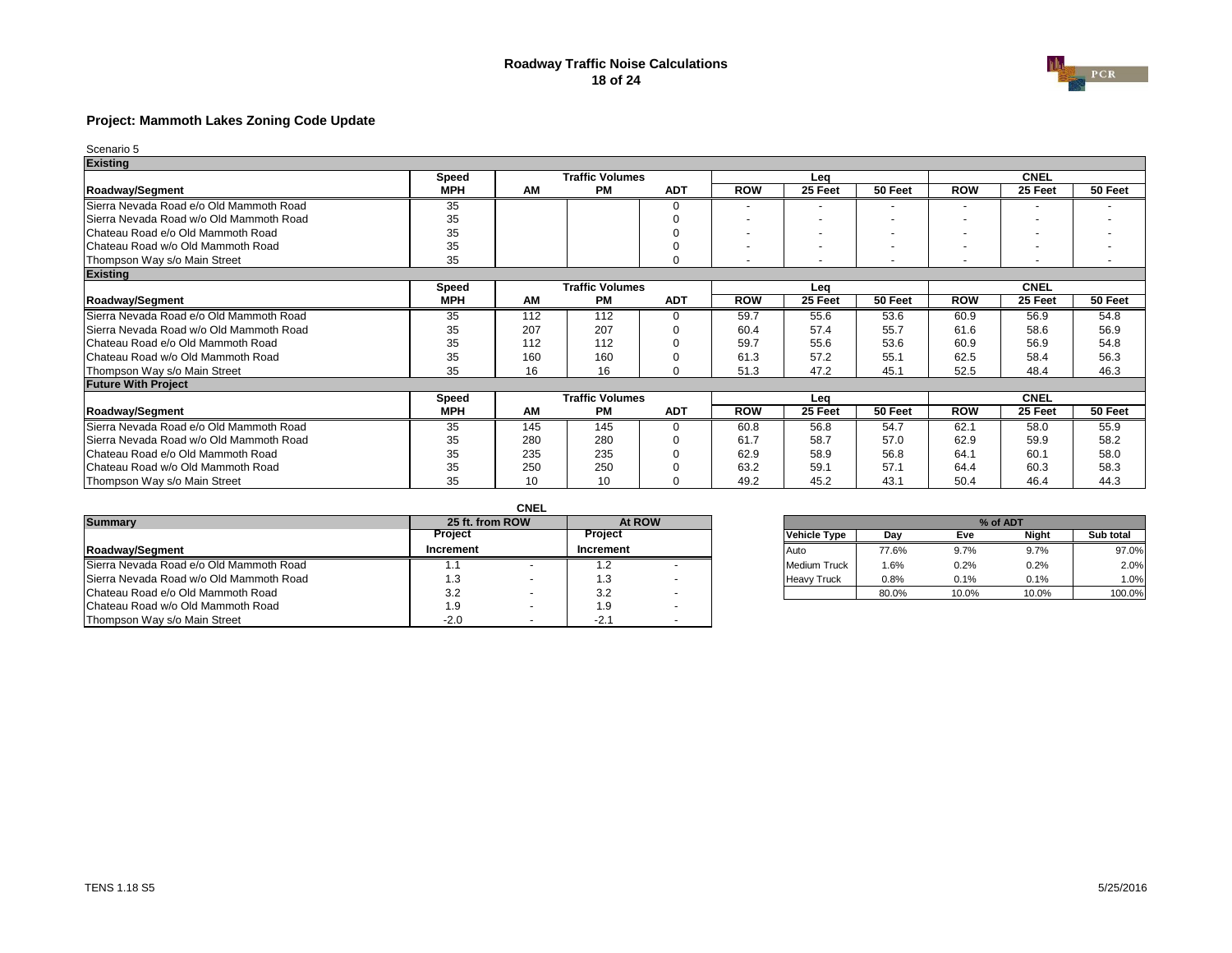### **Roadway Traffic Noise Calculations 19 of 24**



## **Project: Town of Mammoth Lakes Land Use Element and Zoning Code Amendments/Mobility Element Update**

| <b>Existing</b>                                           |              |           |                        |            |            |         |         |            |                          |         |
|-----------------------------------------------------------|--------------|-----------|------------------------|------------|------------|---------|---------|------------|--------------------------|---------|
|                                                           | <b>Speed</b> |           | <b>Traffic Volumes</b> |            |            | Lea     |         |            | <b>CNEL</b>              |         |
| <b>Roadway/Segment</b>                                    | <b>MPH</b>   | <b>AM</b> | <b>PM</b>              | <b>ADT</b> | <b>ROW</b> | 25 Feet | 50 Feet | <b>ROW</b> | 25 Feet                  | 50 Feet |
| Main Street between Minaret Rd and Mountain Blvd          | 40           |           |                        |            |            |         |         |            |                          |         |
| Main Street between Mountain Blyd and Post Office         | 40           |           |                        |            |            |         |         |            |                          |         |
| Main Street between Post Office and Center Street         | 40           |           |                        |            |            |         |         |            | $\overline{\phantom{0}}$ |         |
| Main Street between Center Street and Forest Trail        | 40           |           |                        |            | ٠          |         |         |            | $\overline{\phantom{0}}$ |         |
| Main Street between Forest Trail and Laurel Mountain Road | 40           |           |                        |            |            |         |         |            | $\overline{\phantom{0}}$ |         |
| <b>Existing</b>                                           |              |           |                        |            |            |         |         |            |                          |         |
|                                                           | <b>Speed</b> |           | <b>Traffic Volumes</b> |            |            | Lea     |         |            | <b>CNEL</b>              |         |
| <b>Roadway/Segment</b>                                    | <b>MPH</b>   | <b>AM</b> | <b>PM</b>              | <b>ADT</b> | <b>ROW</b> | 25 Feet | 50 Feet | <b>ROW</b> | 25 Feet                  | 50 Feet |
| Main Street between Minaret Rd and Mountain Blvd          | 40           | 1331      | 1331                   |            | 70.3       | 67.1    | 65.3    | 71.6       | 68.3                     | 66.5    |
| Main Street between Mountain Blvd and Post Office         | 40           | 1535      | 1535                   |            | 71.0       | 67.7    | 65.9    | 72.2       | 68.9                     | 67.1    |
| Main Street between Post Office and Center Street         | 40           | 1616      | 1616                   |            | 70.7       | 67.7    | 66.0    | 71.9       | 68.9                     | 67.2    |
| Main Street between Center Street and Forest Trail        | 40           | 1597      | 1597                   |            | 70.7       | 67.7    | 65.9    | 71.9       | 68.9                     | 67.1    |
| Main Street between Forest Trail and Laurel Mountain Road | 40           | 1755      | 1755                   | ∩          | 71.1       | 68.1    | 66.3    | 72.3       | 69.3                     | 67.5    |
| <b>Future With Project</b>                                |              |           |                        |            |            |         |         |            |                          |         |
|                                                           | <b>Speed</b> |           | <b>Traffic Volumes</b> |            |            | Lea     |         |            | <b>CNEL</b>              |         |
| <b>Roadway/Segment</b>                                    | <b>MPH</b>   | <b>AM</b> | <b>PM</b>              | <b>ADT</b> | <b>ROW</b> | 25 Feet | 50 Feet | <b>ROW</b> | 25 Feet                  | 50 Feet |
| Main Street between Minaret Rd and Mountain Blvd          | 40           | 2070      | 2070                   |            | 72.3       | 69.0    | 67.2    | 73.5       | 70.2                     | 68.4    |
| Main Street between Mountain Blvd and Post Office         | 40           | 2200      | 2200                   |            | 72.5       | 69.3    | 67.5    | 73.7       | 70.5                     | 68.7    |
| Main Street between Post Office and Center Street         | 40           | 2390      | 2390                   |            | 72.4       | 69.4    | 67.7    | 73.6       | 70.6                     | 68.9    |
| Main Street between Center Street and Forest Trail        | 40           | 2315      | 2315                   |            | 72.3       | 69.3    | 67.5    | 73.5       | 70.5                     | 68.7    |
| Main Street between Forest Trail and Laurel Mountain Road | 40           | 2465      | 2465                   |            | 72.5       | 69.6    | 67.8    | 73.8       | 70.8                     | 69.0    |

|                                                           |                             | <b>CNEL</b> |                  |        |       |                    |       |          |       |        |
|-----------------------------------------------------------|-----------------------------|-------------|------------------|--------|-------|--------------------|-------|----------|-------|--------|
| <b>Summary</b>                                            | 25 ft. from ROW             |             |                  | At ROW |       |                    |       | % of ADT |       |        |
|                                                           | <b>Project</b>              |             | <b>Project</b>   |        | Night | Sub total          |       |          |       |        |
| Roadway/Segment                                           | Increment                   |             | <b>Increment</b> |        |       | l Auto             | 77.6% | 9.7%     | 9.7%  | 97.0%  |
| Main Street between Minaret Rd and Mountain Blvd          | .9                          |             | 1.9              |        |       | Medium Truck       | 1.6%  | $0.2\%$  | 0.2%  | 2.0%   |
| Main Street between Mountain Blvd and Post Office         | . 6                         |             | 1.5              |        |       | <b>Heavy Truck</b> | 0.8%  | 0.1%     | 0.1%  | 1.0%   |
| Main Street between Post Office and Center Street         | $\overline{\phantom{0}}$ .7 |             |                  |        |       |                    | 80.0% | 10.0%    | 10.0% | 100.0% |
| Main Street between Center Street and Forest Trail        | .6                          |             | 1.6              |        |       |                    |       |          |       |        |
| Main Street between Forest Trail and Laurel Mountain Road | .5                          |             |                  |        |       |                    |       |          |       |        |

| 25 ft. from ROW | At ROW           |                     | % of ADT |       |              |           |  |  |  |
|-----------------|------------------|---------------------|----------|-------|--------------|-----------|--|--|--|
| Project         | <b>Project</b>   | <b>Vehicle Type</b> | Day      | Eve   | <b>Night</b> | Sub total |  |  |  |
| ıcrement        | <b>Increment</b> | <b>Auto</b>         | 77.6%    | 9.7%  | $9.7\%$      | 97.0%     |  |  |  |
| 1.9             |                  | <b>Medium Truck</b> | 1.6%     | 0.2%  | 0.2%         | 2.0%      |  |  |  |
| 1.6             | .5               | <b>Heavy Truck</b>  | 0.8%     | 0.1%  | 0.1%         | 1.0%      |  |  |  |
|                 |                  |                     | 80.0%    | 10.0% | 10.0%        | 100.0%    |  |  |  |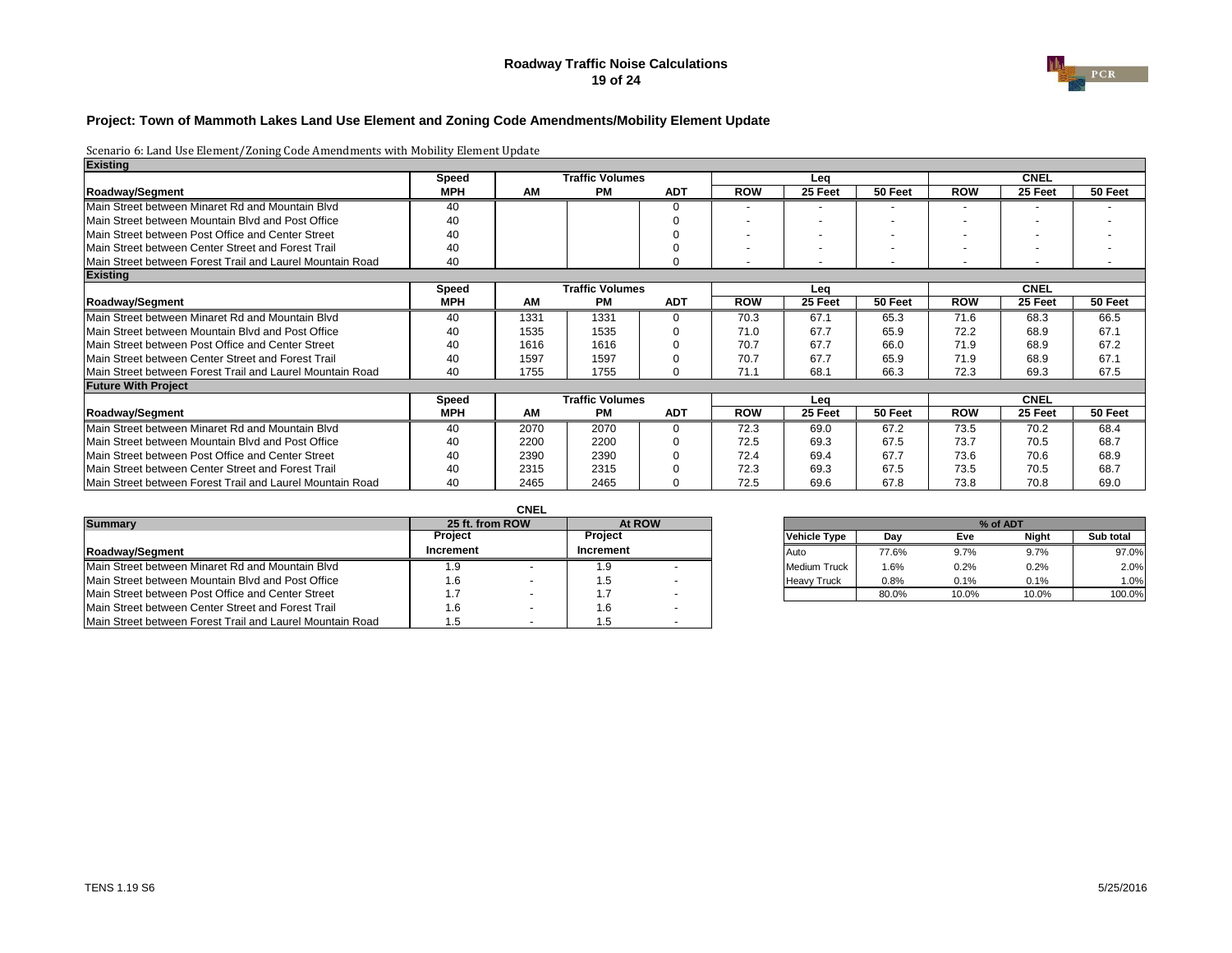### **Roadway Traffic Noise Calculations 20 of 24**



## **Project: Town of Mammoth Lakes Land Use Element and Zoning Code Amendments/Mobility Element Update**

| <b>Existing</b>                                             |                 |      |                        |            |            |         |         |                   |             |         |
|-------------------------------------------------------------|-----------------|------|------------------------|------------|------------|---------|---------|-------------------|-------------|---------|
|                                                             | <b>Speed</b>    |      | <b>Traffic Volumes</b> |            |            | Lea     |         |                   | <b>CNEL</b> |         |
| <b>Roadway/Segment</b>                                      | <b>MPH</b>      | AM   | <b>PM</b>              | <b>ADT</b> | <b>ROW</b> | 25 Feet | 50 Feet | <b>ROW</b>        | 25 Feet     | 50 Feet |
| Main Street between Laurel Mountain Road and Old Mammoth Ro | 40              |      |                        | $\Omega$   |            |         |         |                   |             |         |
| Main Street between Old Mammoth Road and Sierra Park Blyd   | 40              |      |                        |            |            |         |         |                   |             |         |
| Main Street between Sierra Park Blvd and Thompson Way       | 40              |      |                        |            |            |         |         |                   |             |         |
| Old Mammoth Road between Main Street and Tavern Road        | 35              |      |                        |            |            |         |         |                   |             |         |
| Old Mammoth Road between Tavern Road and Sierra Nevada Ro   | 35              |      |                        | 0          |            |         |         |                   |             |         |
| <b>Existing</b>                                             |                 |      |                        |            |            |         |         |                   |             |         |
|                                                             | <b>Speed</b>    |      | <b>Traffic Volumes</b> |            |            | Lea     |         |                   | <b>CNEL</b> |         |
| <b>Roadway/Segment</b>                                      | <b>MPH</b>      | AM   | <b>PM</b>              | <b>ADT</b> | <b>ROW</b> | 25 Feet | 50 Feet | <b>ROW</b>        | 25 Feet     | 50 Feet |
| Main Street between Laurel Mountain Road and Old Mammoth Ro | $\overline{40}$ | 1530 | 1530                   |            | 70.5       | 67.5    | 65.7    | $\overline{71.7}$ | 68.7        | 66.9    |
| Main Street between Old Mammoth Road and Sierra Park Blvd   | 40              | 768  | 768                    |            | 67.5       | 64.5    | 62.7    | 68.7              | 65.7        | 63.9    |
| Main Street between Sierra Park Blvd and Thompson Way       | 40              | 737  | 737                    |            | 67.3       | 64.3    | 62.6    | 68.5              | 65.5        | 63.8    |
| Old Mammoth Road between Main Street and Tavern Road        | 35              | 1137 | 1137                   |            | 68.9       | 65.3    | 63.4    | 70.1              | 66.6        | 64.6    |
| Old Mammoth Road between Tavern Road and Sierra Nevada Ro   | 35              | 1156 | 1156                   | ∩          | 69.0       | 65.4    | 63.5    | 70.2              | 66.6        | 64.7    |
| <b>Future With Project</b>                                  |                 |      |                        |            |            |         |         |                   |             |         |
|                                                             | <b>Speed</b>    |      | <b>Traffic Volumes</b> |            |            | Lea     |         |                   | <b>CNEL</b> |         |
| <b>Roadway/Segment</b>                                      | <b>MPH</b>      | AM   | <b>PM</b>              | <b>ADT</b> | <b>ROW</b> | 25 Feet | 50 Feet | <b>ROW</b>        | 25 Feet     | 50 Feet |
| Main Street between Laurel Mountain Road and Old Mammoth Ro | 40              | 2035 | 2035                   | ∩          | 71.7       | 68.7    | 67.0    | 72.9              | 69.9        | 68.2    |
| Main Street between Old Mammoth Road and Sierra Park Blvd   | 40              | 918  | 918                    |            | 68.2       | 65.3    | 63.5    | 69.5              | 66.5        | 64.7    |
| Main Street between Sierra Park Blvd and Thompson Way       | 40              | 850  | 850                    |            | 67.9       | 64.9    | 63.2    | 69.1              | 66.1        | 64.4    |
| Old Mammoth Road between Main Street and Tavern Road        | 35              | 1505 | 1505                   |            | 70.1       | 66.6    | 64.6    | 71.3              | 67.8        | 65.9    |
| Old Mammoth Road between Tavern Road and Sierra Nevada Ro   | 35              | 1533 | 1533                   |            | 70.2       | 66.6    | 64.7    | 71.4              | 67.9        | 65.9    |

|                                                             |                 | <b>CNEL</b> |                  |                          |                     |         |          |       |           |
|-------------------------------------------------------------|-----------------|-------------|------------------|--------------------------|---------------------|---------|----------|-------|-----------|
| <b>Summary</b>                                              | 25 ft. from ROW |             | At ROW           |                          |                     |         | % of ADT |       |           |
|                                                             | <b>Project</b>  |             | <b>Project</b>   |                          | Vehicle Type        | Dav     | Eve      | Night | Sub total |
| <b>IRoadway/Segment</b>                                     | Increment       |             | <b>Increment</b> |                          | <b>Auto</b>         | 77.6%   | 9.7%     | 9.7%  | 97.0%     |
| Main Street between Laurel Mountain Road and Old Mammoth Ro | 1.2             |             |                  |                          | <b>Medium Truck</b> | $1.6\%$ | 0.2%     | 0.2%  | 2.0%      |
| Main Street between Old Mammoth Road and Sierra Park Blvd   | 0.8             |             | 0.8              | $\overline{\phantom{a}}$ | <b>Heavy Truck</b>  | 0.8%    | 0.1%     | 0.1%  | 1.0%      |
| Main Street between Sierra Park Blvd and Thompson Way       | 0.6             |             | 0.6              |                          |                     | 80.0%   | 10.0%    | 10.0% | 100.0%    |
| Old Mammoth Road between Main Street and Tavern Road        | 1.2             |             | 1.2              |                          |                     |         |          |       |           |
| Old Mammoth Road between Tavern Road and Sierra Nevada Ro   | 1.3             |             |                  |                          |                     |         |          |       |           |

| 25 ft. from ROW |                  | At ROW | % of ADT |                     |       |            |              |           |  |
|-----------------|------------------|--------|----------|---------------------|-------|------------|--------------|-----------|--|
| Project         | <b>Project</b>   |        |          | <b>Vehicle Type</b> | Day   | <b>Eve</b> | <b>Night</b> | Sub total |  |
| ıcrement        | <b>Increment</b> |        |          | <b>Auto</b>         | 77.6% | 9.7%       | 9.7%         | 97.0%     |  |
| 1.2             |                  |        |          | <b>Medium Truck</b> | 1.6%  | 0.2%       | 0.2%         | 2.0%      |  |
| 0.8             | 0.8              |        |          | <b>Heavy Truck</b>  | 0.8%  | 0.1%       | 0.1%         | 1.0%      |  |
| 0.6             | 0.6              |        |          |                     | 80.0% | 10.0%      | 10.0%        | 100.0%    |  |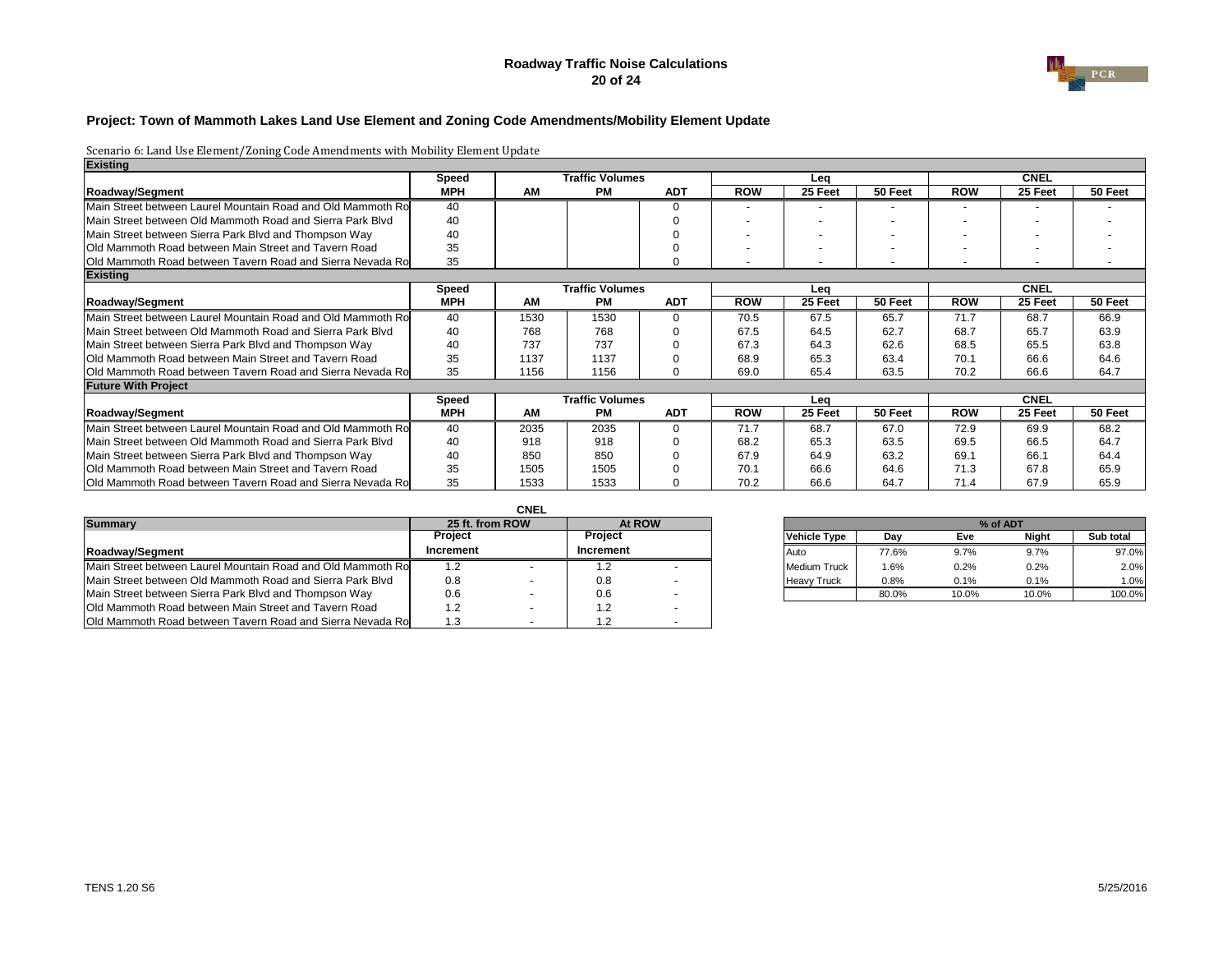### **Roadway Traffic Noise Calculations 21 of 24**



## **Project: Town of Mammoth Lakes Land Use Element and Zoning Code Amendments/Mobility Element Update**

| <b>Existing</b>                                                |              |           |                        |            |            |         |         |            |                          |         |
|----------------------------------------------------------------|--------------|-----------|------------------------|------------|------------|---------|---------|------------|--------------------------|---------|
|                                                                | <b>Speed</b> |           | <b>Traffic Volumes</b> |            |            | Lea     |         |            | <b>CNEL</b>              |         |
| <b>Roadway/Segment</b>                                         | <b>MPH</b>   | <b>AM</b> | <b>PM</b>              | <b>ADT</b> | <b>ROW</b> | 25 Feet | 50 Feet | <b>ROW</b> | 25 Feet                  | 50 Feet |
| Old Mammoth Road between Sierra Nevada Road and Meridian B     | 35           |           |                        |            |            |         |         |            | $\overline{\phantom{0}}$ |         |
| Old Mammoth Road between Meridian Blvd and Chateau Road        | 35           |           |                        |            |            |         |         |            | $\overline{\phantom{0}}$ |         |
| <b>Old Mammoth Road between Chateau Road and Minaret Road</b>  | 35           |           |                        |            |            |         |         |            | $\blacksquare$           |         |
| Meridian Boulevard between Minaret Rd and Old Mammoth Road     | 40           |           |                        |            |            |         |         |            |                          |         |
| Meridian Boulevard between Old Mammoth Road and Sierra Park    | 40           |           |                        |            |            |         |         |            | $\overline{\phantom{a}}$ |         |
| <b>Existing</b>                                                |              |           |                        |            |            |         |         |            |                          |         |
|                                                                | <b>Speed</b> |           | <b>Traffic Volumes</b> |            |            | Leg     |         |            | <b>CNEL</b>              |         |
| <b>Roadway/Segment</b>                                         | <b>MPH</b>   | <b>AM</b> | <b>PM</b>              | <b>ADT</b> | <b>ROW</b> | 25 Feet | 50 Feet | <b>ROW</b> | 25 Feet                  | 50 Feet |
| Old Mammoth Road between Sierra Nevada Road and Meridian B     | 35           | 1066      | 1066                   |            | 69.5       | 65.4    | 63.4    | 70.7       | 66.6                     | 64.6    |
| Old Mammoth Road between Meridian Blvd and Chateau Road        | 35           | 817       | 817                    |            | 68.3       | 64.3    | 62.2    | 69.6       | 65.5                     | 63.4    |
| <b>IOld Mammoth Road between Chateau Road and Minaret Road</b> | 35           | 499       | 499                    |            | 65.3       | 61.8    | 59.8    | 66.6       | 63.0                     | 61.1    |
| Meridian Boulevard between Minaret Rd and Old Mammoth Road     | 40           | 1140      | 1140                   |            | 69.7       | 66.4    | 64.6    | 70.9       | 67.6                     | 65.8    |
| Meridian Boulevard between Old Mammoth Road and Sierra Park    | 40           | 1181      | 1181                   |            | 69.8       | 66.6    | 64.8    | 71.0       | 67.8                     | 66.0    |
| <b>Future With Project</b>                                     |              |           |                        |            |            |         |         |            |                          |         |
|                                                                | <b>Speed</b> |           | <b>Traffic Volumes</b> |            |            | Lea     |         |            | <b>CNEL</b>              |         |
| <b>Roadway/Segment</b>                                         | <b>MPH</b>   | <b>AM</b> | <b>PM</b>              | <b>ADT</b> | <b>ROW</b> | 25 Feet | 50 Feet | <b>ROW</b> | 25 Feet                  | 50 Feet |
| IOld Mammoth Road between Sierra Nevada Road and Meridian B    | 35           | 1335      | 1335                   |            | 70.5       | 66.4    | 64.3    | 71.7       | 67.6                     | 65.6    |
| Old Mammoth Road between Meridian Blvd and Chateau Road        | 35           | 1060      | 1060                   |            | 69.5       | 65.4    | 63.3    | 70.7       | 66.6                     | 64.6    |
| Old Mammoth Road between Chateau Road and Minaret Road         | 35           | 758       | 758                    |            | 67.2       | 63.6    | 61.7    | 68.4       | 64.8                     | 62.9    |
| Meridian Boulevard between Minaret Rd and Old Mammoth Road     | 40           | 1290      | 1290                   |            | 70.2       | 67.0    | 65.7    | 71.4       | 68.2                     | 66.4    |
| Meridian Boulevard between Old Mammoth Road and Sierra Park    | 40           | 1263      | 1263                   |            | 70.1       | 66.9    | 65.0    | 71.3       | 68.1                     | 66.3    |

|                                                                |                 | <b>CNEL</b> |                  |  |                     |         |          |       |           |
|----------------------------------------------------------------|-----------------|-------------|------------------|--|---------------------|---------|----------|-------|-----------|
| <b>Summary</b>                                                 | 25 ft. from ROW |             | At ROW           |  |                     |         | % of ADT |       |           |
|                                                                | <b>Project</b>  |             | <b>Project</b>   |  | <b>Vehicle Type</b> | Dav     | Eve      | Night | Sub total |
| <b>IRoadwav/Segment</b>                                        | Increment       |             | <b>Increment</b> |  | <b>IAuto</b>        | 77.6%   | 9.7%     | 9.7%  | 97.0%     |
| Old Mammoth Road between Sierra Nevada Road and Meridian B     | 1.0             |             | IJ.              |  | Medium Truck        | $1.6\%$ | 0.2%     | 0.2%  | 2.0%      |
| Old Mammoth Road between Meridian Blvd and Chateau Road        | 1.1             |             |                  |  | <b>Heavy Truck</b>  | 0.8%    | 0.1%     | 0.1%  | 1.0%      |
| <b>IOld Mammoth Road between Chateau Road and Minaret Road</b> | 1.8             |             | 1.O              |  |                     | 80.0%   | 10.0%    | 10.0% | 100.0%    |
| Meridian Boulevard between Minaret Rd and Old Mammoth Road     | 0.6             |             | 0.5              |  |                     |         |          |       |           |
| Meridian Boulevard between Old Mammoth Road and Sierra Park    | 0.3             |             | 0.3              |  |                     |         |          |       |           |

| 25 ft. from ROW | At ROW           |             |                     |         | % of ADT |              |           |
|-----------------|------------------|-------------|---------------------|---------|----------|--------------|-----------|
| <b>Project</b>  | <b>Project</b>   |             | <b>Vehicle Type</b> | Day     | Eve      | <b>Night</b> | Sub total |
| ıcrement        | <b>Increment</b> | <b>Auto</b> |                     | 77.6%   | 9.7%     | 9.7%         | 97.0%     |
| 1.0             |                  |             | Medium Truck        | $1.6\%$ | 0.2%     | 0.2%         | 2.0%      |
| 1.1             |                  |             | <b>Heavy Truck</b>  | 0.8%    | 0.1%     | 0.1%         | 1.0%      |
| 1.8             |                  |             |                     | 80.0%   | 10.0%    | 10.0%        | 100.0%    |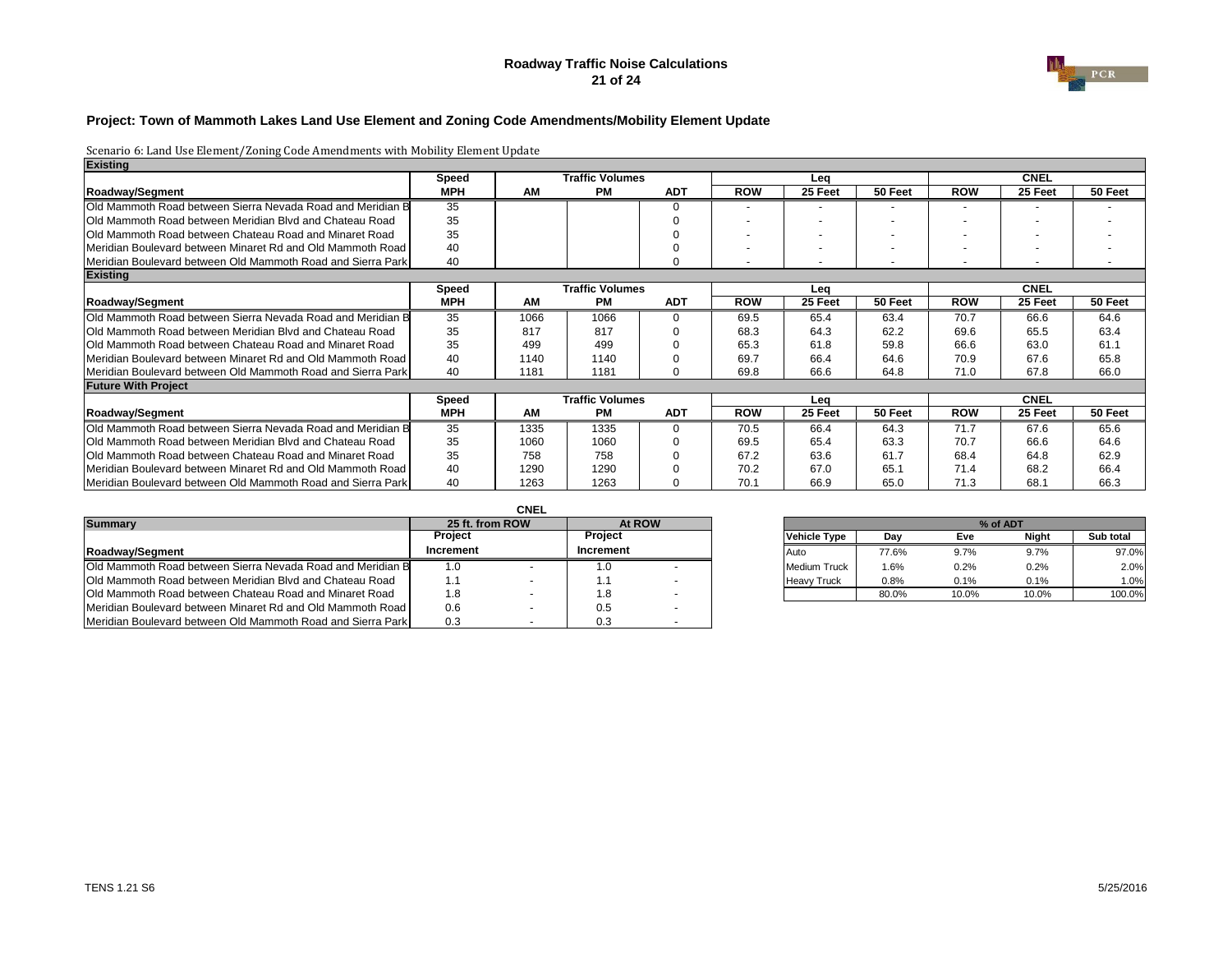### **Roadway Traffic Noise Calculations 22 of 24**



## **Project: Town of Mammoth Lakes Land Use Element and Zoning Code Amendments/Mobility Element Update**

| <b>Existing</b>                                         |              |      |                        |            |            |         |         |            |             |         |
|---------------------------------------------------------|--------------|------|------------------------|------------|------------|---------|---------|------------|-------------|---------|
|                                                         | <b>Speed</b> |      | <b>Traffic Volumes</b> |            |            | Lea     |         |            | <b>CNEL</b> |         |
| <b>Roadway/Segment</b>                                  | <b>MPH</b>   | AM   | <b>PM</b>              | <b>ADT</b> | <b>ROW</b> | 25 Feet | 50 Feet | <b>ROW</b> | 25 Feet     | 50 Feet |
| Minaret Road between Forest Trail and Lake Mary Road    | 35           |      |                        | $\Omega$   |            |         |         |            |             |         |
| Minaret Road between Lake Mary Road and Meridian Blvd   | 35           |      |                        |            |            |         |         |            |             |         |
| Minaret Road between Meridian Blvd and Old Mammoth Road | 35           |      |                        |            |            |         |         |            |             |         |
| Lake Mary Road w/o Minaret Road                         | 40           |      |                        |            |            |         |         |            |             |         |
| Fairway Drive s/o Old Mammoth Road                      | 35           |      |                        | $\Omega$   |            |         |         |            |             |         |
| <b>Existing</b>                                         |              |      |                        |            |            |         |         |            |             |         |
|                                                         | <b>Speed</b> |      | <b>Traffic Volumes</b> |            |            | Lea     |         |            | <b>CNEL</b> |         |
| <b>Roadway/Segment</b>                                  | <b>MPH</b>   | AM   | <b>PM</b>              | <b>ADT</b> | <b>ROW</b> | 25 Feet | 50 Feet | <b>ROW</b> | 25 Feet     | 50 Feet |
| Minaret Road between Forest Trail and Lake Mary Road    | 35           | 1068 | 1068                   | $\Omega$   | 66.9       | 64.2    | 62.6    | 68.1       | 65.4        | 63.8    |
| Minaret Road between Lake Mary Road and Meridian Blvd   | 35           | 874  | 874                    | $\Omega$   | 68.6       | 64.6    | 62.5    | 69.9       | 65.8        | 63.7    |
| Minaret Road between Meridian Blvd and Old Mammoth Road | 35           | 456  | 456                    | 0          | 65.8       | 61.7    | 59.7    | 67.0       | 63.0        | 60.9    |
| Lake Mary Road w/o Minaret Road                         | 40           | 890  | 890                    | $\Omega$   | 68.6       | 65.4    | 63.5    | 69.8       | 66.6        | 64.7    |
| Fairway Drive s/o Old Mammoth Road                      | 35           | 122  | 122                    | 0          | 60.1       | 56.0    | 54.0    | 61.3       | 57.2        | 55.2    |
| <b>Future With Project</b>                              |              |      |                        |            |            |         |         |            |             |         |
|                                                         | <b>Speed</b> |      | <b>Traffic Volumes</b> |            |            | Lea     |         |            | <b>CNEL</b> |         |
| <b>Roadway/Segment</b>                                  | <b>MPH</b>   | AM   | <b>PM</b>              | <b>ADT</b> | <b>ROW</b> | 25 Feet | 50 Feet | <b>ROW</b> | 25 Feet     | 50 Feet |
| Minaret Road between Forest Trail and Lake Mary Road    | 35           | 1352 | 1352                   | $\Omega$   | 67.9       | 65.2    | 63.6    | 69.1       | 66.4        | 64.8    |
| Minaret Road between Lake Mary Road and Meridian Blvd   | 35           | 1188 | 1188                   | 0          | 70.0       | 65.9    | 63.8    | 71.2       | 67.1        | 65.0    |
| Minaret Road between Meridian Blvd and Old Mammoth Road | 35           | 738  | 738                    | 0          | 67.9       | 63.8    | 61.8    | 69.1       | 65.0        | 63.0    |
| Lake Mary Road w/o Minaret Road                         | 40           | 1790 | 1790                   | $\Omega$   | 71.6       | 68.4    | 66.6    | 72.8       | 69.6        | 67.8    |
| Fairway Drive s/o Old Mammoth Road                      | 35           | 500  | 500                    |            | 66.2       | 62.1    | 60.1    | 67.4       | 63.4        | 61.3    |

|                                                         |                 | <b>CNEL</b> |                  |  |                     |         |         |          |           |
|---------------------------------------------------------|-----------------|-------------|------------------|--|---------------------|---------|---------|----------|-----------|
| <b>Summary</b>                                          | 25 ft. from ROW |             | At ROW           |  |                     |         |         | % of ADT |           |
|                                                         | <b>Project</b>  |             | <b>Project</b>   |  | <b>Vehicle Type</b> | Dav     | Eve     | Night    | Sub total |
| Roadway/Segment                                         | Increment       |             | <b>Increment</b> |  | l Auto              | 77.6%   | 9.7%    | 9.7%     | 97.0%     |
| Minaret Road between Forest Trail and Lake Mary Road    |                 |             | 1.0              |  | <b>Medium Truck</b> | $1.6\%$ | $0.2\%$ | 0.2%     | 2.0%      |
| Minaret Road between Lake Mary Road and Meridian Blvd   | l .3            | . .         | د. ا             |  | <b>Heavy Truck</b>  | 0.8%    | 0.1%    | 0.1%     | 1.0%      |
| Minaret Road between Meridian Blvd and Old Mammoth Road | 2.0             |             | 2.1              |  |                     | 80.0%   | 10.0%   | 10.0%    | 100.0%    |
| Lake Mary Road w/o Minaret Road                         | 3.0             |             | 3.0              |  |                     |         |         |          |           |
| Fairway Drive s/o Old Mammoth Road                      | 6.2             |             | 6.7              |  |                     |         |         |          |           |

| 25 ft. from ROW |                  | At ROW |                     |       |         | % of ADT     |           |
|-----------------|------------------|--------|---------------------|-------|---------|--------------|-----------|
| Project         | <b>Project</b>   |        | <b>Vehicle Type</b> | Day   | Eve     | <b>Night</b> | Sub total |
| ıcrement        | <b>Increment</b> |        | Auto                | 77.6% | 9.7%    | $9.7\%$      | 97.0%     |
| 1.0             |                  |        | <b>Medium Truck</b> | .6%   | 0.2%    | 0.2%         | 2.0%      |
| 1.3             | ن.               |        | <b>Heavy Truck</b>  | 0.8%  | $0.1\%$ | 0.1%         | 1.0%      |
| 2.0             | 2.1              |        |                     | 80.0% | 10.0%   | 10.0%        | 100.0%    |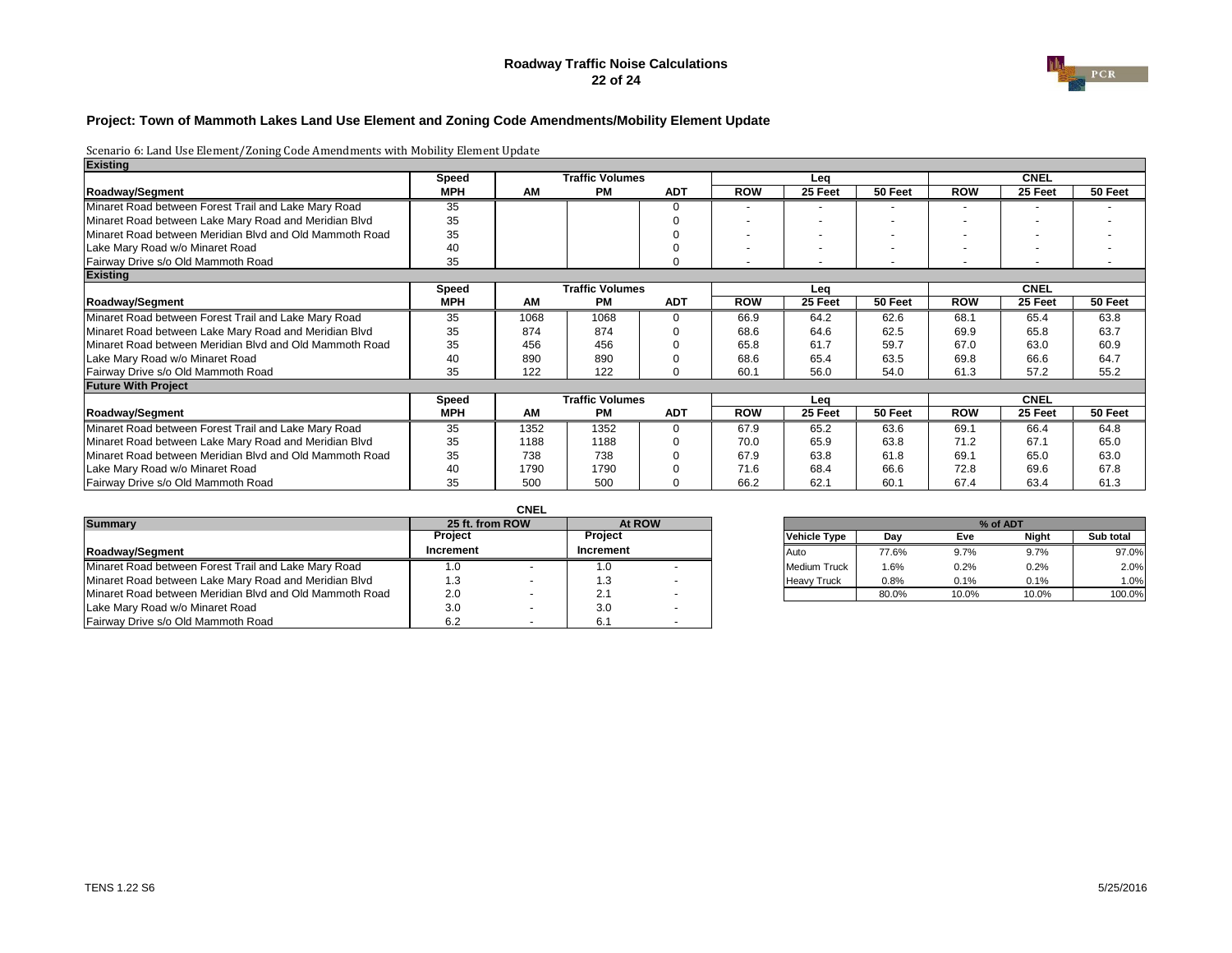### **Roadway Traffic Noise Calculations 23 of 24**



## **Project: Town of Mammoth Lakes Land Use Element and Zoning Code Amendments/Mobility Element Update**

| <b>Existing</b>                                        |              |     |                        |            |            |         |                          |            |             |                   |
|--------------------------------------------------------|--------------|-----|------------------------|------------|------------|---------|--------------------------|------------|-------------|-------------------|
|                                                        | <b>Speed</b> |     | <b>Traffic Volumes</b> |            |            | Lea     |                          |            | <b>CNEL</b> |                   |
| <b>Roadway/Segment</b>                                 | <b>MPH</b>   | AM  | <b>PM</b>              | <b>ADT</b> | <b>ROW</b> | 25 Feet | 50 Feet                  | <b>ROW</b> | 25 Feet     | 50 Feet           |
| Mountain Boulevard n/o Main Street                     | 35           |     |                        | 0          |            |         |                          |            |             |                   |
| Mountain Boulevard s/o Main Street                     | 35           |     |                        |            |            |         |                          |            |             |                   |
| Tavern Road w/o Old Mammoth Road                       | 35           |     |                        |            |            |         |                          |            |             |                   |
| Tavern Road e/o Old Mammoth Road                       | 35           |     |                        |            |            |         | $\overline{\phantom{0}}$ |            |             |                   |
| Sierra Park Road between Main Street and Meridian Blvd | 35           |     |                        | 0          |            |         |                          |            |             |                   |
| <b>Existing</b>                                        |              |     |                        |            |            |         |                          |            |             |                   |
|                                                        | <b>Speed</b> |     | <b>Traffic Volumes</b> |            |            | Lea     |                          |            | <b>CNEL</b> |                   |
| <b>Roadway/Segment</b>                                 | <b>MPH</b>   | AM  | <b>PM</b>              | <b>ADT</b> | <b>ROW</b> | 25 Feet | 50 Feet                  | <b>ROW</b> | 25 Feet     | 50 Feet           |
| Mountain Boulevard n/o Main Street                     | 35           | 107 | 107                    |            | 59.5       | 55.4    | 53.4                     | 60.7       | 56.7        | 54.6              |
| <b>IMountain Boulevard s/o Main Street</b>             | 35           | 79  | 79                     |            | 58.2       | 54.1    | 52.1                     | 59.4       | 55.3        | 53.3              |
| Tavern Road w/o Old Mammoth Road                       | 35           | 107 | 107                    |            | 57.5       | 54.6    | 52.8                     | 58.7       | 55.8        | 54.0              |
| Tavern Road e/o Old Mammoth Road                       | 35           | 69  | 69                     |            | 55.6       | 52.7    | 50.9                     | 56.8       | 53.9        | 52.1              |
| Sierra Park Road between Main Street and Meridian Blvd | 35           | 211 | 211                    | $\Omega$   | 62.5       | 58.4    | 56.3                     | 63.7       | 59.6        | 57.5              |
| <b>Future With Project</b>                             |              |     |                        |            |            |         |                          |            |             |                   |
|                                                        | <b>Speed</b> |     | <b>Traffic Volumes</b> |            |            | Lea     |                          |            | <b>CNEL</b> |                   |
| <b>Roadway/Segment</b>                                 | <b>MPH</b>   | AM  | <b>PM</b>              | <b>ADT</b> | <b>ROW</b> | 25 Feet | 50 Feet                  | <b>ROW</b> | 25 Feet     | 50 Feet           |
| Mountain Boulevard n/o Main Street                     | 35           | 160 | 160                    |            | 61.3       | 57.2    | 55.1                     | 62.5       | 58.4        | $\overline{56.3}$ |
| Mountain Boulevard s/o Main Street                     | 35           | 125 | 125                    |            | 60.2       | 56.1    | 54.1                     | 61.4       | 57.3        | 55.3              |
| Tavern Road w/o Old Mammoth Road                       | 35           | 205 | 205                    |            | 60.4       | 57.4    | 55.6                     | 61.6       | 58.6        | 56.8              |
| Tavern Road e/o Old Mammoth Road                       | 35           | 90  | 90                     |            | 56.8       | 53.8    | 52.1                     | 58.0       | 55.0        | 53.3              |
| Sierra Park Road between Main Street and Meridian Blvd | 35           | 268 | 268                    |            | 63.5       | 59.4    | 57.4                     | 64.7       | 60.6        | 58.6              |

|                                                        |                  | <b>CNEL</b> |                |                          |  |                     |       |       |       |           |  |
|--------------------------------------------------------|------------------|-------------|----------------|--------------------------|--|---------------------|-------|-------|-------|-----------|--|
| <b>Summary</b>                                         | 25 ft. from ROW  |             |                | At ROW                   |  | % of ADT            |       |       |       |           |  |
|                                                        | <b>Project</b>   |             | <b>Project</b> |                          |  | <b>Vehicle Type</b> | Dav   | Eve   | Night | Sub total |  |
| Roadway/Segment                                        | <b>Increment</b> |             | Increment      |                          |  | <b>Auto</b>         | 77.6% | 9.7%  | 9.7%  | 97.0%     |  |
| Mountain Boulevard n/o Main Street                     | l./              |             | l .8           |                          |  | <b>Medium Truck</b> | .6%،  | 0.2%  | 0.2%  | 2.0%      |  |
| Mountain Boulevard s/o Main Street                     | 2.0              |             | 2.0            |                          |  | <b>Heavy Truck</b>  | 0.8%  | 0.1%  | 0.1%  | 1.0%      |  |
| Tavern Road w/o Old Mammoth Road                       | 2.8              |             | 2.9            |                          |  |                     | 80.0% | 10.0% | 10.0% | 100.0%    |  |
| Tavern Road e/o Old Mammoth Road                       | 1.1              |             |                |                          |  |                     |       |       |       |           |  |
| Sierra Park Road between Main Street and Meridian Blvd | 1.0              |             |                | $\overline{\phantom{a}}$ |  |                     |       |       |       |           |  |

| 25 ft. from ROW |   |                  | At ROW                   |                     |       |       | % of ADT     |           |
|-----------------|---|------------------|--------------------------|---------------------|-------|-------|--------------|-----------|
| Project         |   | <b>Project</b>   |                          | <b>Vehicle Type</b> | Dav   | Eve   | <b>Night</b> | Sub total |
| ıcrement        |   | <b>Increment</b> |                          | Auto                | 77.6% | 9.7%  | $9.7\%$      | 97.0%     |
| ، 7             |   |                  |                          | Medium Truck        | .6%   | 0.2%  | 0.2%         | 2.0%      |
| 2.0             |   | 2.0              |                          | <b>Heavy Truck</b>  | 0.8%  | 0.1%  | 0.1%         | 1.0%      |
| 2.8             | - | 2.9              | $\overline{\phantom{a}}$ |                     | 80.0% | 10.0% | 10.0%        | 100.0%    |